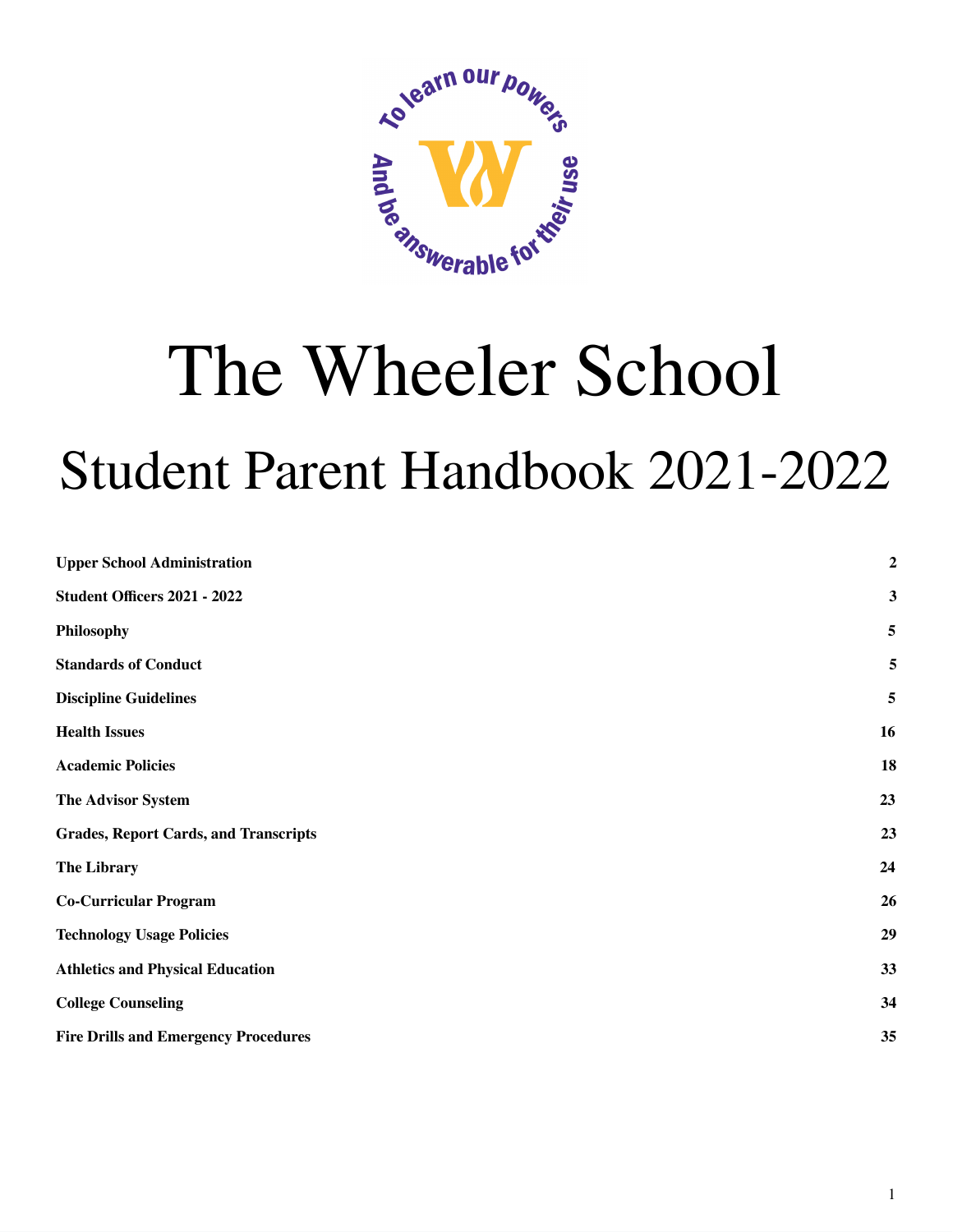## **The Wheeler School Student Parent Handbook Disclaimer**

The Wheeler School Student Parent Handbook ("Handbook") is published for members of the Wheeler School ("Wheeler" or the "School") community for the purpose of providing information on aspects of student and campus life so that students may gain as much as possible from their experience at the School. The Handbook provides guidance on aspects of student life within the context of the School's core values. Students, parents, faculty, administration, and staff should all read and be familiar with the contents of the Handbook, so that each member of the community knows and understands the expectations of students within our community. This Handbook is for informational purposes only. It is not intended to create, nor does it create, a contract or part of a contract in any way, including, but not limited to, between Wheeler and any parent, guardian or student affiliated with or attending the School. Wheeler reserves the right, in its sole discretion, to alter, amend, delete or modify the policies and procedures in this Handbook at any time.

In addition, circumstances will require that the policies, practices, and procedures described in the Handbook may change from time to time. Wheeler reserves the right to modify or change any or all such policies, practices, and procedures in whole or in part, at any time, with or without notice. The School will make every attempt to give timely notice of substantive changes in policy. Should events which are beyond the School's reasonable control and which occur without its fault or negligence necessitate a closure, delay, or modification of its educational programs and activities, the family's obligations as outlined in this Handbook, as set forth in the Enrollment Agreement, and/or as otherwise established by the School shall continue. The School shall not be liable for any failure, delay, or modification of its programs or activities. The School reserves the right to make modifications to the school year as necessary to account for any time lost due to any closure or delay, including without limitation the following: extending the school year for a period of time equal to the time lost due to any delay; conducting classes via distance-learning; and/or scheduling weekend classes. Possible events which could necessitate closure, delay, or modification as described above include, but are not limited to, acts of nature, fire, pandemic, U.S. Government restrictions, wars, and insurrections.

#### **Modifications to the School's Programs, Curriculum, and Activities**

<span id="page-1-0"></span>Due to the COVID-19 pandemic, the School may make modifications as necessary to promote health and safety to parking, arrival and dismissal times, lunch and snacks and certain activities, including after-school activities, interscholastic sports, clubs, and tutoring. On-campus volunteer opportunities, as well as classroom parties, assemblies, large gatherings, and other in-school events may also be limited or cancelled at the School's discretion to help prevent the spread of COVID-19 on campus. The School will provide as much advance notice of such changes to parents as possible. In enrolling their child at Wheeler, Parents represent that their decision is not contingent upon any particular program, curriculum, employee, or enrollment level, and understand that the School retains the right to change the School's programs, curriculum, or workforce at its discretion.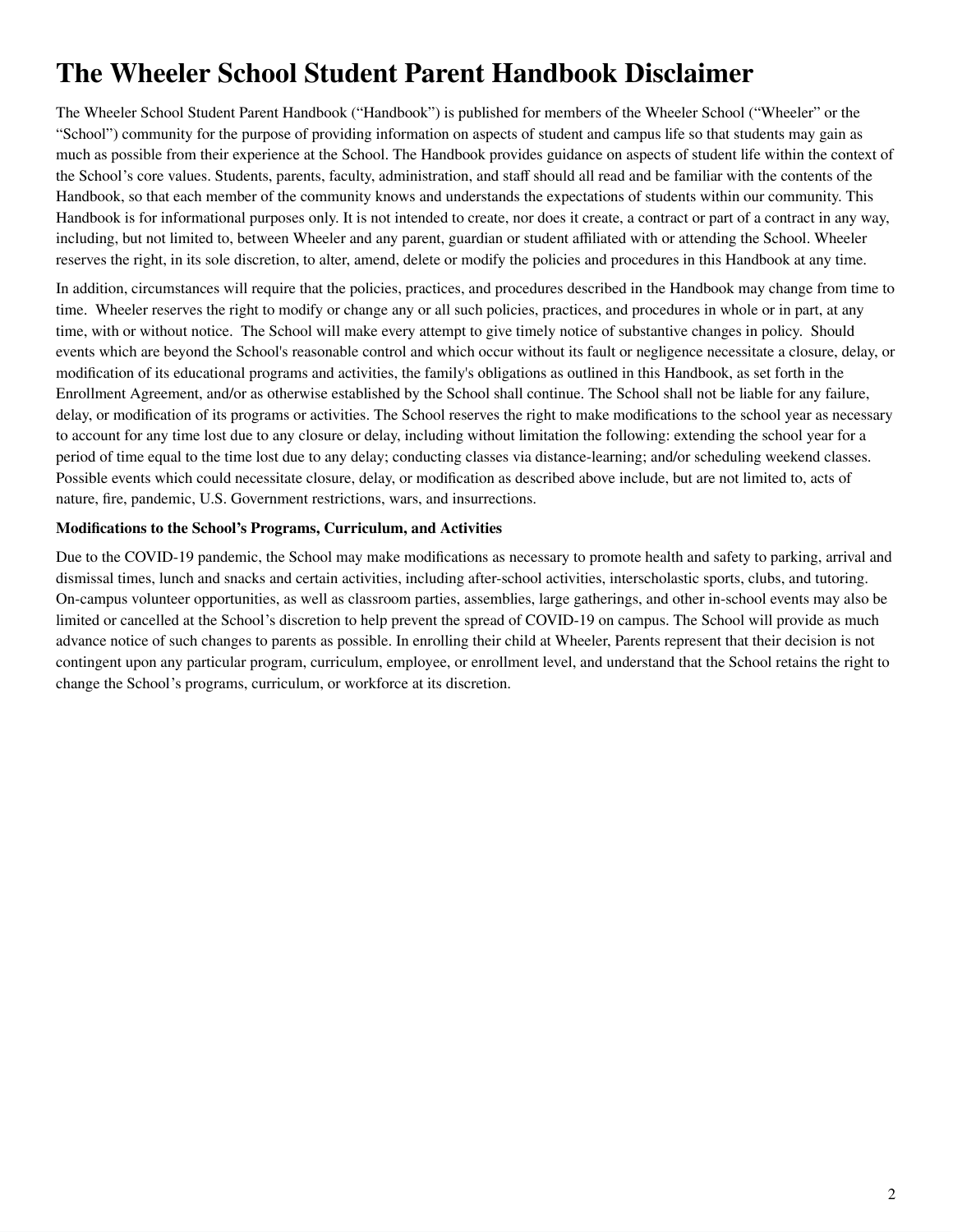### **Upper School Administration**

Head of Upper School - Neeltje Henneman Dean of Students - Matthew Boyd Dean of Teaching and Learning - Kathy Johnson Scheduling - Kate Collard Division Assistant - Lynne Bell Attendance Line - 401-421-8100 Director of Student Activities - Sarah Berthiaume Leduc Community Service Learning Coordinator - Kelly Clifton Director of College Counseling - Amy Baumgartel Singer

### <span id="page-2-0"></span>**Student Officers 2021 - 2022**

Community Council Co-Presidents - Timothy Chirkov & Lucy Miller Community Standards Board Head - Anna Block Community Standards Board Secretary - Jillian Iredale Senior Class Co-Presidents - Lila Rizvi & Carl Wehbe Junior Class Co-Presidents - Aila Bojarski & Amol Rathore Sophomore Class Co-Presidents - Brian Estevez & Anneka Jenkins Freshman Class Co-Presidents - To be elected in the fall Student Senate President - Ella Levine Student Senate Vice President - Zeah Pivorunas Student Senate Representatives

- 12th grade: Hannah Gruber & Noah Medina
- 11th grade: Audrey Lee & Vikram Shankar
- 10th grade: Luke Nelson & Sophia Olivares
- 9th grade: To be elected in the fall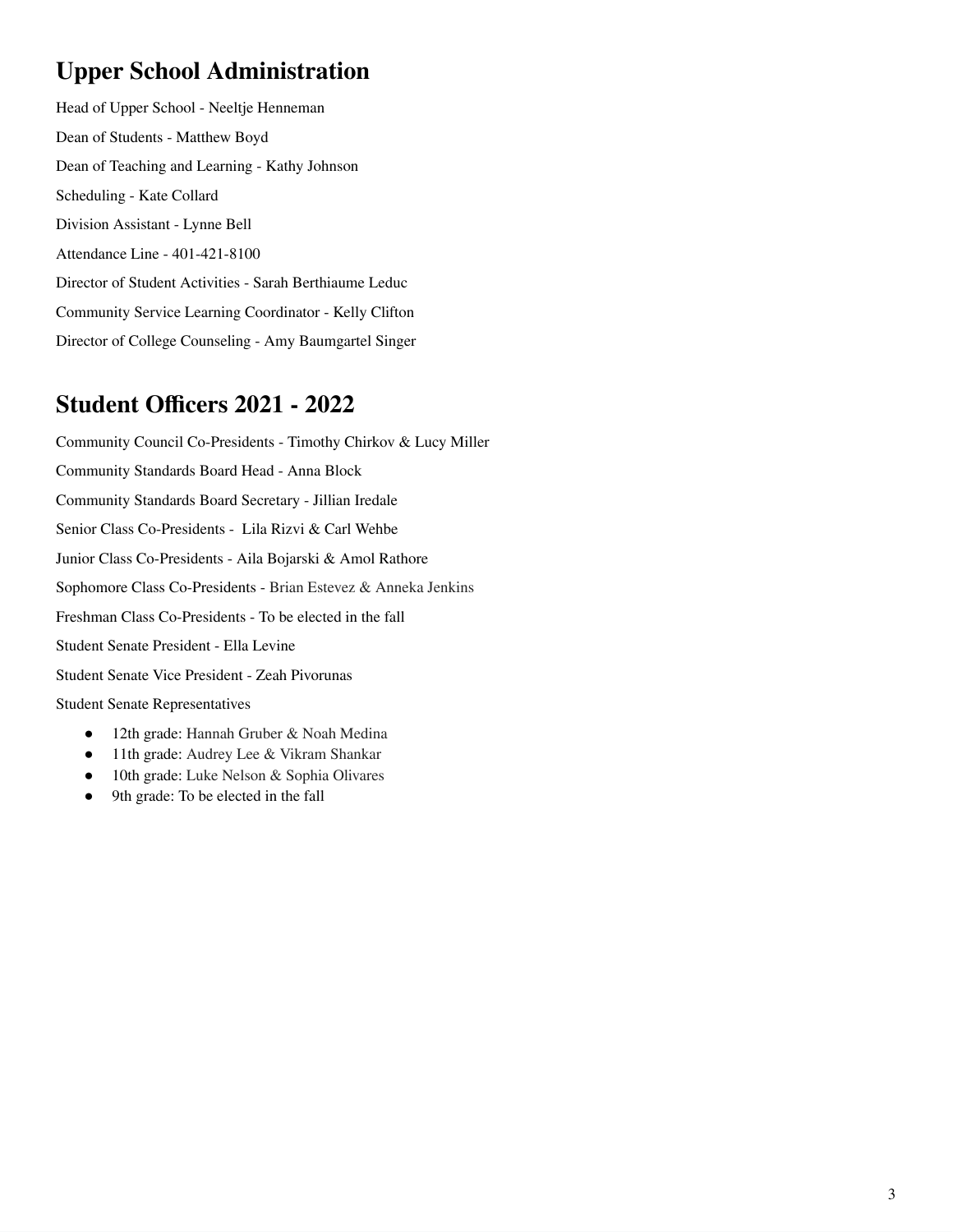### Mission Statement

To learn our powers and be answerable for their use.

### Vision Statement

Through exploration of Wheeler's transformative curriculum—which actively cultivates voice, social conscience, passion, and interest—students will unlock their powers of mind, body, heart, and spirit. While all our paths of discovery are unique, each of us will develop the empathy, knowledge, and skills needed to lead a life of joy, meaning, and impact as ethical, engaged, and creative citizens of our school, community, and world.

### Statement on Diversity and Community

At Wheeler we actively seek students, faculty and staff from diverse backgrounds in the belief that a broad range of experiences and viewpoints enhance learning, enriches life on campus, and better prepares us all for full participation in a pluralistic, democratic society. Accordingly, Wheeler does not discriminate on the basis of race, color, religious, sex, sexual orientation, gender identity, national or ethnic origin (including English Language Learners), age, status as an individual with a disability or other legally-protected classes.

We also are working toward an inclusive curriculum and pedagogy necessary to support all our members and build our abilities to flourish in a diverse, multicultural nation and world. To reach this goal we know we must confront overt and hidden biases, such as racism, sexism, and homophobia, in ourselves, others and the institutions and systems in which we work and live.

We believe that these goals can only be reached with an open and continuous dialogue between all members of the Wheeler community, including families and students. We recognize that our diversity - whether based on race, ethnicity, religion, economic status, gender identity, sexual orientation or other socially significant identity - can sometimes lead to conflict, and we also believe that such tension can provide the catalyst for the growth and change we seek.

We are supported in the pursuit of diversity by Wheeler's long tradition of respect for the dignity of the individual and our shared sense of responsibility for the well-being of each other and the larger community.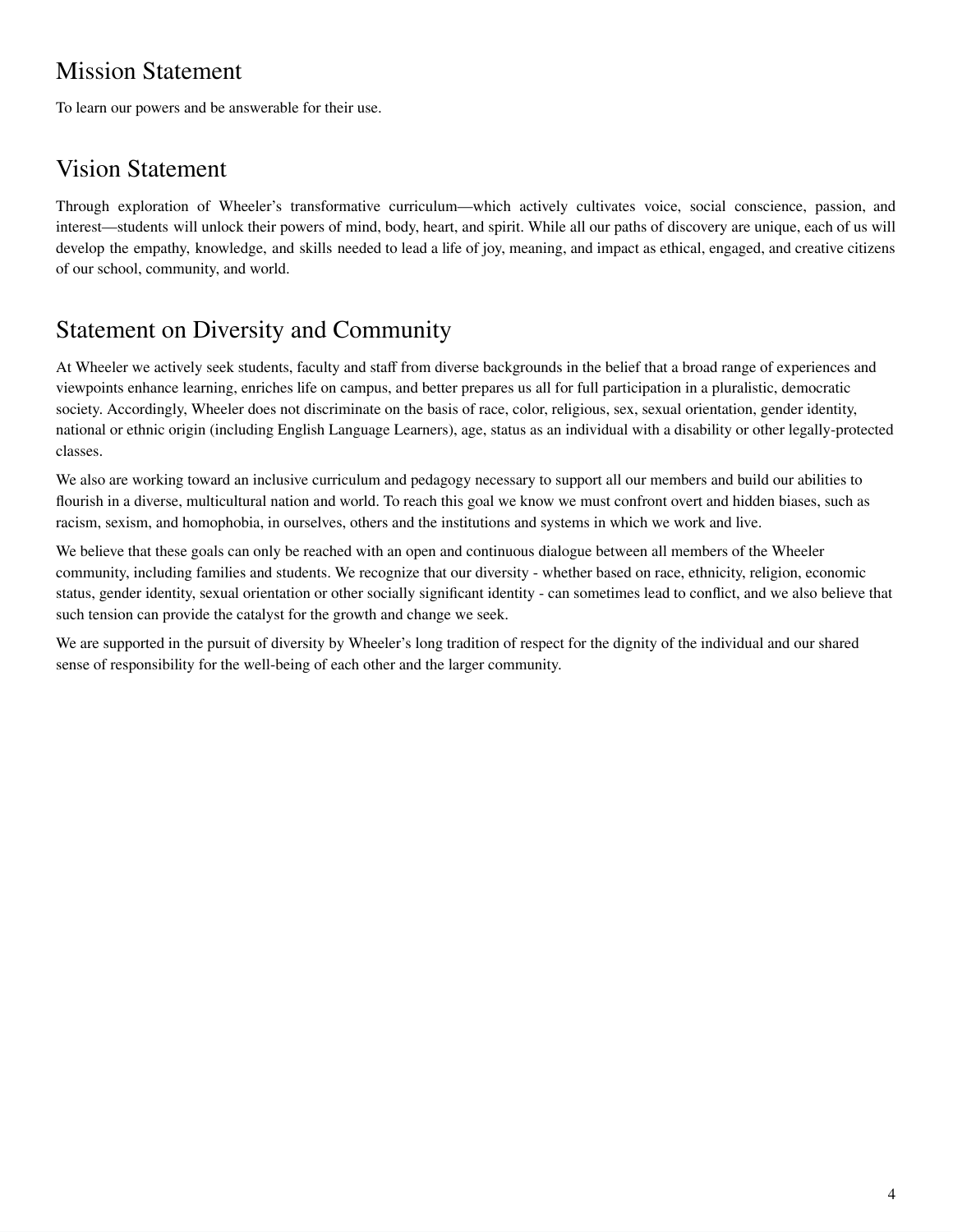### <span id="page-4-0"></span>**Philosophy**

The Upper School at Wheeler is committed to developing students who are critical thinkers, scholars with integrity, and citizens of compassion. To this end, we hope to instill the values of integrity, compassion, responsibility, and respect for learning in our students. In all that we do, these values comprise our goals in both our academic and co-curricular programs. In helping students grow and prosper, we can succeed when all of us work together and hold ourselves and one another to the highest standards of conduct. The Wheeler community expects all members - students, faculty, and parents - to show respect for others and for school property as well as support for the academic program, policies and philosophy of the School. We expect all students to make a contribution to the well-being of the community and to conduct themselves both on and off campus, when school is in session and when it is not, in a way that is consistent with the standards of the School.

### <span id="page-4-1"></span>**Standards of Conduct**

We have divided the school rules into two sections, Major School Rules and Community Expectations. The four major school rules are identified under "Major School Rules;" our community expectations may be found under "Community Expectations." The School reserves the right, in its sole discretion, to hold those who choose not to abide by our standards, or who otherwise affect the community negatively, accountable for their actions according to the procedures detailed in this handbook. The rules and procedures outlined in this book apply under normal circumstances. From time to time, however, there are situations that require immediate, non-standard responses. The School, therefore, reserves the right to deal with instances of inappropriate behavior in a timely and efficient manner, taking actions deemed to be in the best interests of the School, its faculty and its students. This document as written does not limit the authority of the School to alter its rules and procedures to suit any unusual or changed circumstances.

### <span id="page-4-2"></span>**Discipline Guidelines**

#### *General*

The purpose of consequences for violations of our rules is to educate the individual who violates community standards and, in a broader sense, to reinforce expectations for the entire Wheeler community. Membership in this community is voluntary and predicated upon abiding by our shared standards and values. The School reserves the right to apply its discipline guidelines to all conduct (or attempted conduct) by students, whether on or off campus or during periods of distance learning, as long as they are enrolled at the School.

The School community expects all its members to promote the values of integrity, compassion, responsibility, and respect for learning. Behaviors or actions which damage morale, disrupt the learning of others, or run counter to the School motto, "The Spirit Giveth Life," are not acceptable. Minor violations of our Community Expectations may be handled when and where they occur by the faculty or staff member with responsibility in the situation. These situations may be handled individually or in consultation with the student's advisor and/or the Dean of Students (or his/her designee). Often, faculty or staff members will follow up by email to the advisor, Dean of Students, and the student in question.

Students who choose to remain present when other students are engaging in misconduct may be subject to disciplinary action. The School reserves the right, in its sole discretion, to contact parents or guardians to address both minor and more serious instances of misconduct, at any stage of the discipline process.

#### *The Community Standards Board (CSB)*

The Community Standards Board (CSB) is a representative body generally comprising students from each grade in the Upper School, at least two faculty members, and a student head. The members are chosen as representatives of the student body. The CSB serves as the body through which the Wheeler community's standards are voiced, upheld, and reinforced. The CSB hears about situations brought before them by the Dean of Students and then recommends appropriate consequences to the Head of Upper School. Wheeler is a small community, and it is imperative that CSB members maintain a high level of integrity and refrain from sharing any information concerning situations put before them. Information concerning situations may be discussed between CSB members, faculty representatives, and the administration. If a CSB student member discloses information inappropriately, the student will likely be asked to resign from the Board, and may be subject to serious disciplinary consequences. We advise students appearing before the CSB to safeguard their confidentiality by discussing their situation only in private. Students should be aware that sharing information with their friends may result in unwanted publicity.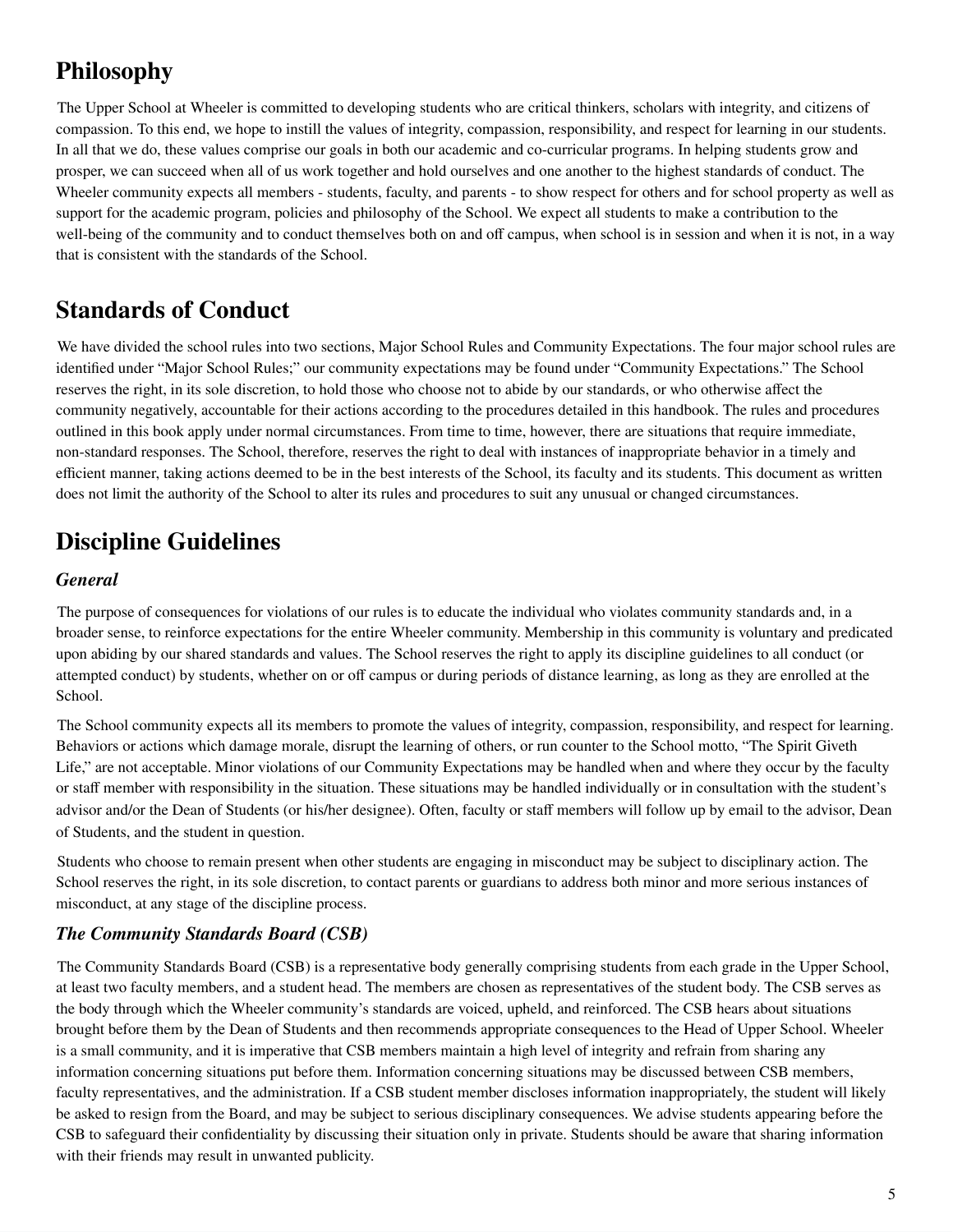#### *Process for Determining Rules Violations and Consequences*

When a major school rule is violated, we generally use the following procedure.

- 1. The Dean of Students compiles all available and appropriate information concerning the alleged violation and interviews the student(s) involved. The student's advisor or another faculty member is typically present at this interview. The Dean of Students will generally notify parents/legal guardians of the rules violation after the interview of the student(s) has taken place, as appropriate.
- 2. The Dean of Students, after consultation with the student's advisor, typically informs the student's family and outlines possible consequences according to the student handbook.
- 3. The Dean of Students presents the matter to the Community Standards Board with a request for a timely hearing. Advisor and student(s) in question are informed of the hearing date and time.
- 4. The CSB meets to hear about the situation, to consider the information about the matter, and to recommend a course of action to the Head of Upper School. The Dean of Students attends the first part of the hearing to answer questions posed by the CSB and to clarify the situation. The student's advisor also may be present at the hearing to act as an advocate for the student. Student and advisor will leave while the CSB deliberates appropriate action. The Dean of Students may be asked to stay to provide additional clarification, but does not participate in the CSB deliberation or vote. CSB deliberations conclude when the Board has reached a unanimous decision.
- 5. The Head of the CSB submits the CSB's recommendation for consequences to the Dean of Students. The Dean of Students takes the recommendations to the Head of Upper School.
- 6. The Head of Upper School, in consultation with the Dean of Students, will make the final decision on the appropriate consequences for the individual student.

### Consequences for Violations of Major School Rules

Violations of major school rules may be addressed administratively or by the Community Standards Board at the discretion of the Dean of Students and the Head of Upper School. A student's appearance before our CSB is educational and does not constitute being subject to a disciplinary process or disciplinary action. The administration reserves the right to remove from elected office, program or committee any student who violates major school rules or is placed on Disciplinary Probation or Academic Probation.

Typical consequences for violations of our rules and/or community expectations may include, but are not limited to: warnings, restriction of privileges (sign outs, movement around campus, use of Student Union, and participation in social and extracurricular activities), assignment of detention, and work duty for the School.

Because the School recognizes the health and safety concerns related to drug and alcohol violations, the consequences will likely include a required drug and alcohol evaluation. This evaluation is expected to be completed thirty (30) days after an incident. The recommendations within this evaluation will be shared with the School.

Academic honesty is so fundamental that violations of this standard will likely result in serious consequences and may result in a zero on the submitted work. Please refer to "Tutoring Guidelines for Families, Students, and Teachers" for clarification regarding academic honesty and tutoring.

In consultation with the Head of Upper School, the Dean of Students may utilize any of the following methods to address student misconduct.

- Letter of Caution: In certain cases, the Dean of Students will write a cautionary letter of warning to a student and their advisor. Letters of Caution do not constitute reportable discipline.
- Restricted Status: A student who is placed on Restricted Status may have their privileges restricted for a limited time. They may serve their restricted status either on or off campus. Restricted Status does not constitute a form of reportable discipline.
- Disciplinary Probation: A student who is placed on Disciplinary Probation will typically be notified by letter of the terms of probation. At the end of the probationary period, the advisor, the Dean of Students, and the Head of Upper School will review the record of the student's behavior. Students on Disciplinary Probation do not have the sign-out privilege, nor may they hold elective student office. Student officers placed on Disciplinary Probation are typically required to resign their office. Failure to abide by the terms of probation may result in dismissal from the School.
- Suspension: A student who is suspended from school is not permitted to attend any academic or extracurricular functions for the duration of the suspension. A suspended student is not to visit the campus, the Farm, or an off-campus school event for the duration of the suspension.
- Dismissal: The School may decide that Wheeler is not the appropriate place for a student. We take this step rarely, reluctantly,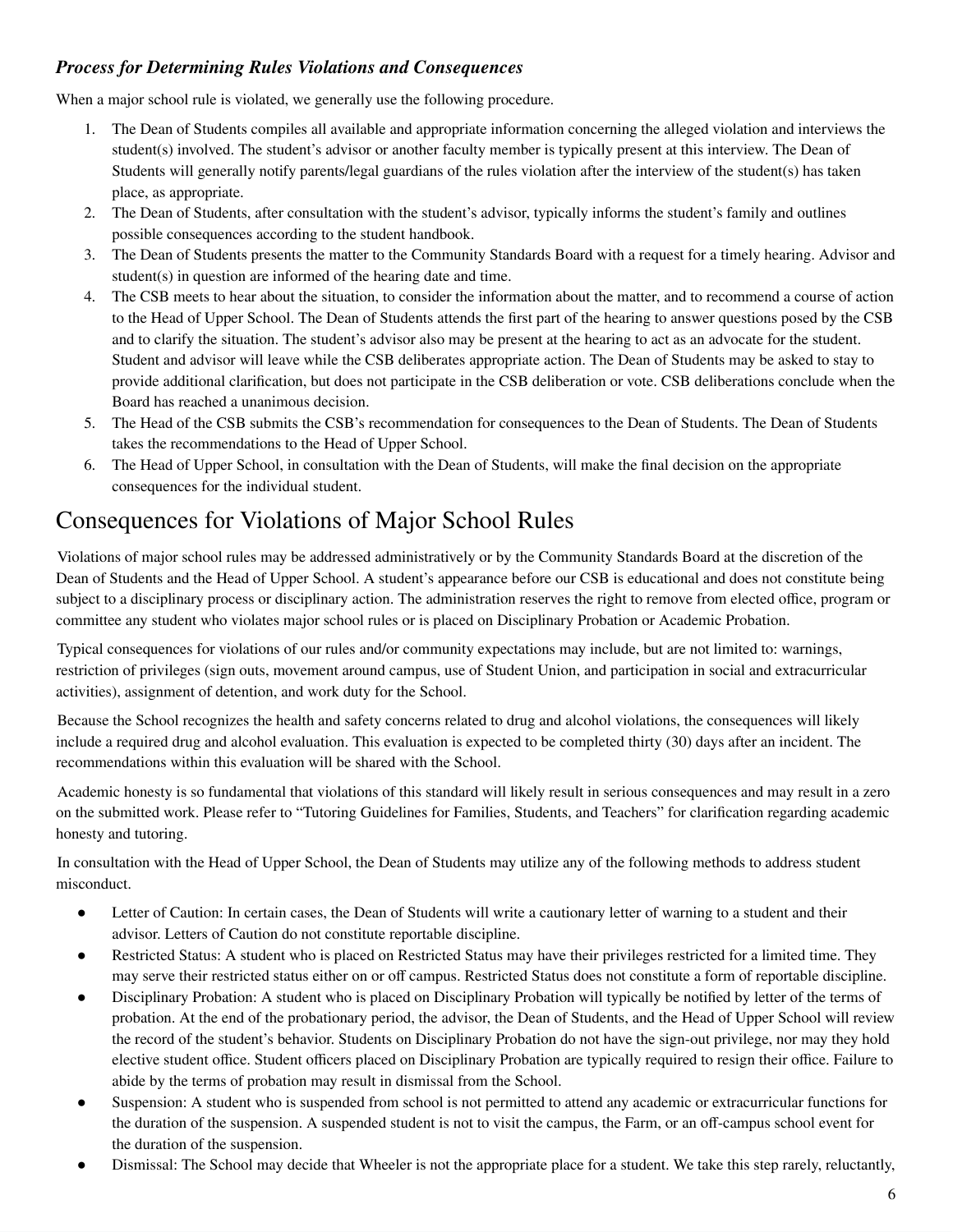and with great care and concern for both the student and the school community.

#### *Reporting Violations to Colleges*

Although we believe that consequences for rules violations are a part of the educational process and fundamentally an internal school matter, rules violations may, however, have consequences beyond the confines of the School. When asked, students and college counselors are expected to respond honestly regarding serious rules infractions that rise to the level of reportable discipline. A student whose conduct results in the receipt of a Letter of Caution or being placed on Restricted Status does not rise to the level of reportable discipline. We define consequences as disciplinary (and, as such, reportable) when they result in disciplinary probation, suspension or expulsion. In such cases, reporting will occur at the time a college application is submitted, while the application is being reviewed, after the admission decision has been made, or at the end of the school year, depending upon when the disciplinary action is taken. Although we generally only report disciplinary consequences to colleges when asked, certain circumstances may compel the School to contact the institutions to which a student has applied. In these cases, the School reserves the right to exercise its judgment. The School will remain the student's advocate and advisor in reporting changes in status to colleges.

#### *Behavioral Expectations While Away From School*

Students should be aware that they represent the School community at all times, both on and away from campus. While it is not the School's intention to monitor students in all of their off-campus activities, the School reserves the right to take disciplinary action, including suspension or expulsion, in response to inappropriate conduct occurring outside of campus.

### Major School Rules

#### *1. Honesty and Integrity*

#### **Personal and Academic Integrity**

Integrity is valued in all aspects of school life. Dishonesty in any form, including lying, falsifying a signature, being deceitful as to one's whereabouts, or misrepresenting the status of an assignment as being turned in when it has not, is a most serious violation of our rules. When a student places his or her name on an assignment (e.g., homework, lab report, essay, project, test, quiz, or examination) it is assurance that the work is the result of the student's own thoughts and labors, unless the student specifically acknowledges the use of outside sources or assistance. When a teacher requires or permits collaboration on an assignment, the fact and nature of the collaboration must be clearly indicated by the student.

#### **Academic Dishonesty**

Academic dishonesty normally falls into one of two categories: cheating or plagiarism. Cheating is giving or receiving help in any form on a test or exam, or on any assignment for which the teacher has not specifically permitted collaboration. Plagiarism is presenting the work, words, or ideas of another as one's own.

Cheating is not limited to copying or cribbing homework or test answers. If students in more than one section of a course are given the same quiz or test, passing information about test questions or items is also cheating. Collaboration on homework to be handed in for credit, without the explicit consent of the instructor, will be considered cheating.

Plagiarism is not limited to copying whole entries from an encyclopedia or other published source. Quoting another person's words without footnoting and quotation marks, paraphrasing someone else's ideas without footnoting, or using another person's theories, ideas, or expertise without specific written acknowledgment are all forms of plagiarism. In the absence of proper citation, a student declares that everything in a piece is his or her own. While intentional plagiarism is a conscious act of dishonesty and constitutes one of the most serious breaches of integrity possible in the academic world, unintentional plagiarism is also blameworthy. It is the student's responsibility to avoid any unattributed use of another writer's language or ideas, whether that writer is a published scholar or another student. Submitting the same work for credit in different classes is also a form of academic dishonesty.

When using computers, students may not assist others in the processing of academic assignments for credit unless such collaboration is permitted. Dishonest assistance includes typing another student's work and creating graphics. Providing technical assistance is permissible as long as the content and expression of information is not altered.

Information, including images, downloaded from databases or websites, etc., must be correctly and completely documented with footnote and bibliographic citations. Failure to do so is plagiarism. The use of online or electronic translation services similarly will be considered plagiarism.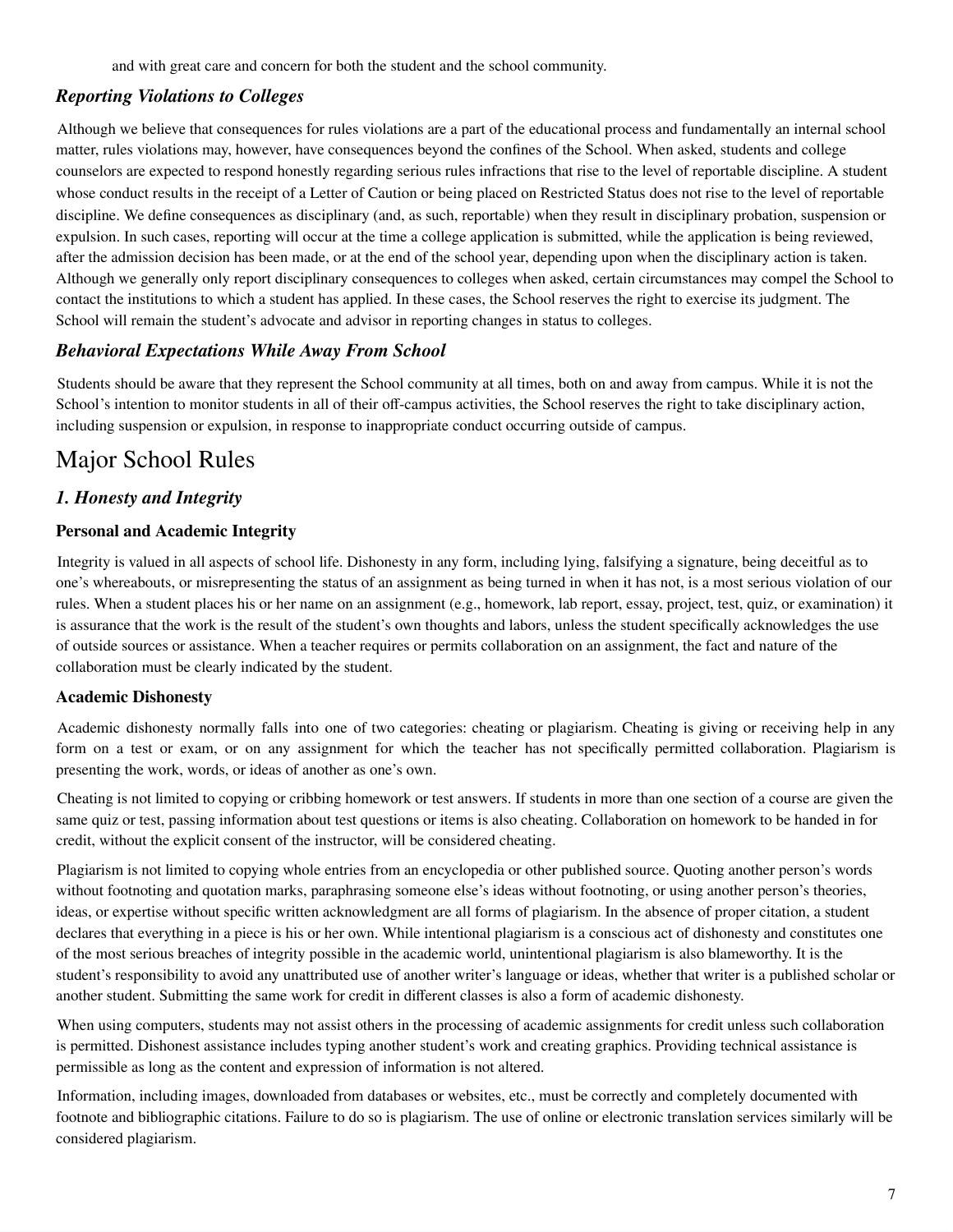#### **Electronic Submission of Work:**

If a student submits an assignment electronically, it is his or her responsibility to ensure that the teacher receives the assignment on time and in a format that the teacher can access.

The best way to avoid confusion and a late penalty is to follow teacher instructions carefully and/or hand in a hard copy of the assignment in class on the day that it is due. Below are three examples of excuses that will not be accepted by the teacher (this is NOT an exhaustive list):

"I forgot to attach the assignment."

"I sent it to the wrong email address."

"I submitted it to the Google Classroom site, I don't know why you didn't get it."

Furthermore, computer-related failures are the responsibility of the student. Computer crashes and printer malfunctions can happen; students must make the effort to back up their work and to print out assignments in advance so that they can adapt to changing circumstances. Failure of computer equipment does not absolve a student of the responsibility of turning work in on time.

#### *2. Respect for Others: Harassment, Bullying, Dating Violence, Sexual Assault, Hazing, and Fighting*

Every member of the Wheeler community has the right to work, to learn, and to grow in an environment of mutual respect, compassion, and support. This is especially true when considerations of socially significant identities are involved, such as those based on race, class, ethnic origin, religion, gender, disability, and sexual orientation. Our community must be free from verbal, physical, and psychological intimidation of any kind. Behavior that seriously disregards the self-esteem of others and that is uninvited and unwanted will not be tolerated. Acts of harassment, bullying, dating violence, sexual assault, hazing, and fighting which take place on or off campus, over the phone, through the mail, or via electronic means (e-mail, text messages, distance learning platforms, instant messaging, any social networking sites, such as Facebook, Twitter, Instagram, etc.), are considered most serious offenses. Physical and verbal confrontations are a violation of the School's rules. Slapping, hitting, and/or punching are strictly prohibited. Students are cautioned that physical play (rough housing) escalates quickly and may be subject to disciplinary action.

Although bullying and harassment share similar characteristics, not all bullying is harassment and not all harassment is bullying. Importantly, harassment is defined by unwelcome conduct based on socially significant identities, race, class, ethnic origin, religion, gender, disability, and sexual orientation. Harassment is most often (but not always) severe, repeated, and contributes to creating a hostile environment. Harassment and Sexual Harassment include, but are not limited to, the following conduct:

- A. Derogatory or discriminatory remarks or gestures;
- B. Displays of sexually explicit, offensive, or demeaning materials such as photographs, cartoons, or calendars;
- C. Slang names or labels that others find offensive;
- D. Obscene or suggestive gestures, remarks, innuendoes, or jokes;
- E. Inappropriate personal questions or remarks about a person's clothing, body, or sexuality;
- F. The electronic posting or publishing of demeaning materials as defined above, including remarks, innuendoes, or jokes as described above;
- G. Unwanted or suggestive touching;
- H. Unwelcome sexual advances or requests for sexual favors;
- I. Verbal or physical conduct of a sexual nature.

Bullying means the use by one or more students of a written, verbal or electronic expression or a physical act or gesture or any combination thereof directed at a student that:

- A. Causes physical or emotional harm to the student or damage to the student's property;
- B. Places the student in reasonable fear of harm to himself/herself or of damage to his/her property;
- C. Creates an intimidating, threatening, hostile, or abusive educational environment for the student;
- D. Infringes on the rights of students to participate in school activities;
- E. Materially and substantially disrupts the educational process or the orderly operation of school.

The expression, physical act or gesture may include, but is not limited to, an incident or incidents that may be reasonably perceived as being motivated by socially significant identities or by any other distinguishing characteristics.

Bullying most often occurs as repeated behavior, but also may occur as a single incident between the offender and victim.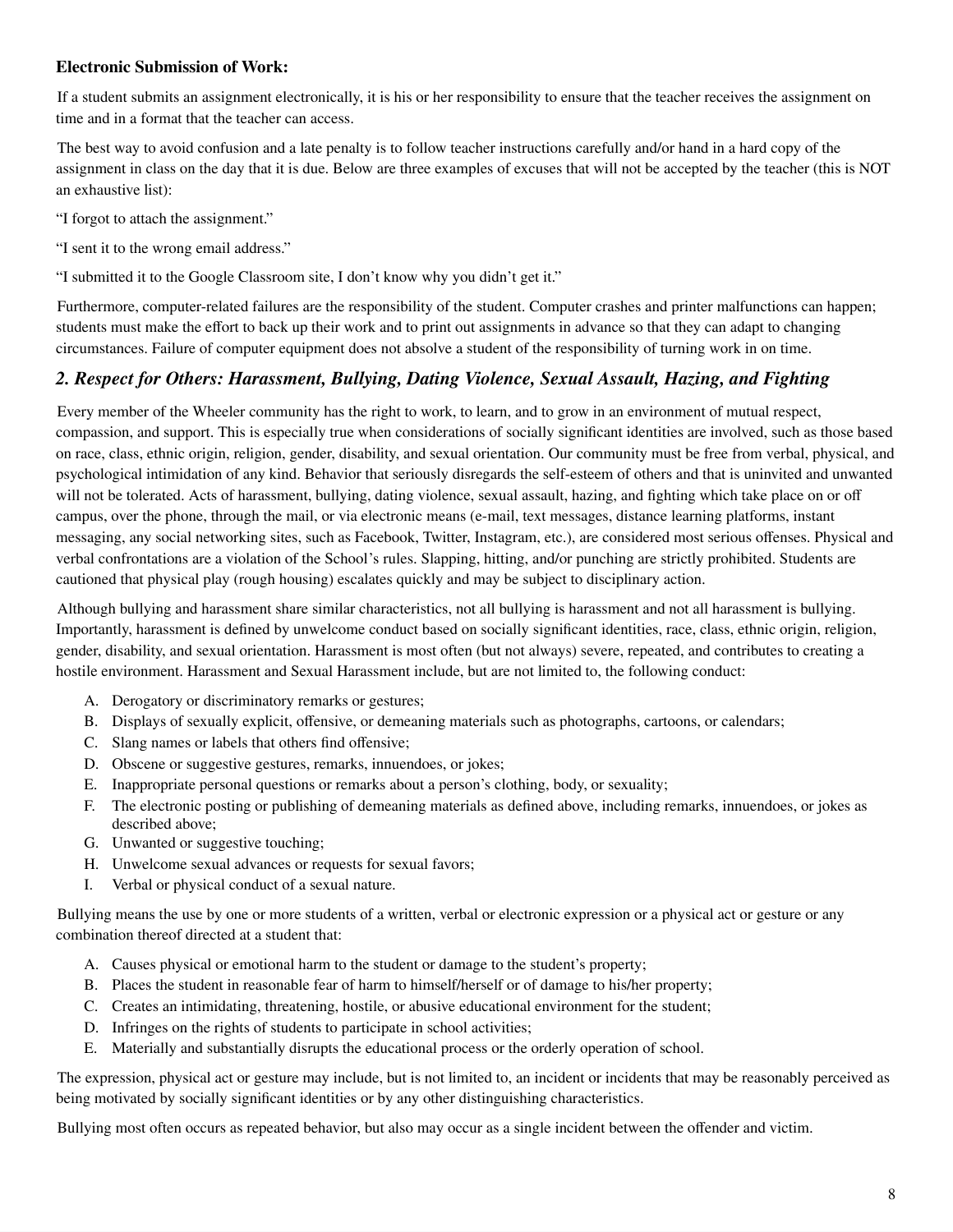Behaviors that would constitute dating violence or sexual assault are also violations of our rules. Dating violence most typically consists of a pattern of behavior where one person uses threats of, or actually uses, physical, sexual, verbal, or emotional abuse to control his or her dating partner. Sexual assault includes behaviors that are attempted or perpetrated against a victim's will or when a victim cannot consent because of age, disability, or the influence of alcohol or drugs. Sexual assault may involve actual or threatened physical force, use of weapons, coercion, intimidation, or pressure and may include:

- A. Intentional touching of someone in ways that are unwanted;
- B. Voyeurism;
- C. Exposure to exhibitionism;
- D. Undesired exposure to pornography;
- E. Public display of images that were taken in a private context or when the victim was unaware.

In an electronic environment, harassing behavior or cyber-bullying includes, but is not limited to, any transfer of signs, signals, writing, images, sounds, data, texting or intelligence of any nature transmitted in whole or in part by wire, radio, electromagnetic, photo electronic or photo optical system, including, but not limited to electronic mail, internet communications, instant messages or facsimile communications.

Forms of electronic harassment or cyber-bullying may include but are not limited to:

- A. Creating and posting offensive documents, including photographs and videos;
- B. Creating offensive groups on social networking sites, giving files, folders or disks offensive names;
- C. Creating a web page or blog in which the creator assumes the identity of another person;
- D. The knowing impersonation of another person as the author of posted content or messages;
- E. In general, using any aspect of the technology in a way that hurts others.

Please refer to the "Photography/Videography Policy" as well as our "Internet Acceptable Use Policy," for further information regarding this issue as it relates to electronic technology.

A victim of harassment, bullying, dating violence, or sexual assault, anyone who witnesses an incident of these behaviors, or anyone who has credible information that such an act has taken place should report the conduct to the Dean of Students. Targets of these behaviors are advised to follow the procedure outlined below (when possible), but bear in mind that serious consequences may result even when the target does not follow this procedure.

If you feel you have been subjected to any of these behaviors, you should:

- 1. Let the offending person know that you want the behavior to stop. Say NO firmly. Give a clear message about how you feel. Do not apologize.
- 2. If you do not feel comfortable confronting the person alone, take a friend along or write a letter. If you are still not comfortable, ask a trusted adult for advice.
- 3. Keep a record of when, where, and how you have been subjected to the behavior(s). Include witnesses, direct quotations, actions, evidence, and any written or electronic communications.
- 4. Promptly contact one or more of the following about the situation: Advisor, Director of Peer Support, Director of Counseling and Student Health Services, Dean of Students, or the Head of Upper School. You will be listened to and supported.

If you have been accused of any of these behaviors, typically the Dean of Students and at least one other faculty member will interview you. If, after a fair and thorough investigation by the Dean of Students, it is determined that harassment, bullying, dating violence, or sexual assault has taken place, you will be subject to appropriate consequences as outlined under "Consequences for Violations of Major School Rules" in this handbook. Targets of these behaviors are not required to confront the perpetrators of the behaviors. Depending on the severity of the offense, or the number of offenses, perpetrators of these behaviors may be subject to dismissal from the School.

The language on bullying, dating violence, and sexual assault contained in the above section of the handbook is drawn primarily from the State of Rhode Island, Department of Elementary and Secondary Education's "Safe School Act: Statewide Bullying Policy." Effective: June 30, 2012, and Rhode Island's "Lindsay Ann Burke Act."

The possession of any weapons, tools, or objects to threaten the well-being of others (including firearms, knives, etc.), poses a severe threat to the safety of the entire community. The School administration reserves the right to summarily suspend or dismiss a student for an offense which endangers life or health, or poses a special threat to any member of the School community. Toy or replica weapons are also not allowed.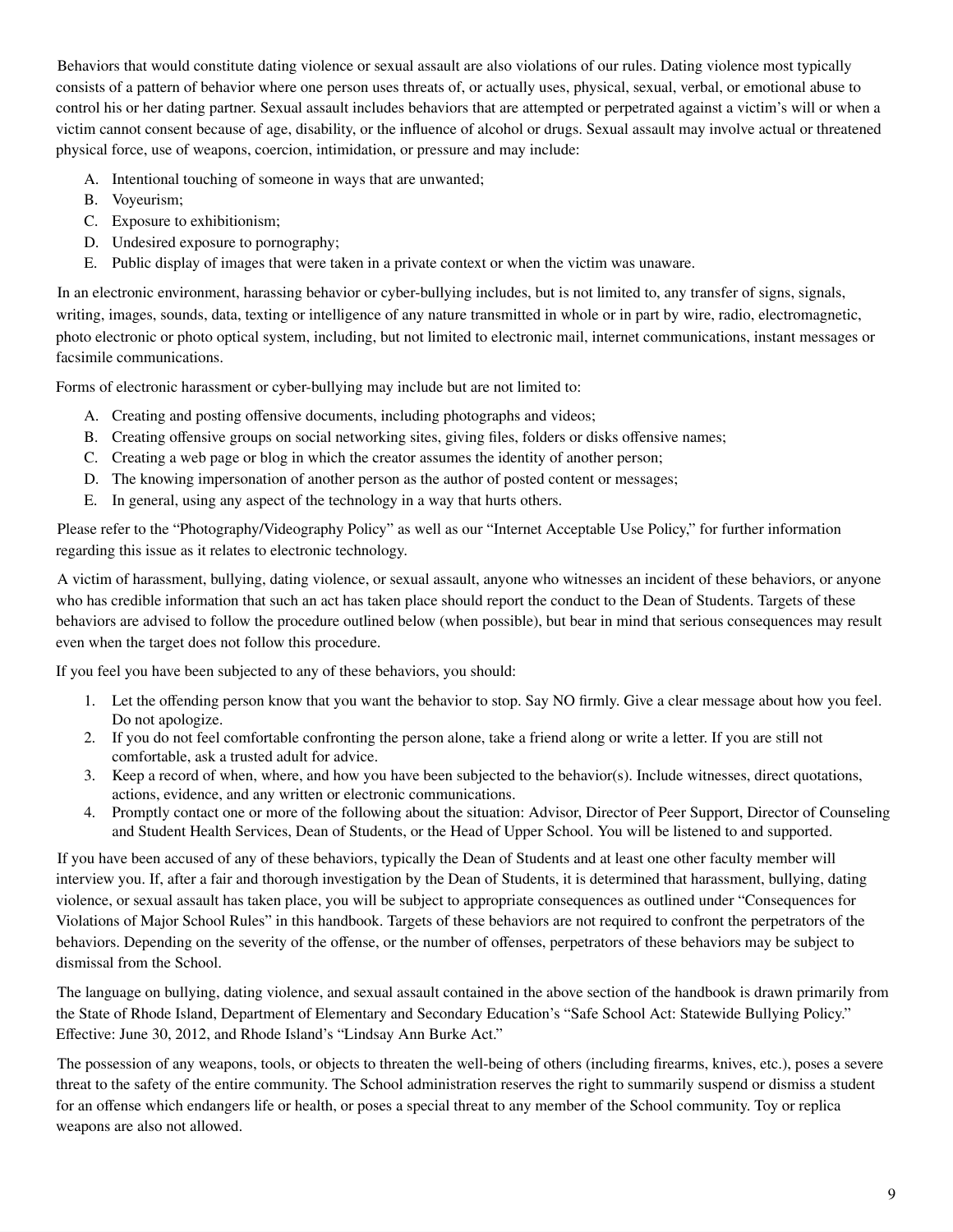Hazing is any conduct or method of initiation into any student organization, whether on or off campus, which willfully or recklessly endangers the physical or mental health of any student or other person or behavior that is intended, or should reasonably be expected, to have the effect of humiliating, intimidating, or demeaning the student. Hazing also includes soliciting, directing, aiding, or otherwise participating actively or passively in such acts. Hazing occurs regardless of the consent or willingness of a person to participate in the activity. Hazing is strictly prohibited.

#### *3. Drugs and Alcohol Use or Possession*

A student who possesses, uses, distributes, or is under the influence of alcohol or illegal drugs or prescription medication for which they do not have a prescription, while on school property, or participating in a school function, or is in any way under the School's jurisdiction, has committed a most serious offense and is potentially subject to dismissal. Students are considered to be "in possession" if they have alcoholic beverages, illegal substances, edible drug products, or drug paraphernalia on their person or in their locker, book bag, or automobile. Vaping devices and associated supplies may be considered drug paraphernalia and their use or possession subject to similar disciplinary consequences.

No student may give any form of medication to another student and students may only take medication at school under the supervision of the school nurse.

#### *4. Theft or Vandalism*

A student who steals or vandalizes property of a member of the community or of the School has committed a most serious offense and is in violation of our rules. As part of any consequence, the student will be expected to pay for stolen or damaged property. Theft includes the taking of possessions or property from another's locker, gym locker, book bag, sports bag, or equipment storage areas without specific permission. Photographic or video images also constitute a form of property. Taking and/or distributing photos or images in violation of the school's "Photography/Videography Policy" will typically be considered theft.

Theft or vandalism as it applies to computer technologies typically include but are not limited to the following:

- A. A student's possessions, including his/her passwords, personal image, computer files and folders, whether on a local disk drive or on the network.
- B. Obtaining another's password without permission.
- C. Erasing or modifying another student's work or relocating files so as to diminish the owner's access to them.
- D. Copying an application or other copyrighted material without permission can be considered theft even if the original file is left intact. Proper licenses or registration are required for software a student wishes to use. The School secures proper licensing for its software and students may not copy it.
- E. Hacking system files or making unauthorized changes to the way a workstation operates is typically considered vandalism. Workstations must be shared by a number of users, and everyone expects the system to work the same way each time.
- F. Attempting to log onto databases or other secured parts of the network is typically considered a violation of our rules, whether or not the attempt was successful.

### Community Expectations

#### *Classroom Behavior*

Students are required to be on time to all classes. Tardy arrival to a class is unacceptable and teachers do not have to admit tardy students to class. Students refused entry because of tardiness will not typically have an opportunity to make up any missed tests, quizzes, labs, or other classwork and may be assigned to detention. A student who interferes with the education of others by rude or disruptive behavior will be reprimanded and potentially subject to appropriate consequences. All community and academic policies are to be observed in the classroom. Students who are asked to leave class should go directly to the office of the Dean of Students.

Students may only use cell phones in classroom spaces with specific instruction or permission by a teacher. Similarly, students are prohibited from taking photographs, video, and/or audio recordings in Upper School classrooms without direct instruction or the expressed consent of a teacher. Please see "Photography/Videography Policy" and "Internet Acceptable Use Policy" for more information. This policy applies both during on-campus classes and during periods of distance-learning.

#### *Common Spaces*

Wheeler is a small campus, and we share our common spaces with each other. The responsibility for keeping the campus neat, clean, and in good order lies with each of us. We ask that everyone take personal pride and ownership of the common spaces on our campus.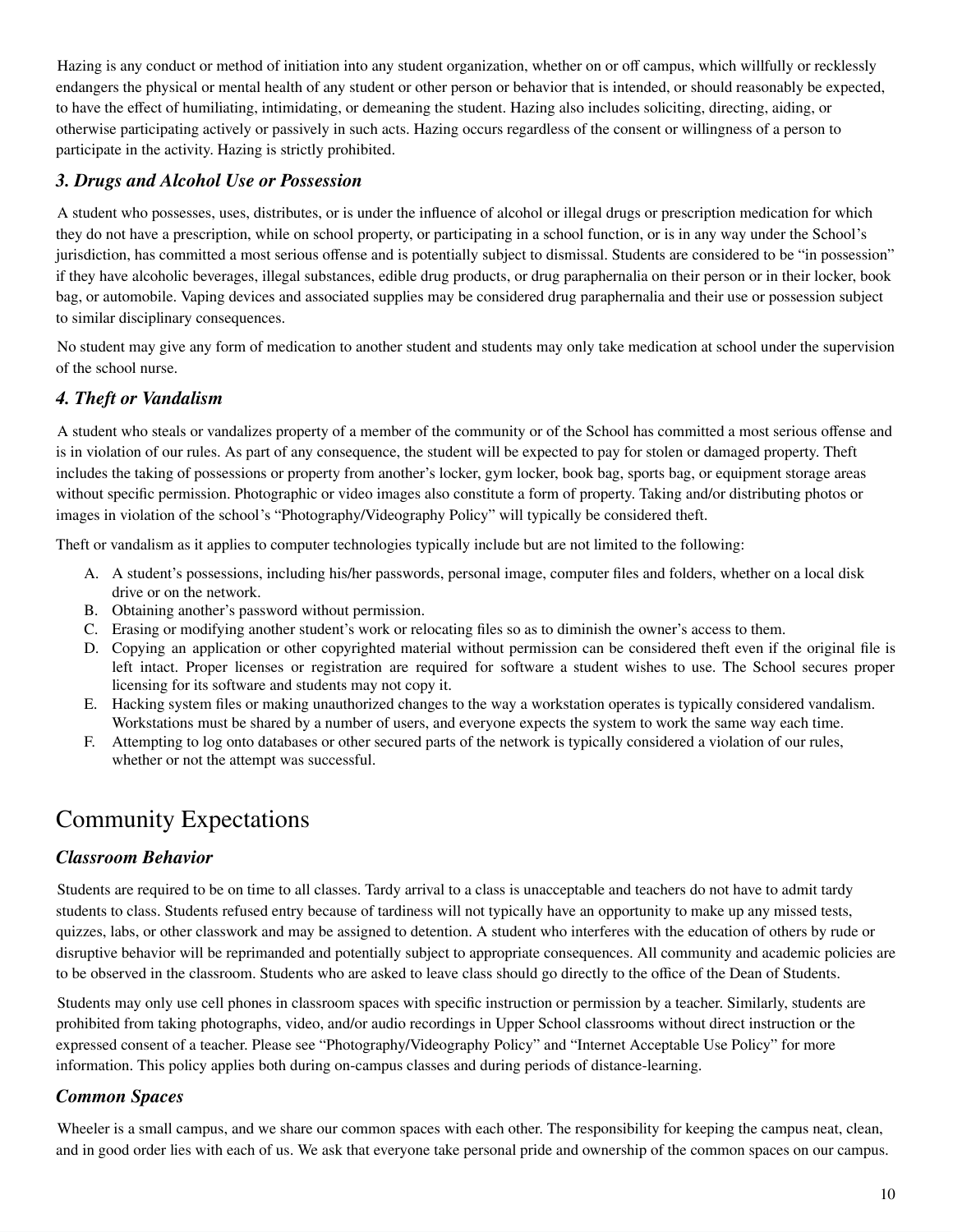- *Smoking and E-Cigarettes* The use or possession of tobacco or tobacco products, including smokeless tobacco and electronic nicotine delivery systems, is not allowed on campus, in cars parked near the campus, on the streets bordering the campus, at the Farm, or at any official school function on or off campus. Use of these products on school grounds by any person, anytime, is illegal in Rhode Island. Off-campus use by students while they have signed out is prohibited as well. Students caught smoking or being in possession of tobacco or tobacco-related materials, or smelling distinctly of tobacco smoke will typically lose the sign-out privilege for two weeks and we will typically make parental notification. Second offenses will most likely result in a loss of sign-outs for the next quarter.
- *Loitering* Wheeler students are not to congregate on school property, including the Hope or Angell Street parking lots, after school hours. School property is not to be used as a meeting place for students outside of the school day.
- *Littering* is not permitted. A clean campus is everyone's responsibility. Clean up after yourself and others when necessary. If you see trash where it does not belong, put it in a trash basket.
- *Locker Area* The halls of the School need to be kept clean and clear for traffic. Possessions are to be stored inside lockers, not on the floor. Book bags and athletic equipment left in the common areas, including the foyer, the Union, and the hallways, will be removed. The School cannot take responsibility for personal property left in common spaces or in unlocked lockers.
- *Morgan Foyer* Classroom furniture, including desks and chairs, is not to be taken from classrooms. No classroom furniture (desks, chairs, tables) or other furniture is to be placed in Morgan Foyer. Any student group which leaves a mess in the Foyer may be prohibited from using the space for as long as the remainder of the school year.
- *Food and Drink outside the Union* No eating or drinking is permitted in Morgan Hall foyer, hallways, or classrooms without the explicit consent of a member of the faculty. Students are expected to eat in designated areas of the Student Union and its patio only.
- *Sexual Conduct* Behavior that is clearly sexual in nature, i.e., public displays of affection, is not permitted anywhere on campus or during school-sponsored events or trips. We expect our students to recognize the difference between acceptable shows of affection among friends and those behaviors that are obviously sexual in intent. Upper School students must bear in mind that they are modeling behavior for the many younger students on our campus.
- *Gambling* Gambling for money or other valuable personal property is not allowed on campus.
- Profanity Obscene or profane language is not permitted.

#### *Lunch Duty*

All members of the Wheeler community (students, faculty, and staff) have a shared responsibility for keeping the common areas of the Union, the Café and the Student Activities Center clean and attractive. Because these areas are used by all divisions for lunch in succession every day, it is particularly important that they are cleaned up at the end of each lunch period. Every Upper School student is assigned Lunch Duty for one week or cycle per academic year and, along with the other members of their Lunch Team, is responsible for sweeping the floors and rearranging the chairs and tables in the communal areas of the Union, the Café, and the Student Activity Center at the end of Upper School lunch period.

When a student has Lunch Duty they are responsible for reporting each day to the on-duty faculty members in charge of clean-up for that day. Students are required to check in each day they have Lunch Duty. Club meetings are not typically considered a reason for missing Lunch Duty.

Because the entire Wheeler community depends on having the communal areas in the Union clean for lunch, not showing up for your assigned Lunch Duty is considered a serious breach of community expectations. As a consequence, students who miss assigned Lunch Duty may lose sign-out privileges or be reassigned Lunch Duty at a later time.

#### *Standards of School Attire*

While we value students' rights to express themselves, we expect all members of our community to conform to certain standards of cleanliness and suitability for school. Parents play a vital role in helping their children understand what sort of dress is suitable for school. In general, students' clothing, hairstyle, jewelry, and general appearance should allow for full and comfortable participation in all school activities and a full range of motion – including bending, sitting, and stretching – without the need for frequent readjustment. Clothing should keep the student's undergarments and their torso, including their abdomen, covered. Clothing with offensive messages or graphics, including references to drugs or alcohol, is not allowed. Hats, caps, visors, and other headgear are not to be worn in classrooms, the Student Union, Isenberg Auditorium, or other non-Upper School space. The School administration may send a student home to change into suitable clothing.

On days designated as "Dress-Up Days" students are expected to dress appropriately for a semi-formal occasion. Students who are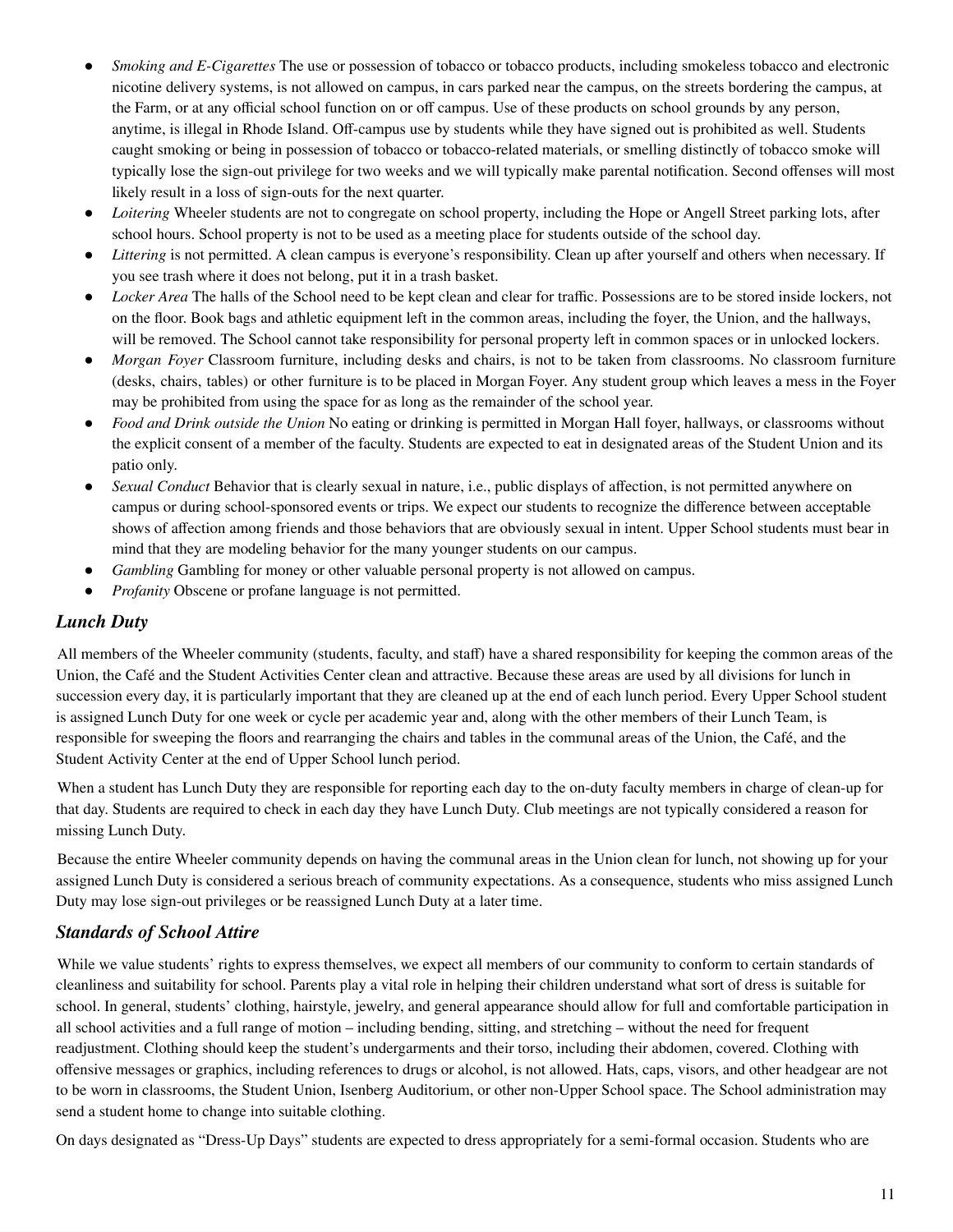inappropriately dressed may be sent home to change or excluded from the special event or assembly.

The School may send a student home to change at any time. Students sent home are responsible for all missed class work.

#### *Automobiles*

The Wheeler School maintains a strict policy on the use of automobiles for the safety of our community. Violations of this policy are considered to be most serious offenses. We reserve the right to amend this policy to accommodate Covid-19 practices.

- A. Students may not enter a car (as either passenger or driver, unless they are accompanied by their parent or guardian) until ready to go home. No student may enter a car to move it to comply with Providence parking regulations.
- B. Athletes may only drive to and from athletic practices and games at the Wheeler Farm when a "Driving Contract" has been accepted by the Upper School administration and the Athletic Director. Violation of the specific rules laid out in the Driving Contract will typically result in the suspension of this privilege for four weeks and possible action by the Community Standards Board. All questions concerning this policy should be referred to the Athletic Director and/or the Dean of Students.
- C. Athletes not returning to Wheeler after practice or a home game may drive other athletes home.
- D. No athlete may drive to an away game. When games are scheduled for evenings or Saturdays, coaches, with the approval of the Athletic Director, may allow athletes to meet them at the game site.
- E. At the conclusion of an away athletic contest, athletes are expected to return to Wheeler with the team. Exceptions will be made, however, if an athlete leaves the game site with their parent, or previous arrangements have been made in writing to leave with another player's parent.

Note: Athletes who live far from Wheeler should find alternatives to driving to school if they wish to go directly home from an away game.

#### *Use of Technology in Common Spaces*

The Wheeler School provides members of the school community with access to various communications technology and media and permits students to bring their own electronic communications technology to campus. Supporting the School's educational mission through technology is primary in our consideration of the use of any technology on campus. To this end, the School may limit any use of technology which distracts from our fundamental educative purpose.

We are all responsible to ensure that our classrooms and our public spaces are productive and safe environments which allow everyone to participate in all aspects of school life without disruption. At the same time, we recognize the importance of the social setting school life provides as well as the need for solitude and quiet study. We seek to create a school environment which encourages respectful face to face interaction, spontaneous conversation, and a quiet place to study. All members of the community are expected to model good judgment as to what is appropriate in a communal school environment, and to act respectfully and responsibly in using technology on campus.

In keeping with this philosophy, personal electronic communication devices (including but not limited to cell phones, tablets, and laptop computers) may be used on our campus. The use of these devices is acceptable in the Library, Union, and when working in hallways. Any audible beep or ring will be considered disruptive. Students may also use these devices in the classroom with specific instruction or permission from a teacher. Students may not leave classes to communicate electronically. Please note that while engaging with others in any setting the wearing of headphones or earbuds is disrespectful.

For a more detailed description of the School's guidelines regarding the use of technology refer to Technology Usage Policies.

#### *Visitors*

No visitors are permitted on campus unless cleared with the admissions office, the Head of Upper School, or the Dean of Students. This does not include, of course, athletic, dramatic, and other special events to which the public is welcome. We expect visitors to comply with all Covid protocols (including self-attesting to their health, mask-wearing, maintaining a 3-foot distance, and hand sanitizing). We will continue to attend to guidance from the Department of Health and may update our visitor policy if circumstances warrant."

#### *Campus Safety*

Evening Events: Students may leave a Wheeler event before its conclusion, but they may not return to the event following their departure. Should students leave campus following their attendance at an event, they are no longer under the care and supervision of the faculty chaperones. For example, students waiting to be picked up after an event may go to Thayer Street before their rides arrive,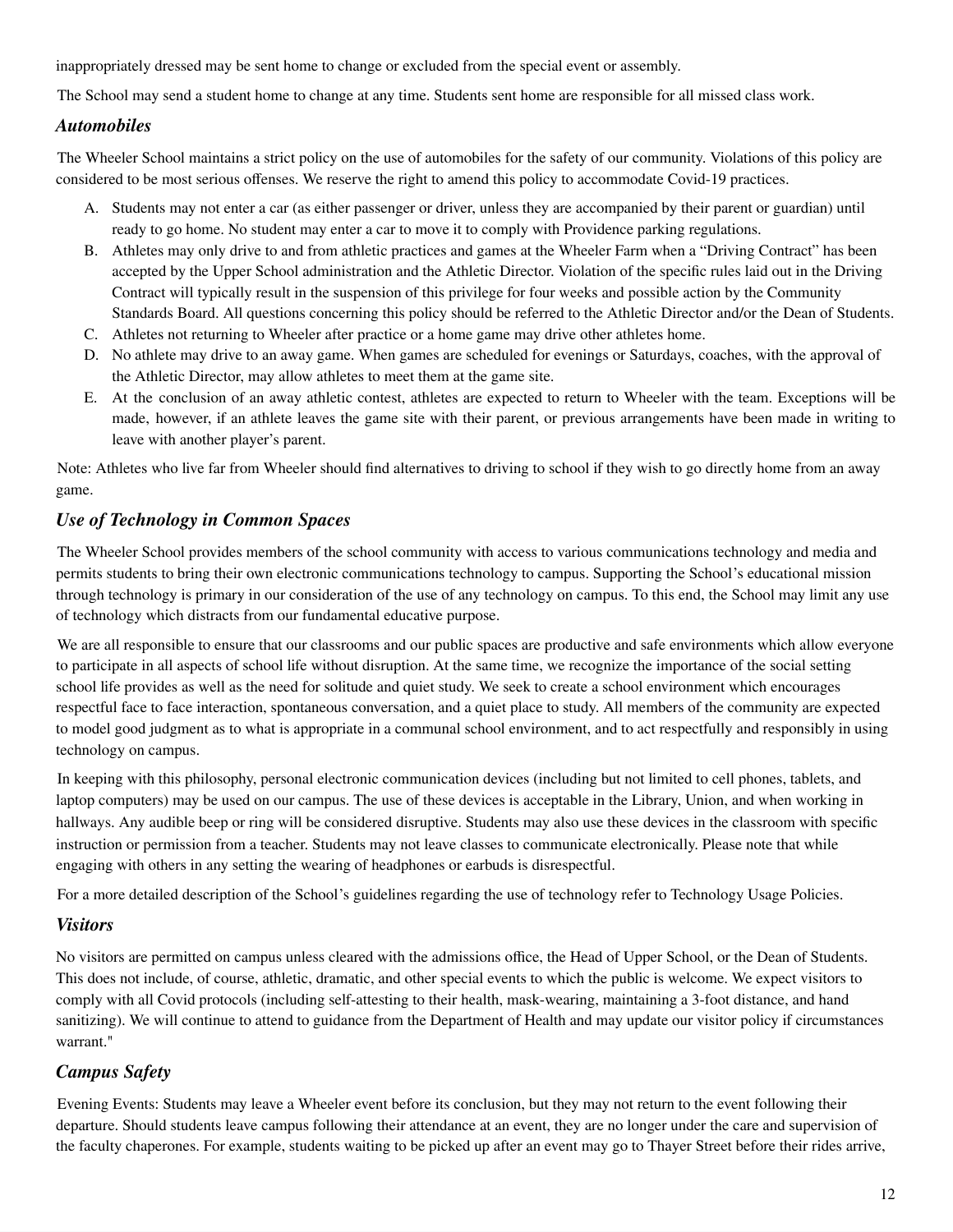but they will no longer be the responsibility of the School or its agents for the remainder of the evening.

It is important to note that while many Wheeler personnel are on campus after school, students who are not involved with an organized school activity are not formally supervised after 3:00 PM.

#### *Photography/Videography Policy*

The intent of this policy is to maintain respect for the rights and privacy of our students, faculty, staff, and guests by preventing the taking or dissemination of pictures or video without their consent.

Photography or videography is permitted in the classroom setting under the direct instruction of or by specific permission granted from a teacher. Please refer to the School's Student Participation in Distance-Learning policy below for more information regarding the School's policy on recording online classes.

Any individual or organization (other than agents of the School) engaging in photography or videography on Wheeler property for broadcast or public dissemination of any type (including by electronic means) needs advance permission from the School's Director of Strategic Communications. In the case where videotaping or photography for broadcast or public dissemination of any type is permitted, the following conditions must be met;

- All the participants (including faculty, students, staff, or audience members) must be notified of and have given written permission to the photographic or videographic recording.
- Alternative seats must be available for any audience member who does not wish to be videotaped.
- Images or depictions of Wheeler students must be in keeping with the School's Photographic Restrictions Policy which allows parents and guardians to opt out as stated in the enrollment contract.
- Copyright permissions must be granted from all potential copyright holders.
- All representations of Wheeler School must be consistent with the School's policy on the use of the School's brand.
- Because of the trademark implications, any photography or videotaping which portrays official signs, insignia or emblems of Wheeler School needs advance permission from the School's Director of Strategic Communications.
- The names and trademarks of Wheeler School may not be used in titling or promoting a video or other project without specific advance permission of the Director of Strategic Communications, even when permission to photograph or videotape has been given.

Students who violate these policies may be in violation of our Major School Rules and subject to appropriate consequences. The School reserves the right to enforce its legal rights to protect and maintain the rights and privacy of our students, faculty, staff, and guests.

#### *Attendance*

Attendance is required for all academic obligations, assemblies, special events, class retreats and class trips. Cutting classes is not acceptable behavior for Wheeler students. Class cuts will be considered as unexcused absences. Teachers are not expected to provide notes or make up work to students who cut class. If a student misses a quiz, test, or due date for a presentation or paper, the assignment may receive a zero and no opportunity to make up the grade may be expected. As a consequence, work duty or detention will be performed for each class cut, and parental notification will be made. Second class cuts may be considered a violation of our Major School Rules. Unless otherwise directed by the Division Head or the Head of School, the School's normal attendance requirements shall continue to apply at all times during the 2021-2022 school year, including during any periods of distance-learning.

#### **1. Punctuality and Tardiness**

With the exception of days two and six, the school day begins promptly at 8:00 a.m. with an assembly, advisor meeting, or class meeting. Days two and six begin at 8:50. All students are expected to be seated in assembly or in their homeroom each morning when the 8:00 a.m. bell rings, unless otherwise directed by their teacher, the Division Head, or the Head of School. Arrivals after 8:00 a.m. (or 8:50 on days two and six) will be considered tardy. A late student must report immediately to the Upper School office. A parent should call the office if a student is going to be more than 15 minutes late. If a student is to be late because of a doctor's appointment, the student or parent should give the school twenty-four hours advance notice. If no advance notice is given, the student must return to school with a note from the doctor's office indicating the time and date of the appointment. Failure to do so will result in a "tardy."

Parental notification will not, however, excuse a student's tardiness. Prompt arrival to school is an important life skill and a responsibility of each member of our community. We understand that at times unforeseen circumstances delay arrival to school. Thus we allow three tardies per quarter without consequence.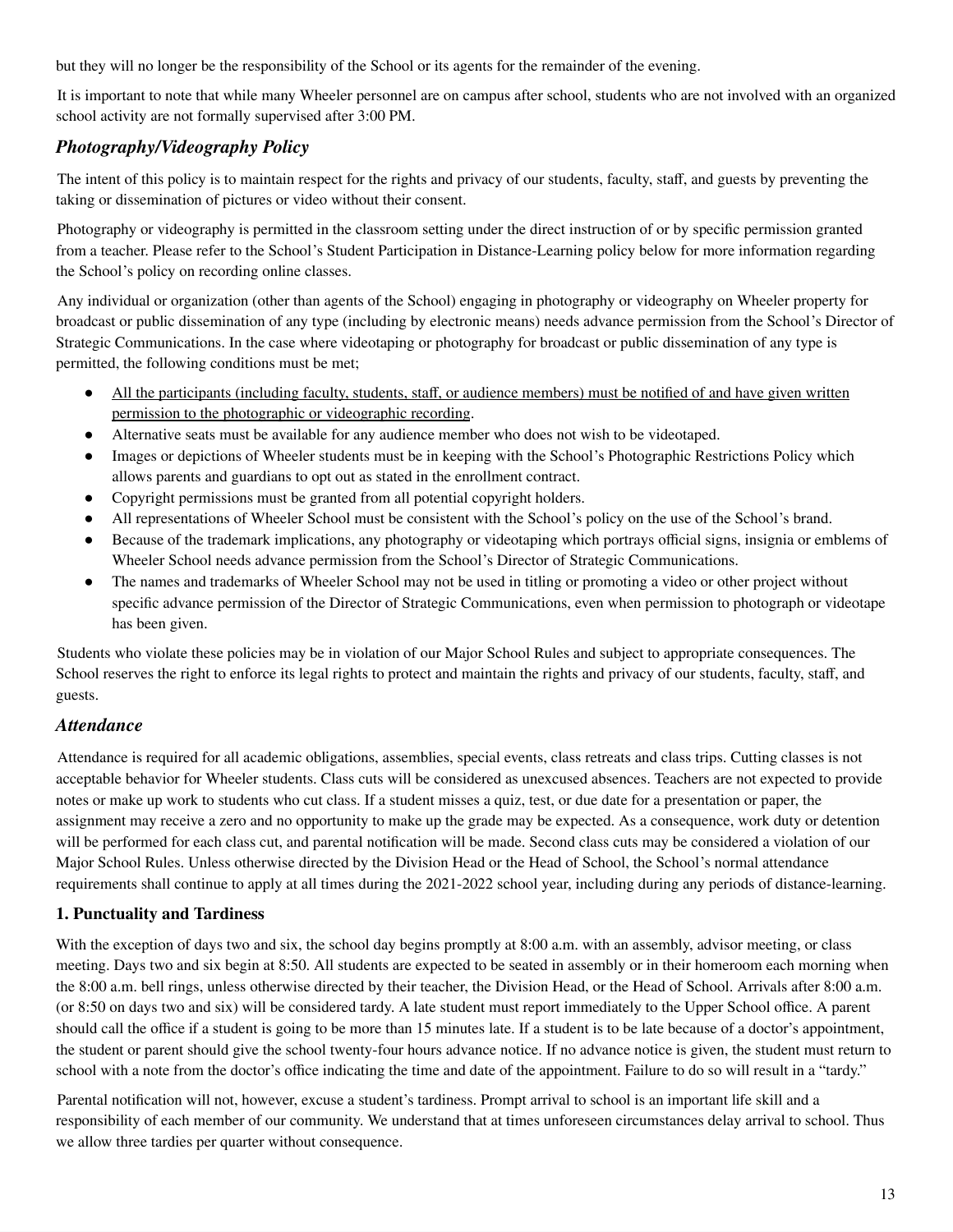The Administrative Assistant to the Upper School publishes a daily attendance sheet. Students may request to see their personal attendance record. Requests should be directed to the Upper School Administrative Assistant or the Dean of Students.

There will be no excused tardies except in cases of emergency or extreme weather conditions. *Note: A telephone call from a parent notifying the School of a late arrival will not cause a tardy to be excused.*

Fourth Tardy: Upon receiving a fourth tardy the student is required to serve a one-hour detention to be held after school. This obligation takes precedence over any other afternoon obligation, including sports practices and games. On some occasions students may be assigned to work duty in lieu of detention.

Sixth Tardy Notice: Upon receiving a sixth tardy, sign-out privileges will typically be suspended and a letter will be sent home notifying parents of the attendance problem. Sign-out privileges may be restored when a student demonstrates that they can arrive at school on time and on a consistent basis. Seniors with four or more tardies in the fourth quarter jeopardize a prompt start to their Senior Project.

The administration reserves the right to review the attendance records of students who are excessively tardy to school or who miss a substantial number of classes because of tardiness and may recommend that the students in question be placed on Academic Probation and/or not return for the following year. If the student in question is a senior, the administration may recommend that the School withhold a diploma. Note: The School is sensitive and responsive to absences or tardiness caused by serious or chronic illness. Please see policies regarding Doctors' Appointments, Illness, Injury, and Hospitalization.

Attendance of all academic classes is typically required for participation in after school activities, including a performance of any sort or an athletic event that afternoon or evening. Students who have missed classes should sign in in the Upper School office and report directly to the Health Center. At that time a decision will be made about the suitability of after school activities.

#### **2. Absences**

Daily attendance to school is an integral part of a Wheeler education. If a student is absent for fifteen or more days in a school year, the administration reserves the right to review the student's attendance record, and may recommend that the student in question be placed on Academic Probation and/or not return for the following year. If the student in question is a senior, the administration may recommend that the School withhold a diploma. Note: The School is sensitive and responsive to absences caused by serious or chronic illness. Please see Doctors' Appointments, Illness, Injury, and Hospitalization.

- A. Absences for family or personal reasons and religious holidays: If a student is to be absent for reasons other than illness or family emergencies, they must obtain a special request form (Intended Absence Form) from the Upper School office. This form must be signed by the parent/guardian, the student's advisor, the student's teachers, the student's Class Dean, and the Dean of Students, and then returned to the Upper School Administrative Assistant. Without this form, an absence will typically be considered unexcused, and teachers will be under no obligation to accept late work or to reschedule quizzes or tests, labs. The School encourages families to avoid planning early departures for and late returns from vacations and long weekends.
- B. Absences for college visits: The student must pick up the necessary form (Intended Absence Form) from the Upper School office, have it signed by the teachers whose classes will be missed, and submit it to the College Counseling office for approval. The Intended Absence Form must then be returned to the Upper School office.

Unless otherwise directed by the Division Head or the Head of School, the School's normal absence notification procedures shall continue to apply at all times during the 2021-2022 school year, including during any periods of distance-learning.

#### **3. Leaving Campus and the Sign-out Privilege**

Wheeler is a closed campus and we expect that students will remain on campus between 8 a.m. and 3 p.m. Until further notice, students are not permitted to leave the campus during the school day without the express permission of their Division Head or the Dean of Students. Students who have written permission from their parents to attend a medical appointment (i.e, doctor, dentist, or other health professional) may be permitted to sign out of campus only to attend the medical appointment. Parents should notify the Division Head, Dean of Students, or Division Assistant of their students' need to attend a medical appointment at least one (1) day in advance. Students must sign out prior to leaving for the medical appointment and sign in immediately upon returning to campus. Sign-in/sign-out forms are available in the Upper School office. Failure to sign out will typically result in the loss of the sign-out privilege. Any other student who has not received special permission from the Dean of Students or Head of Upper School who is found off campus will most likely be considered in violation of our rules and subject to appropriate consequences.

To help to ensure the safety and health of the Wheeler community, students permitted to leave campus during the school day must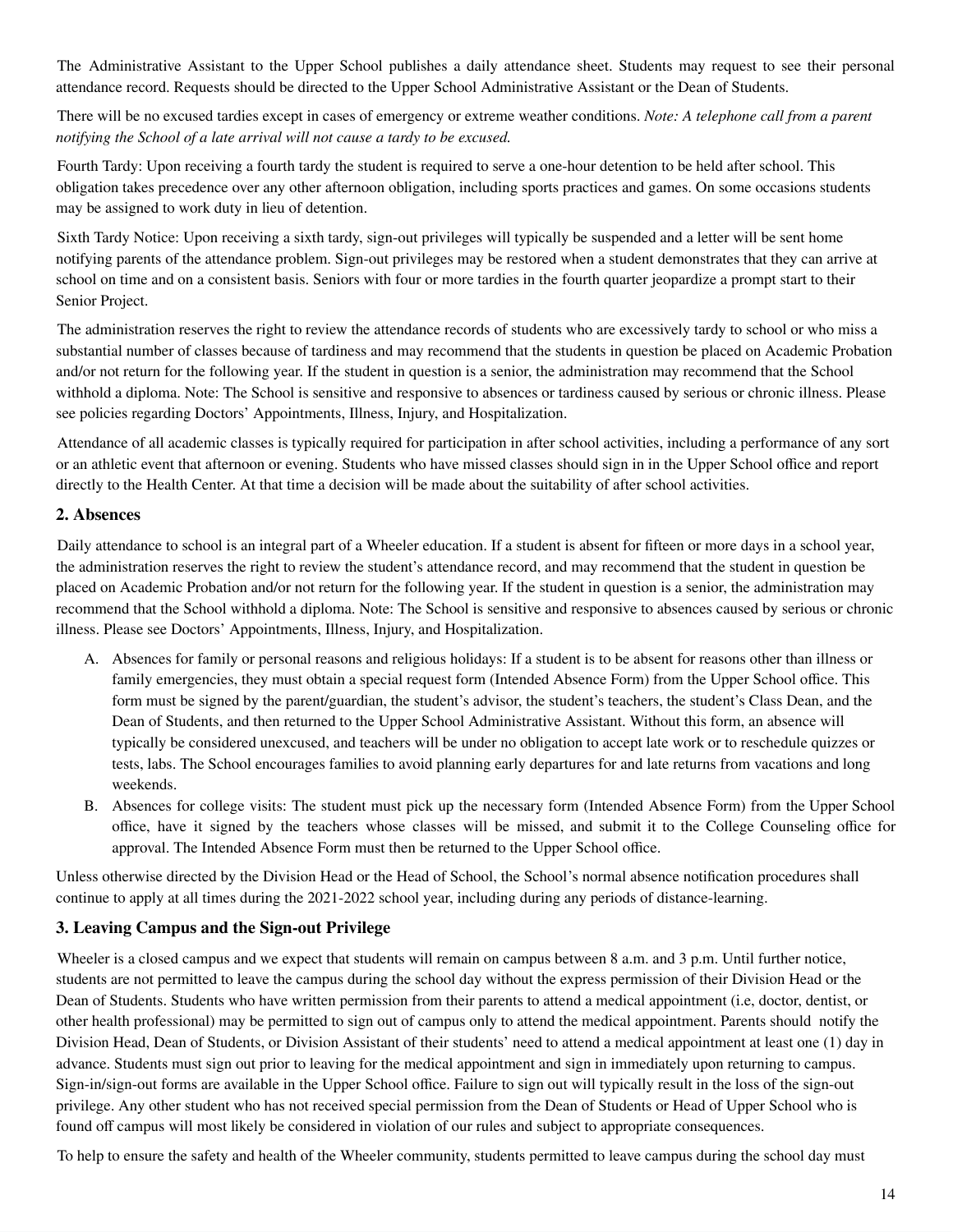adhere to the social distancing measures outlined in Wheeler's Healthy Task Force FAQ, located at Appendix "A" at all times practicable while the student is off-campus during the school day. Unless an appointment is scheduled at the end of the school day, students leaving the campus for medical appointments must return to campus directly following the appointment. Failure to adhere to this policy may be subject to appropriate consequences.

In the interest of minimizing the number of students on campus, during the 2021-2022 school year with parental permission students will be able to sign out and leave campus after their last school obligation (class, advisory period, meeting, etc.). Students leaving campus must sign out of the Upper School office. Similarly, with parental permission, students will not be expected to arrive on campus until their first class. Upon arrival, students must sign in in the Upper School Office.

#### **4. Missing Classes**

Students who know they must miss a class for an athletic event or a doctor's appointment are obliged to inform their teachers the day before the scheduled class meeting. The student is responsible for assignments, rescheduling missed quizzes and tests, and making up any other missed work (see Absences).

#### **5. Falling Ill at School**

If a student falls ill at school, they must report to the Health Center. Upon arrival in the Health Center, the student must describe their symptoms of illness and inform the staff as to what class they are missing and indicate if they are missing a test, quiz, or a presentation.

Students needing to see the nurse for planned medication or treatments, or to see the School Counselor, will come to the wellness door of the Health Center.

Students must receive a Health Center Visit slip to be given to the teacher of the missed class on the day the class is missed. Once dismissed from the Health Center, students are to proceed directly to class. If the student is ill and is picked up from School or directed to go home, a parent or person whose name is noted in Magnus Health as an emergency contact will be notified to give permission for the student to be dismissed. Students who go home sick during the school day must receive permission to do so from the Health Center.

Students, faculty and staff experiencing symptoms of illness that cannot be explained by known allergies or non-infectious illnesses while on campus during the school day:

- Upper School Students should come to the Health Center's designated sick visit area to see the nurse or if in class, the student reports illness to the teacher for permission to leave class and come to the Health Center.
- Upon arrival in the Health Center, the Nurse will accompany the student to the designated isolation area for assessment.
- The nurse will discuss presenting symptoms with the student's parent/guardian and, if indicated, recommend consultation with their health care provider and give RI or MA resources for COVID-19 testing. If advised by the health care provider, parent/guardian should obtain testing and follow guidance for isolation or quarantine.
- The nurse will contact the student's family to pick the student up at the Health Center within the hour.
- All students with symptoms of illness are dismissed from the Angell Street gate.
- The student's family member or designee should call or text the nurse when at the Angell Street gate for pick up. The nurse will walk the student to the car.

Please refer to Wheeler's Return to School policy, located at Appendix "A" of this Handbook, and the School's Safety Protocols for more information regarding the School's COVID-19 Health and Safety protocols. Please refer to The [Wheeler](https://docs.google.com/document/d/1qeqgOO2k5WJqVPGK1jX6QcPSy458TV59guR7jWBCjDg/edit?usp=sharing) Healthy Task Force [FAQs](https://docs.google.com/document/d/1qeqgOO2k5WJqVPGK1jX6QcPSy458TV59guR7jWBCjDg/edit?usp=sharing), as the protocols therein more fully detail the measures that Wheeler is putting in place to mitigate the risk of the spread of COVID-19 as Wheeler opens its campuses for this school year.

#### *Students Turning 18 Years of Age*

Some students enrolled at the school will reach the age of 18 before graduation. In the United States, age 18 is the age of majority, which means that legally, an 18 year old student is able to enter into contractual obligations on the student's behalf (and is required to abide by those obligations). Therefore, the school requires all students, upon their 18th birthday, to review the Enrollment Agreement that their parents or legal guardians signed on the students' behalf and execute an Addendum to that Agreement, which provides as follows:

permission for the school to discuss and release information and records to the student's parent(s) and legal guardian(s) about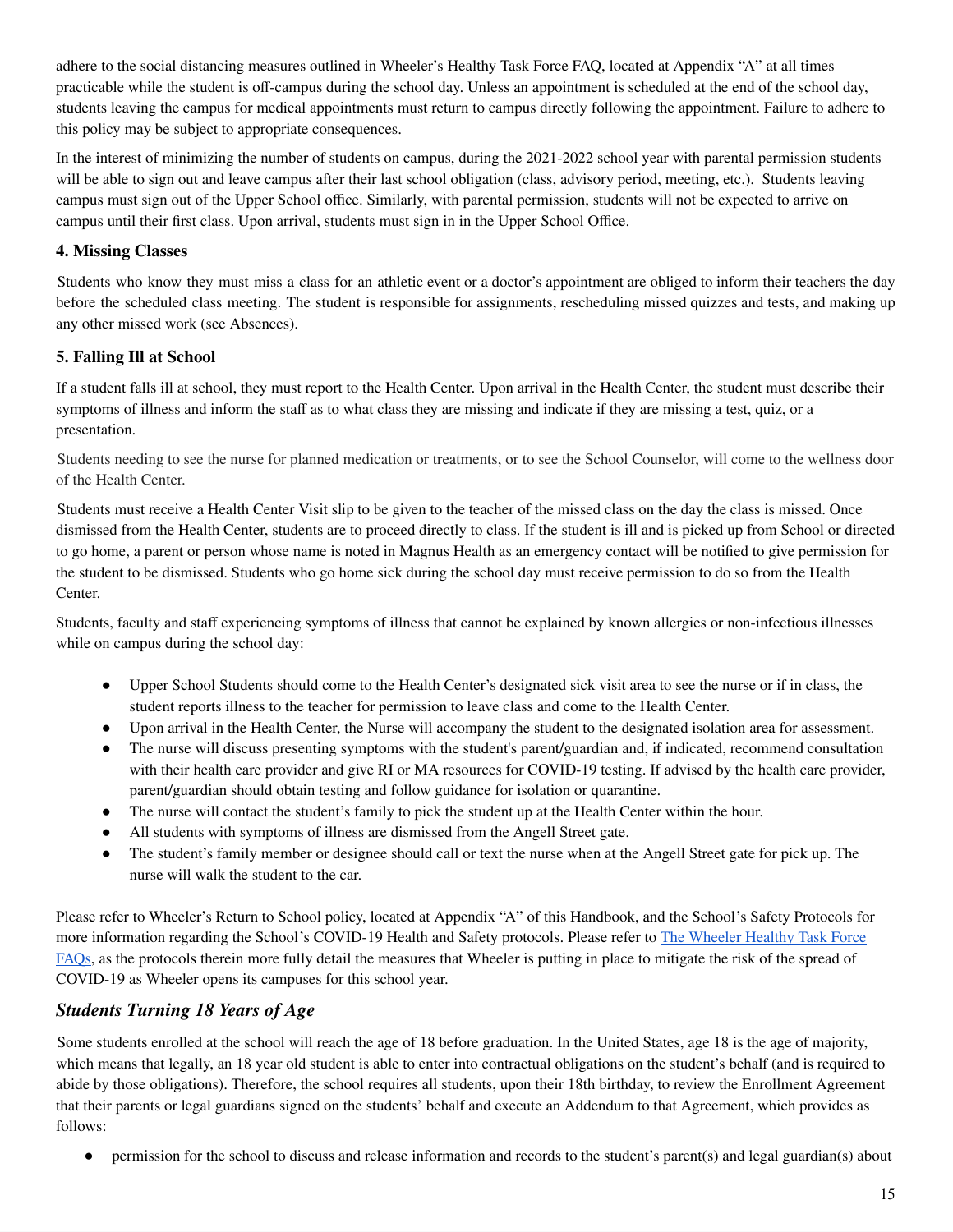any issues relating to the student's enrollment at the school, including, but not limited to, academic records, academic performance, health matters, disciplinary issues and financial matters; and

 $\bullet$  authorization for the school to interact with the student's parent(s) and legal guardian(s) as if the student were under the age of 18.

The student's parent(s) or guardian(s) will also continue to be responsible under the terms of the student's Enrollment Agreement.

### <span id="page-15-0"></span>**Health Issues**

#### *Doctors' Appointments, Illness, Injury, and Hospitalization*

- A. Doctors' appointments. Please schedule doctors' appointments after school or during vacations. If a student must miss all or any part of a school day for a doctor's appointment, the parent or guardian must call the Upper School Administrative Assistant to notify the School of the date and time.
- B. Illnesses: If a student is to be absent because of illness, a parent or guardian (NOT the student) must notify the Administrative Assistant in the Upper School office by 8:15 a.m. If a student arrives late at school due to illness, the student must go to the Health Center when they arrive at School.
- C. Serious Illness, Injury and Hospitalization. Should a student suffer a serious illness or be admitted as an in-patient to a treatment facility for either physical or behavioral health concerns, families should inform the School of the nature of the hospitalization. The student will be readmitted to our campus with a letter from their physician.
- D. COVID-19 Symptom Screening and Protocols 2021-22 School Year. This year, Wheeler is asking families to use a home-based daily health screening protocol for faculty, staff, and students. This protocol relies on faculty, staff, students, and their caregivers to assess their health each day for symptoms of infectious illness and take action if symptoms are present. **To** help keep our school community healthy, when a student, faculty, or staff member has one or more symptoms, they **should notify the [Wheeler](mailto:healthcenter@wheelergmail.org) School Health Center and stay home that day** (please note that you do not need to notify us of your daily screening assessment if you are not exhibiting any symptoms)**.** Symptoms of COVID-19 illness include but are not limited to cough, shortness of breath or difficulty breathing, fever or chills, muscle or body aches, sore throat, headache, nausea or vomiting, diarrhea, runny nose or stuffy nose, fatigue, and recent loss of taste or smell. You may want to call your child's primary health care provider for advice. Once we receive notification, a nurse from the Wheeler School Health Center will contact you to gather more information about your child's health and work with you to determine next steps. In addition, please notify the Wheeler School Health Center and your student's Division Head if you have been informed that you, a member of your household, or your student has been exposed to COVID-19. If an exposure occurs at school, a nurse from the Wheeler School Health Center or your student's Division Head will notify you. Based on information about the exposure, vaccination status, and guidance from RIDOH on a plan for followup COVID-19 testing, we will determine the appropriate next steps, such as staying home or quarantine.

Resources: RI [Department](https://covid.ri.gov/covid-19-prevention/about-covid-19-disease) of Health: About COVID-19 Diseas[e](https://covid.ri.gov/covid-19-prevention/about-covid-19-disease) Boston Children's Hospital COVID -19 symptom checker

- E. General Illness Guidance and Protocols **Staying home when sick helps your child recover from illness and helps others in** our school community stay well. The following information will help you make decisions about when your child should **stay home:**
	- a. *Fever* Please keep your child home if they have a temperature of 100.4 degrees F or above. Please keep your child home until they have been fever free for 24 hours without the use of fever reducing medicines, such as acetaminophen and ibuprofen.
	- b. *Diarrhea* Please keep your child home if they have two or more watery stools in a 24-hour period. Your child can return to school 24 hours after the last episode of watery stool.
	- c. *Vomiting* Please keep your child home if they have vomited within the past 24 hours.Your child can return to school 24 hours after the last episode of vomiting.
	- d. *Persistent and/or productive cough* Please keep your child home if they have a frequent cough that tires them and would interfere with their participation in the school day.
	- e. *Strep Throat* Please keep your child home if your health care provider diagnosed a strep infection of the throat. Your child can return to school 24 hours after the first dose of antibiotic treatment.
	- f. *Conjunctivitis (commonly known as pink eye)* Please keep your child home if they have redness of eye with drainage. Your child may return to school 24 hours after treatment is started.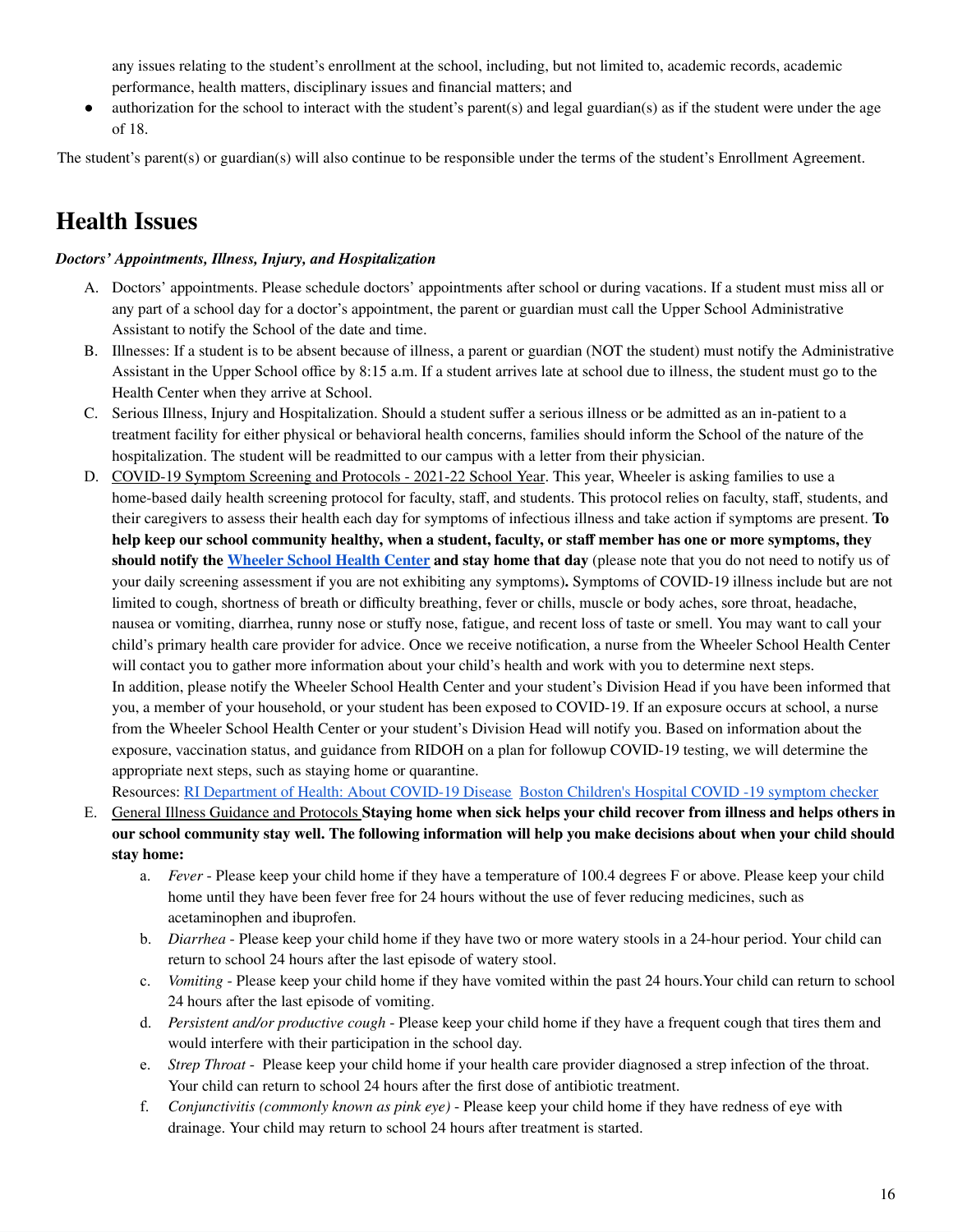For the health and well-being of our community, we will call you if symptoms of illness develop during the school day and it is necessary for you to pick your child up to go home. Children with asthma and other types of serious health conditions may be at higher risk of severe symptoms of flu or other viral illnesses. Please let the school health office know if your child has a diagnosis of asthma or other serious health condition. The nurse is available to talk with you to learn more about your child's health and a plan for care at school.

**Tips to Prevent Illness and Promote Good Health** Forming a partnership between school and home for the communication of health information and practices helps to keep your child and others in the school community healthy.

- Handwashing prevents the spread of germs.
- Staying home when sick helps your child's recovery and stops the spread of germs.
- Covering your cough helps stop the spread of germs.
- Talking with your health care provider to be sure your child is up to date on their annual physical exam and childhood immunizations helps the child stay healthy.
- Spending time outdoors has health benefits for children by decreasing exposure to germs that can thrive indoors; providing green space for exercising; and promoting active play and better sleep.

#### *Medications*

It is important that the Health Center knows all medications a student is taking in order to use the best judgment in the case of illness or accident at school.

School Policy requires that no student is allowed to carry medication on their person. The only exceptions are a prescribed rescue inhaler and/or epipen. A physician's order is needed to self-carry these medications. Under other circumstances, such as a student with serious allergy or diabetes, the School will make an exception after communication between the Health Center, parents, and physician.

For a student who may forget their daily medications, it is recommended that extra medications be kept in the Health Center. All medications must be delivered in a correctly labeled pharmaceutical bottle accompanied by a physician's order.

#### *Behavioral Health Issues*

The health and safety of our students is our primary concern. Under certain circumstances and with careful consideration, relevant information about a student's health and wellbeing may be shared with certain appropriate members of the Upper School administration and/or faculty.

If for any reason in the judgment of the school administration, Director of Counseling, School Nurse or Consulting Psychologist, a student is in psychological distress and poses a threat to themselves or others, that student will be assessed by the Director of Counseling, School Nurse, or Consulting Psychologist to determine the need of care/treatment.

If the student needs emergent care they will be transported to the hospital and the parents/guardians will be notified. If the student does not require emergent care the parents/guardians will be notified to come and pick up the student and will be advised to seek consultation from a health care provider to determine a treatment plan for the student. Once a physical/psychological evaluation has been conducted and communication with the Director of Counseling, School Nurse, Consulting Psychologist or school administration has occurred and a treatment plan is in place the student will be readmitted to school. The Health Center will require a signed consent form from the parent/guardian to speak to the various providers to ensure that we all are working together to support the student's re-entry to school.

#### *Extended Absences*

<span id="page-16-0"></span>If a student is absent for more than three days because of illness, the student's parents/guardians must inform the school nurse and the student's advisor so that special arrangements can be made concerning missed work. Students absent for more than five days because of illness must bring a note from their parents/guardians to the school nurse for readmittance to classes. Students absent for more than seven days must bring a note from their physician to the school nurse for readmittance to classes.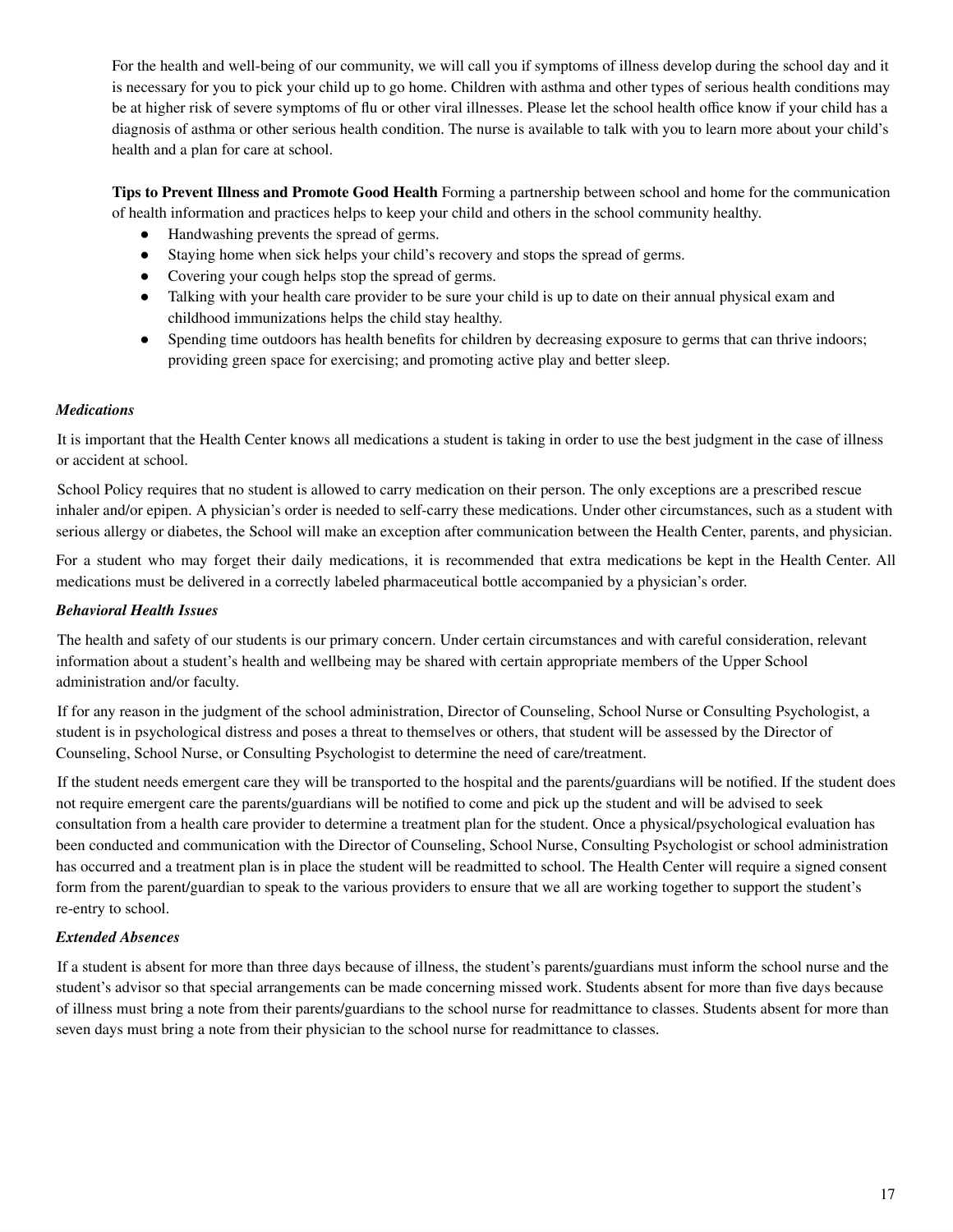### **Academic Policies**

### *Learning Preferences, Learning Differences, Learning Disabilities*

Extended time for tests is an accommodation that is available to students who qualify for assistance based on a documented disability. The purpose of extended time, as for all academic accommodations, is to ensure access to all academic programs provided by Wheeler. The Wheeler School recognizes the individuality and uniqueness of all learners. This individual variation can span from learning preferences to learning differences to learning disabilities.

At the point when a difference is significantly discrepant from expectations based on the student's age, level of development, academic background and academic aptitude, the learning problem constitutes a learning disability. At this point, again, based on appropriate documentation, students who qualify are protected by law from discrimination based on their disabilities. Academic accommodations are one way to assure this protection.

Wheeler is not required to alter fundamentally any parts of its academic program especially if a requirement is considered an essential component of the Wheeler degree. Often the accommodation required is minor and is related to a very specific aspect of a task, e.g., spelling for a student with dyslexia who has no opportunity to edit his or her work before submission. Another example is the use of a computer for taking written tests for students with severe handwriting problems. A final example is a change in the Modern Language requirement for students diagnosed with language-based learning disabilities. For more information about accommodations for the Modern Language requirement, see Modern Language Accommodations.

Since Wheeler is a private institution and receives no federal or state funding to provide services, it is the obligation of the student and their family to provide appropriate documentation. Information about the educational evaluation process can be obtained from the Academic Support office. Students do have a right under federal law to be evaluated by the school district where they live. For Wheeler, this is the Providence School District and information about this process is available through the Providence School District office.

The Academic Support Department of the Upper School reviews the documentation submitted and a meeting is convened with the parents or guardians, the student's advisor, the student (if appropriate), the Head of Upper School, and a member of Academic Support. The purpose of the meeting is to discuss the student's needs and the help that can be provided by the School. The advisor will discuss the findings with the student's teachers and the members of the Academic Support Department will discuss the results with the student. At the meeting with the student, the procedures for arranging for accommodations will be discussed, as well as the student's responsibility in the process.

#### *Extended Time Policy*

Wheeler's policy on extended time for in-class tests and standardized tests is as follows:

- 1. The student must have on file in the Academic Support office an evaluation completed by an appropriate professional qualified to diagnose the student's disability that specifically states the diagnosis, the functional limitation or significant educational difficulty experienced by the student and recommends extended time as an appropriate accommodation for the disability.
- 2. The evaluation must be current, which normally means it was completed no more than three years earlier and is still appropriate given the child's current developmental level. For some impairments such as hearing and vision, the length of time since the last evaluation may vary.
- 3. Extended time on in-class tests is limited to 50% additional time unless otherwise specified and supported by documentation. (Standardized tests follow similar guidelines.)
- 4. Students who qualify for extended time on tests must regularly and routinely use this accommodation in order to qualify for similar accommodations on standardized tests such as the SAT and ACT exams. If not, the student will have to file a petition of appeal to the College Board or ACT. Instructions for the appeal process are available from the Academic Support office.

There are two major categories of disabilities that qualify for extended time:

- 1. Learning disabilities (LD) and Attention Deficit-Hyperactivity Disorder (ADHD).
- 2. Physical and medical disabilities.

Learning disabilities include language-based disabilities such as dyslexia and dysgraphia (reading, writing, spelling and handwriting disabilities) and spatial and mathematical disabilities such as dyscalculia, constructional dyspraxia, and non-verbal learning disabilities (calculation and spatial-representational disabilities). ADHD affects what are referred to as executive functions, which include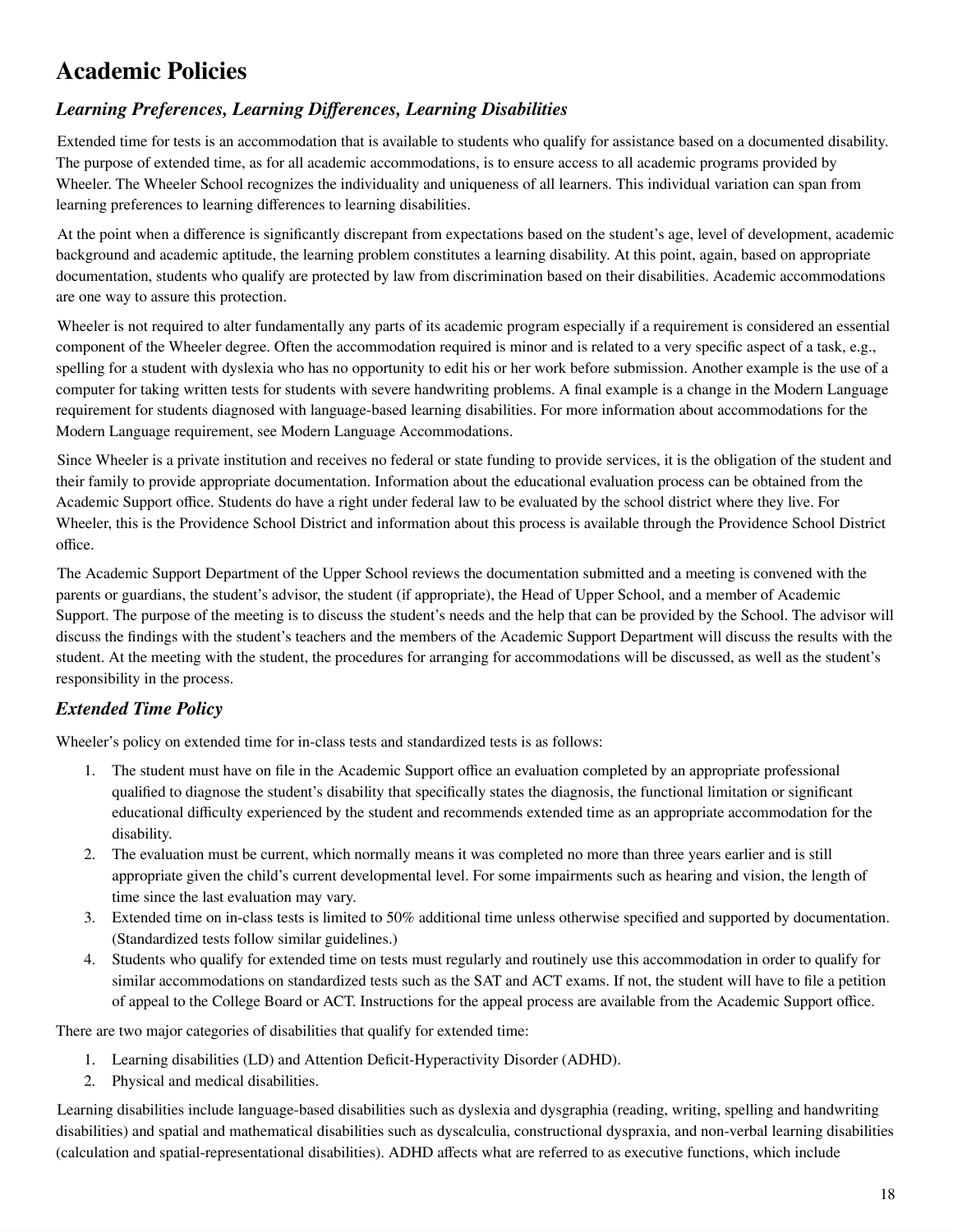attention, organization, planning, and task initiation. Listening ability as measured by tests of auditory processing and listening comprehension can also be affected

Physical and medical disabilities include learning problems related to hearing and vision impairment, significant motor problems and psychological/psychiatric problems. Severe anxiety is included in the last category as is depression. While many physical impairments are considered life-long and unchanging, medical problems, especially psychological/psychiatric problems can vary in length of impairment. As a result, the latter will require regular, more frequent assessment to qualify for services. When the time comes for a student to prepare for applying to and entering college, the Academic Support Department will be able to assist in the transition. An important early step in this process is applying to the College Board for accommodations for any College Board test (SAT, SAT Subject tests, and AP exams) as well as the ACT. (See College Counseling).

Accommodations requested for medical reasons will require initial documentation from the student's health care provider and a quarterly assessment by the Health Center, Head of Upper School, and Dean of Students. Further medical documentation from the student's health care provider may be required at that time. Additionally, students seeking accommodations for standardized tests such as the SAT and ACT will need to contact the Academic Support office to discuss the documentation requirements, which generally includes a neuropsychological evaluation.

#### *Modern Language Accommodations*

Graduation from the Upper School requires every student to complete the study of a modern foreign language. To fulfill this requirement, the Upper School offers Chinese, French and Spanish. Successfully completing level three in one language or completing level two in two languages can satisfy the Modern Language requirement. Wheeler recognizes that there may be special circumstances that will make it difficult for certain students to fulfill this requirement. Generally, qualified professionals have diagnosed these Upper School students as having a language-based learning disability. Based upon the results of the student's psycho-educational evaluation, the professionals may have recommended the need for adjustments to the Modern Language requirement.

Once a student qualifies for a language waiver, the Modern Language requirement may be waived, delayed, or altered depending upon the specific need of the student. A student's need may be met in one of the following three ways:

- A. The student will elect to take the Modern Language waiver, keeping in mind that it is necessary to maintain at least 5 major courses each semester in the Upper School.
- B. The student will attempt a modern language, attending all classes. Before the end of the first marking quarter of school, the student can choose to continue the class and receive a grade, to drop the class, or to continue with the class on a pass/fail basis. The deadline for students who are attempting a modern language for the first time is the end of the first semester. The decision to change the course status should be made in consultation with the student, the student's parents/guardians, the student's advisor, the language teacher, the Head of the Modern Language Department, the Director of Academic Support, and the Head of Upper School. Students who drop modern language must replace the class with a fifth major at the start of the second semester.
- C. Electing to take the class on a pass/fail basis provides the student with five majors and relieves any negative academic consequence. The course will appear on the student's transcript as a major but will not be considered in calculating the student's GPA. A contract must be signed and handed in to the Head of the Modern Language Department before the end of the first quarter if the pass/fail option is chosen.

Upon the successful completion of the first or second year of a Modern Language course, the decision to continue language study will be made in consultation with the individuals previously mentioned. At this time, all of the choices listed above are again available to the student.

If the student has taken two years of modern language and has received a passing grade in both years, the student may proceed to level three of that language. The student's decision to continue will be based upon obtaining permission from the Modern Language Department, and a conversation between the Head of the Modern Language Department, the student, and the parents. The student may elect to begin an entry-level class of a different modern language in lieu of continuing at the third level. If the student does not continue a modern language, it is necessary to replace the modern language major with a different fifth major.

In all years of Upper School study, it is imperative that the student consults, on a regular basis, with their advisor to ensure that all graduation requirements are being met.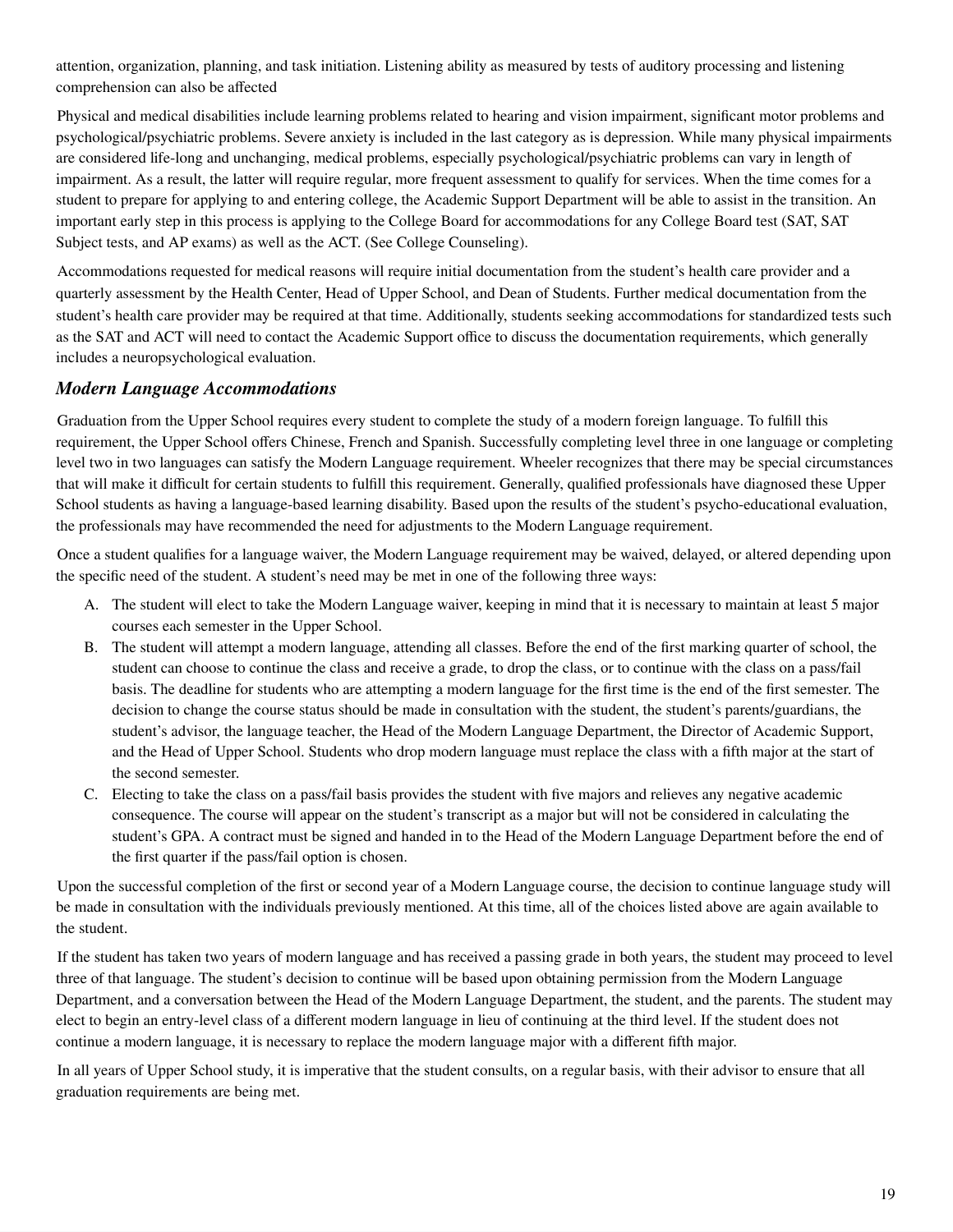#### *Tutoring at Wheeler*

We believe that a student's teacher is the first resource for a student or a family especially when a student is struggling in a subject area. We encourage students to make use of common frees to consult with their teachers about their understanding, assignments, and performance.

Under certain circumstances, students, teachers/advisors, and families may recognize that a student needs additional support either in study skills, skill building or in a subject area. In cases where a teacher or an advisor determines that a student needs support beyond what the subject area teacher can reasonably provide there are two specific options available: Academic Support and peer tutoring (Math Mentors, Science Mentors, Writing Mentors). From time to time, the School may further recommend that the family and student seek out the aid of a professional tutor. In these cases, the School can provide a list of tutors; however, the relationship between the tutor and the family is a private and contractual one, independent from the School. When the School has recommended the use of a private professional, teachers and advisors can work with the tutor. In cases where the family has sought out a professional tutor's services without the recommendation of the School, there is no expectation of collaboration between the tutor and the teacher. Any standardized test tutoring should occur off campus and not during school hours.

#### *Tutoring Guidelines for Families, Students, and Teachers*

Parents who are considering tutoring for their children beyond meeting with the teacher should contact the advisor.

The following guidelines have been set up to clarify what kind of support and assistance is encouraged and what is discouraged. In addition to looking at these guidelines, please be aware of our guidelines for Personal and Academic Integrity found under Major School rules. The tutoring guidelines provided here are for students and those providing extra help.

#### **For Parents and Students:**

- Expect tutoring to be about skill building and understanding of material rather than the production and perfection of actual classroom assignments.
- Remember the Academic Integrity guidelines. Tutors and others can help you better understand how to work a math equation, write a thesis statement, or conjugate a verb, but the work that you produce needs to be your own. If a teacher asks you how you arrived at the answer to a problem or how your thesis statement relates to your understanding of the novel, you should be able to show your process.
- Be very clear about when you receive extra help on an assignment; always check with your teacher in advance.

#### **For Tutors:**

- Be aware that the School expects you to help students build their skills but not actually to do the assignments or edit or create a paper for a student.
- Be aware of Wheeler's Academic Integrity policy.
- The School asks that tutors are respectful of the needs and requests of Wheeler faculty, staff, and administrators.

#### **Tutoring Session Guidelines**

The following are specific tutoring practice recommendations for tutors, parents, peers, and siblings who are working to help a student academically.

- Extra help should focus on review, remediation, and reinforcement of skills.
- Syllabi, textbooks, rubrics, and class notes should guide a student's work.
- Students should be able to communicate their understanding of an assignment.
- Open-ended questions should be used rather than actual interpretation for the student.
- Use exercises and explanation to fill in gaps of a student's understanding. The goal should be to develop a student's ability to complete the work independently.
- Although you may identify errors or flaws in thinking, the student must be able to identify why the thinking/answer/writing needs work and be able to make the changes independently.
- Homework, essays, lab reports, projects, and all assignments should be the student's own work and should be indicative of strengths and weaknesses. An accurate portrayal of the student's work gives the teacher a real and accurate sense of what that student understands.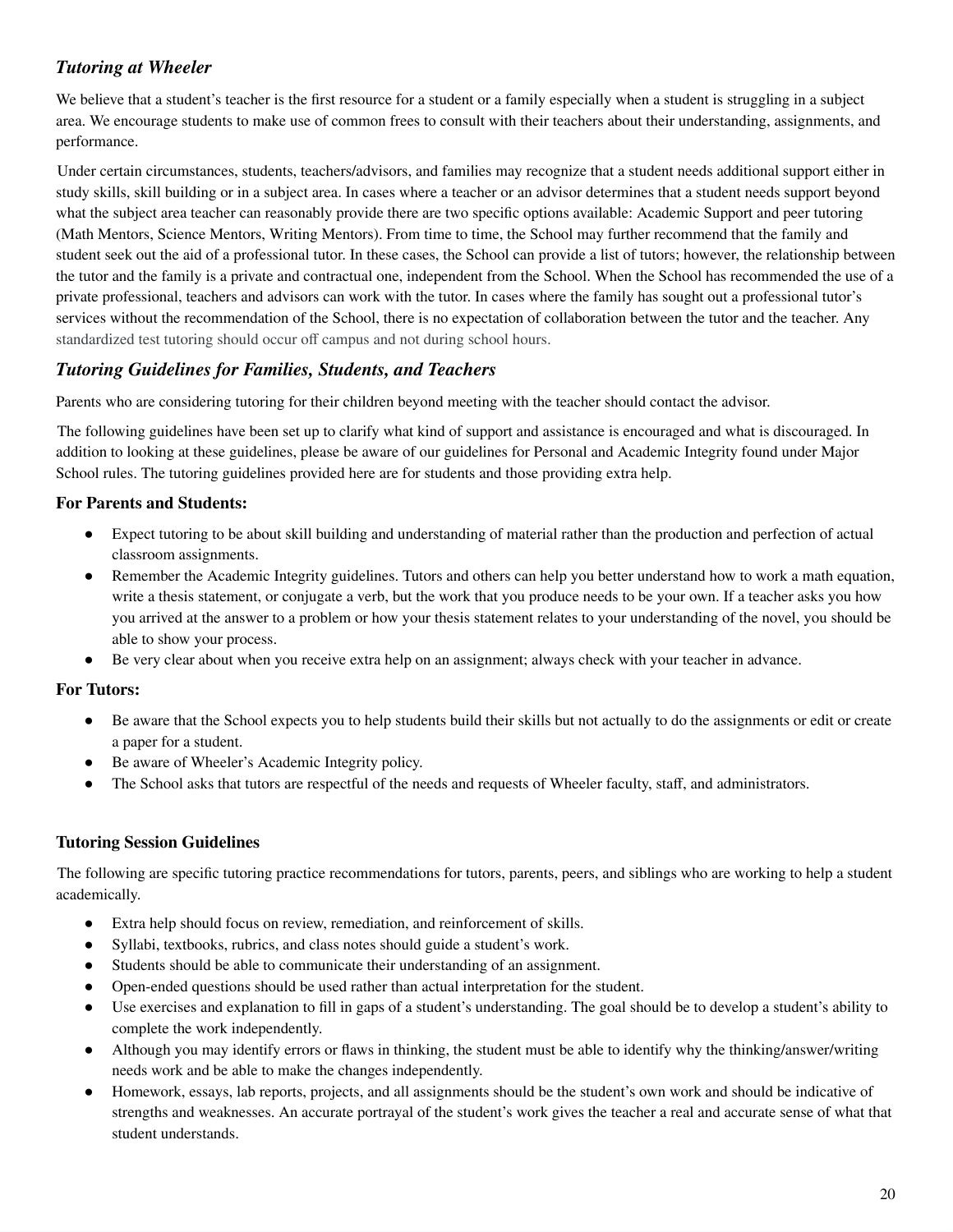#### *Alternate Programs Away From Wheeler School*

Wheeler offers students the opportunity for semester or year-long programs as an alternative educational experience in the junior year only. Such programs often include an experiential component and provide an experience beyond the curriculum of Wheeler. Students wishing to apply to these programs should consult with their parents and advisor about the feasibility. Recognition that a student's experience at Wheeler will be affected is essential. Students should communicate their intention to apply for such programs to the Upper School Office no later than the end of January of their sophomore year. Wheeler supports the following programs: The Mountain School as a Charter Member, CITYterm, High Mountain Institute, The Island School, and School Year Abroad (SYA). Placement in Studio Art, Performance, Honors, and/or AP classes cannot be guaranteed for students studying away from Wheeler.

#### *Course Changes: Course Withdrawal Policy*

At Wheeler the academic year is broken into two Terms: Semester 1 and Semester 2. Each Term has two marking periods, 1st Quarter and 1st Semester marking periods in the Semester 1 Term and 3rd Quarter and 2nd Semester marking periods in the Semester 2 Term. The Add/Drop period, when students may withdraw from an academic course, occurs during the first two weeks of a Term, i.e., the first two weeks of the 1st Quarter marking period or the first two weeks of the 3rd Quarter marking period. Withdrawing from or adding a course to one's schedule requires completing an Add/Drop form with signatures from the student's parents, advisor, the faculty teaching the classes, and, for seniors, the student's College Counselor.

As students must carry a minimum of five major courses, only students enrolled in 6 or more major courses can drop a major course after the last day of the designated Add/Drop periods. Students may not add a new major course after the Add/Drop period, as they will have missed too substantial a portion of the course.

If a course is dropped after the quarterly marking period, the grade earned for the quarter will appear on the Interim Report. Students requesting to withdraw from courses after the last day of an Add/Drop Period must petition, in writing, the Head of Upper School. In certain circumstances, students may withdraw from yearlong courses after the end of the Semester 1 Term. These withdrawals will be reflected on the transcript as a "Withdrawal" and the grade earned in the first semester, including failing grades, will be noted as well.

Students enrolled in Advanced Placement courses may not drop the courses after the last day of the 1st Quarter Add/Drop period. Similarly, seniors enrolled in yearlong courses may not drop the course after the end of the 1st Quarter Add/Drop period.

#### *Academic Probation*

If a student receives a semester grade of C- or below in two or more classes, the student will generally be placed on academic probation for the following semester. A student may also be placed on academic probation if there is serious concern about the student's ability or willingness to meet the academic demands of the school. Academic probation serves to heighten a student's awareness about the quality and timeliness of their work. During the probationary period the student, their advisor, teachers, and the administration will work in concert to determine the best course of action. Students whose work places them on probation for more than a semester jeopardize their continued enrollment at the School.

#### *Extra Credit Policy*

If extra credit work is to be given, it must be made available to all members of a class. For example, an extra assignment, paper, or re-test must be made available or given to all students, no matter their individual performance on an assignment. Extra credit work is to be made available only to students who have successfully completed all the required "for-credit" material and assignments.

#### *Make-up Tests*

#### *See The Library: Make-up Tests.*

#### *Homework and Test Policies*

Assignments: Teachers will help students make up work missed during an illness, but it is the student's responsibility to arrange for such help. Make-up work will typically not be given for unexcused absences.

On school days following major vacations and some religious holidays (e.g., Thanksgiving, Winter Recess, Spring Break, Yom Kippur, Passover), no homework of any sort is to be due. On school days following religious holidays that fall on a weekend (e.g., Easter) no more than one regular night's homework is to be expected. Major projects, tests, and papers are not to be due. On days following weekends designated as "homework-free" no assignments are to be due. Please see the calendar for dates. Note: This policy applies to non-AP courses only.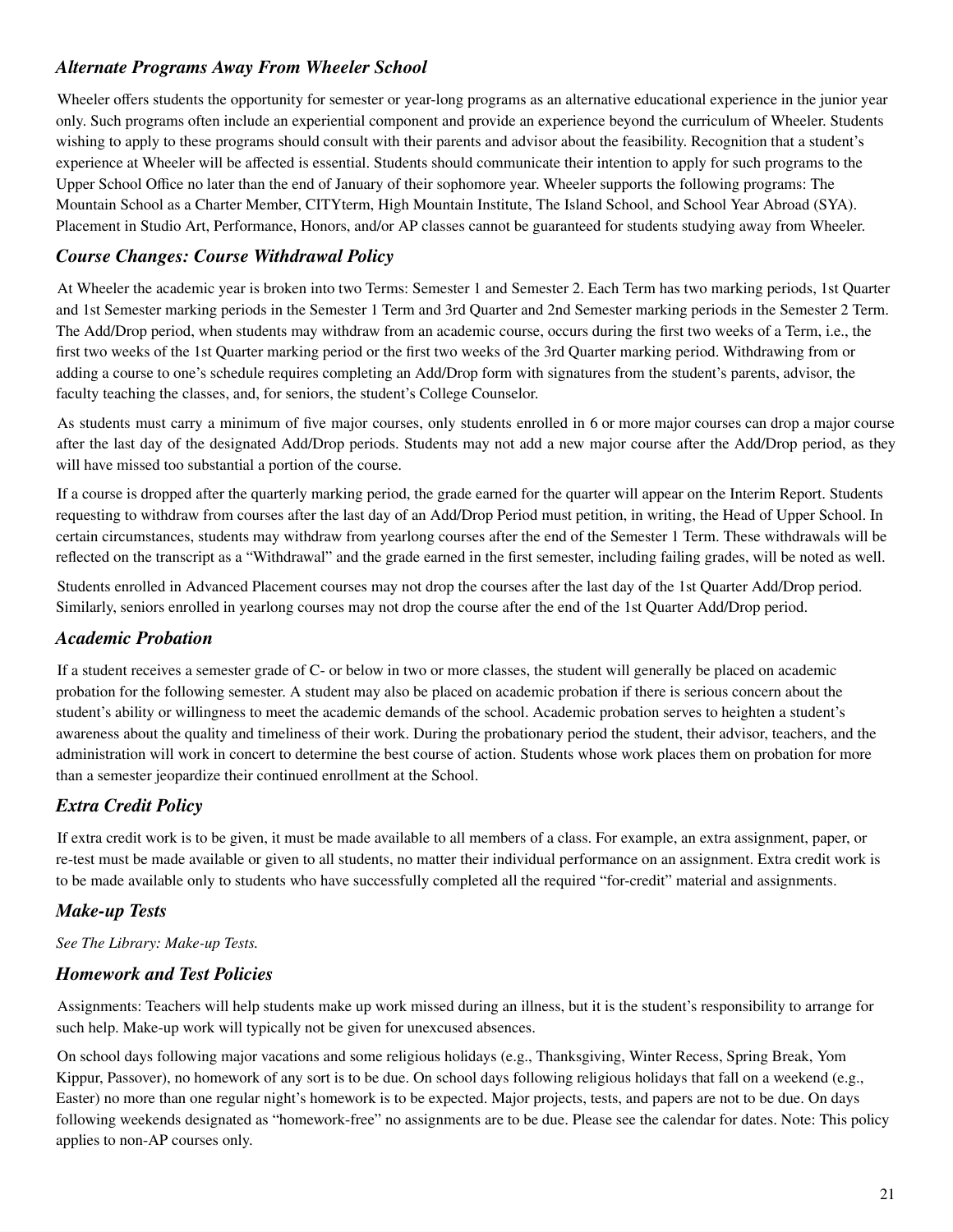Students may have no more than two major tests, papers, or projects due in a school day. Faculty must post their major assessments on the online test calendar. If a student has more than two major assessments due in a single class day, the student should make their last teacher-of- record aware of the conflict and arrange an alternate date. Please keep in mind that the alternate date should be at both the student's and faculty member's convenience.

#### **Major Assessments:**

- An in-class written assessment that is designed to be taken in more than 25 minutes.
- Papers, essays, and large lab reports. (These are generally typed assignments longer than 2 pages in length.)
- Extended projects that require multiple days of preparation.
- Any presentation that requires significant preparation, as left to the discretion of the teacher, and that is counted as a test grade. Even if a presentation is shorter than 25 minutes, it may be counted as a major assessment.

#### **Minor Assessments:**

- An in-class written assessment that is designed to be taken in 25 minutes or less
- A "mini-project" or very brief presentation that does not require large amounts of preparation
- Any assessment that does not fit under the above definition of a major assessment

### <span id="page-21-0"></span>**The Advisor System**

Every student at Wheeler has an advisor, a faculty member to whom the student turns for advice. All 9th grade students are assigned an advisor. Before September of their 10th grade year, students will be assigned to a new advisor with whom they will work for the next three years. Students who join Wheeler in the 11th or 12th grade will be assigned to an existing advisor group. The advisor monitors the student's progress at Wheeler and communicates with the parents when communication is in order. The advisor processes the student's grades and comments at the end of each marking period (four times a year). It is the advisor to whom a student's teacher will turn when things are going poorly in the classroom, and the student will seek the advisor's advice when he or she is concerned about something. The advisor is the link between the School and the home, the person to whom the student, his or her teachers, and the parents will turn when they have the need.

In addition to the advisor, students may come to any member of the faculty or administration for advice and help, and we encourage them to do so. There is also a functioning and effective Peer Support Program, of which many students have taken advantage. When anyone; advisor, teacher, administrator, or peer support person, feels that psychological or other professional consultation is needed, the School will communicate that to the parents.

Advisors of new students contact the parents early in the school year simply to get acquainted. Over the years we have found that the parent/advisor relationship is most effective when both parties get to know each other in a routine way, rather than having contact only when there is some emergency.

Parents are encouraged to be in contact with their child's advisor. Parent-Advisor conferences may be held at any time during the school year, whenever a parent requests. Advisors welcome the opportunity to talk with parents about their children's progress. Questions concerning the advisor system should be directed to the Dean of Students.

Advisors are assigned in the following ways:

- 9th Grade Advisors: Assignments are made by the 8th grade team, the Head of Middle School, and the Director of Admissions in conjunction with the Dean of Students.
- 10th-12th Grade Advisors: Advisors are matched with advisees in consultation with the 9th and incoming 10th grade Class Deans and the Dean of Students. In the late spring, 9th graders complete a questionnaire with an eye toward reflecting on their year and the kinds of qualities they value in an advisor. Taking into consideration the student questionnaires, and the advice of 9th and incoming 10th grade advisors, the Class Deans and Dean of Students place students with an advisor and advisee group that is the most appropriate possible for each individual student.

Although we go to great lengths to match advisors with advisees, a change is occasionally necessary or desired. If an advisee (or their parents) or an advisor feels that the advisor/advisee relationship has deteriorated beyond repair, the student or the advisor should see the Dean of Students to facilitate an advisor switch. More frequently, a student will develop a particularly positive relationship with a member of the faculty who is not their advisor.

Students may request to make an advisor switch if the following conditions are met: The requested advisor must be a member of the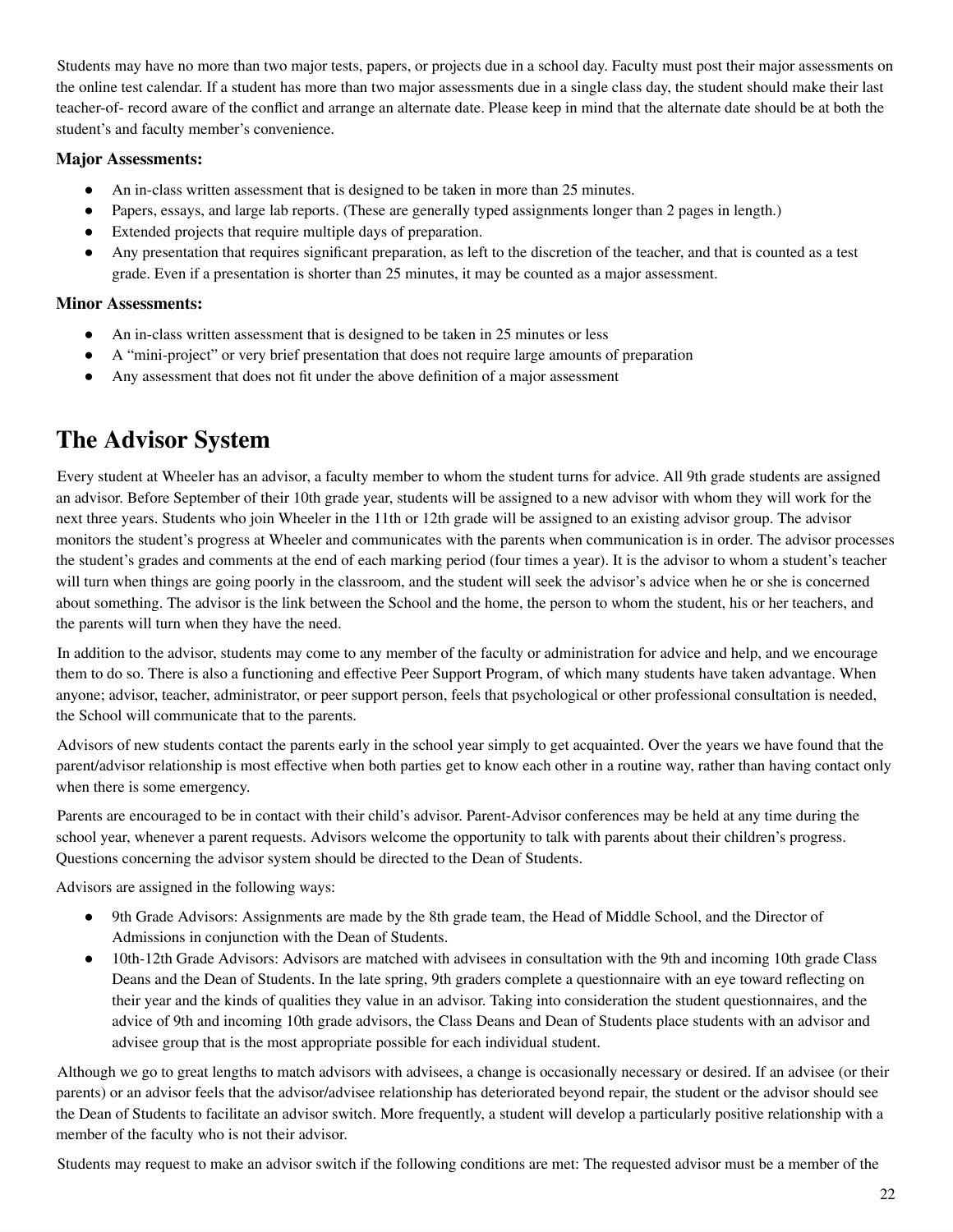appropriate grade level advisor team, the student must make a personal request to the proposed advisor, and the parents and Dean of Students must concur with the change. Advisors are under no obligation to take on additional advisees at a student's request. The School's goal here is to establish strong working relationships with students and their families.

### <span id="page-22-0"></span>**Grades, Report Cards, and Transcripts**

Upper School students and their parents/guardians receive grades four times a year and comments for each of their courses at the end of the 1st Quarter and 3rd Quarter marking periods. Students earning a C- or below or an engagement mark of "IE" (Insufficient Engagement) will receive comments for the marking period in which they received that grade/mark.

1st Quarter and 3rd Quarter report cards contain advisory grades and narrative comments. These grades are informal indicators of a student's progress up to that point and do not appear on the student's permanent record.

1st Semester and 2nd Semester report cards contain permanent End of Term grades for single-semester courses. However, for two-semester courses, only the Final grade (which appears on the 2nd Semester report card) appears on a student's permanent transcript.

Wheeler's grades are letter grades with A indicating top quality work and F a failure. In general an A indicates exceptional, unusually good work. B indicates solid accomplishment with no serious problems. C indicates average work with room for improvement. D indicates work needing serious, extensive remediation. An F indicates unsatisfactory, failing work.

In their comments, which are addressed to the student, our teachers discuss the strengths and weaknesses of the student's work, stressing what is needed for improvement.

Engagement marks accompany letter grades:

#### *Appropriately Engaged: AE*

#### *Insufficiently Engaged: IE*

At the end of each marking period a copy of a student's report card is added to his or her Academic Records file. In the fall of the student's senior year, an official transcript is created and forwarded, with the School's recommendation, to the colleges to which the student is applying.

#### *Transcript Policies*

- 1. 1. Credit for course work completed at other institutions:
	- a. Students presenting coursework from school-supported programs will receive graduation credit for classes equal to that of relative courses in our curriculum.
	- b. Students will be offered graduation credit for summer course work courses if they take the course with prior department approval and if, after completion, they successfully take Wheeler's departmental examination in the subject, or demonstrate proficiency in another departmentally approved manner.
- 2. Our GPA reflects student performance in Wheeler Upper School courses only. Neither course work completed prior to ninth grade, nor course work presented from other affiliated high school programs (academic year or summer school) will be included in our GPA calculation. Students who take these courses (including first year algebra and/or modern language in Wheeler Middle School, Middle School students taking Upper School courses, and transferable courses from one of the approved semester or year long programs) will receive graduation credit for the work. A separate transcript for students attending other high schools or other academic year programs will be part of the student's file and will show courses taken and grades achieved in these programs.
- 3. Wheeler will calculate a Grade Point Average for both internal and external use by the College Counseling Office. A student's average will be calculated at the end of each academic year. Wheeler does not calculate class rank.

#### *School Closings*

Blizzards, ice storms, etc.: If Wheeler School will NOT be in session on a given day, an announcement of the closing of school will be made on radio stations WLKW and WPRO, posted on the school website ( http://www.wheelerschool.org), and available as a message on the school's phone. Only a Wheeler School announcement will pertain to this school. NOTE: Radio stations will not announce that a school WILL be in session. They will only accept notices of closings. If nothing is said about Wheeler, then you may assume that we are in session that day.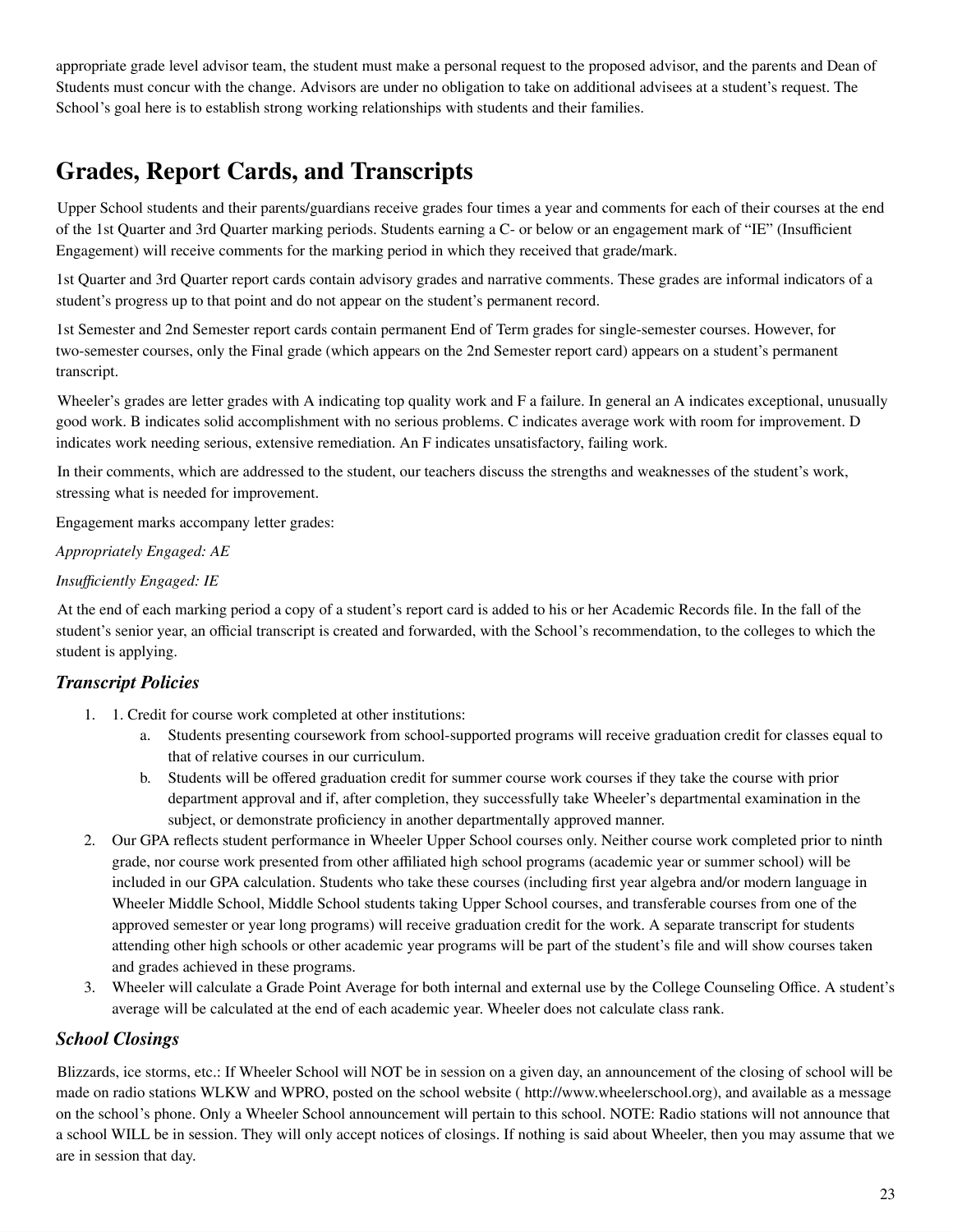### <span id="page-23-0"></span>**The Library**

#### *PLEASE NOTE:*

*Due to COVID, library space will be more limited than usual and library procedures may change. The most up-to-date information will be posted in the library.*

The Prescott Library's mission includes both supporting the academic program of the school and providing a quiet place where students and faculty can read, work on homework, and catch up on the latest news in magazines and newspapers or over the web. Proctoring of make-up tests is also offered most periods.

While the resources in the library support personal and academic interests, the library is a common space on campus and the responsibility for keeping it quiet, neat, clean, and in good order lies with each of us.

#### **Library Hours:**

#### **The library is open every school day, and closes early on Tuesdays.**

Mondays, Wednesdays, Thursdays, and Fridays: 7:45am – 4:30pm

Tuesdays: 7:45am – 3:00pm

#### **Atmosphere**

In order to maintain a productive library atmosphere for all members of the Upper School community, students are generally held to a high standard of behavior in the facility. It is important that the library remain a place where students and faculty can work quietly and without disruption. The main floor includes fiction, reference, and some nonfiction titles. There is seating for reading and group work, and the space can be quite busy. We ask that voices stay low even if you are with your class.

The third floor houses nonfiction stacks, feature films, and study carrels, as well as the Upper School's Academic Support Program.

The primary purpose of the library's third floor is to provide a place for quiet, individual work. At times tutoring activity may conflict with the primary focus of the area. When this occurs, either due to distraction or lack of space, those tutors and students may be asked to find another place to work by either Academic Support or Library faculty.

#### **Circulation**

The Library's collection is a shared resource of school property. Our policies and procedures are general practice in independent school libraries, and are established at Wheeler in order to create a sense of responsibility in students using these materials.

The Library is operated on an honor system; there are no electronic security barriers to prevent you from taking materials out of the building without checking them out. A check-out kiosk is available to sign out items using your school ID in a self-serve manner.

Circulating books are usually due back after three weeks and media are due back after one week. Library materials may often be renewed as needed unless requested by another patron.

Books designated as class reserves can usually be checked out overnight for return by 8:15am.

Reference books and periodicals require librarian permission for check-out and are also generally due back the following day.

The Library also has a small collection of electronic devices students may borrow either for one day or longer, depending on the item. Students are welcome to check out Kindles for a three week period provided we have a permission form on file. These forms are available on the Wheeler portal or from the Library staff.

At any time, Upper School Students may borrow up to 15 items from the library collection including fiction books, non-fiction books, magazines, DVDs, CDs, Kindles, and laptops.

At the end of the quarter, books checked out for school projects from that quarter are due back. At the end of the year, unreturned items remaining on a circulation record may be billed to a patron's account and marked as lost.

#### **Make-up Tests**

There is a faculty proctor in the Library nearly every period. There is no proctor available in the Library during lunch. Students sent to the Library to take a make-up test or quiz need to check in with the proctor in order to get their tests. The proctor will tell the student where in the Library they should sit to take the test and the time limit for taking the test (provided by the teacher). Students assigned to spend study hall periods in the Library also need to check in with the proctor.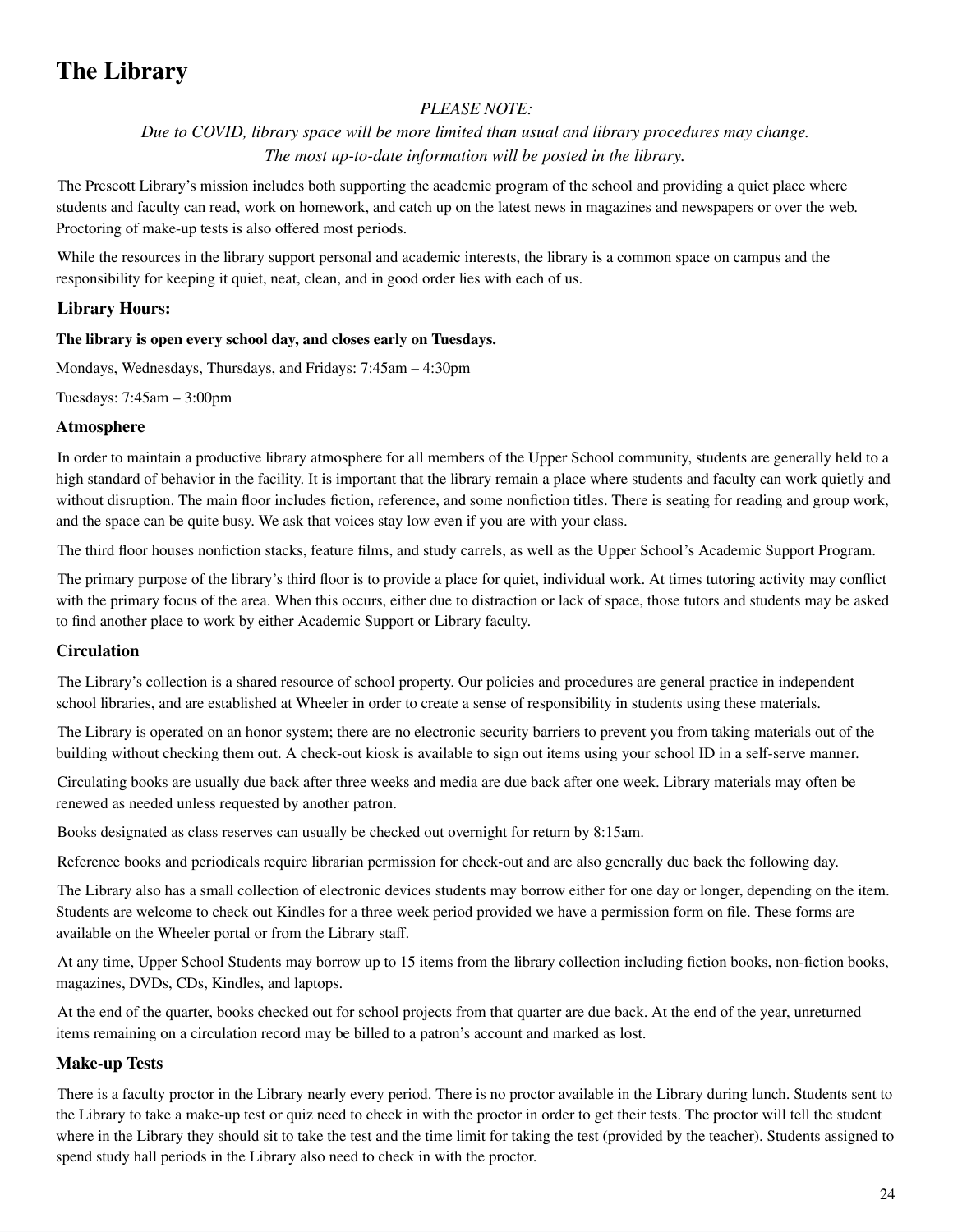#### **Proctor Hours:**

**Mondays – Fridays: 8:15am – 4:30pm;** Closed during LUNCH, and closing early Tuesday (as noted above).

After school proctoring hours will be announced at the beginning of each semester.

#### **Additional Guidelines**

The Library is an academic building, and school-wide expectations concerning dress, cell phones, etc., apply there, with the popular exception that students are welcome to listen to music with headphones provided the volume does not disturb others. **Talking on the** phone while in the library is not permitted, nor is non-academic group work that involves videos, gaming, music, or other **disruptive elements.**

Some computers, laptops, headphones, iPads and other digital resources are available for in-Library student use. Students who use these are expected to follow the school's Internet Acceptable Use Policy. Patrons are welcome to bring their personal computing devices to the Library, but should be aware that outlets and technical support are limited.

Printers in the library are available for student use. For more information, contact the library staff or visit the library FAQ page at http://wheelerschool.libguides.com/faq.

Everyone using the Library is expected to be there because work or testing needs to be done. All students need to find a seat; students are not permitted to sit on the floors of the Library. If students move any furniture, it is important that they return it to its original place.

Water bottles and covered drinks are welcome in the Library, but other foods and uncovered drinks are not allowed. Snacks and drinks, open or not, may be confiscated if visible to a staff member.

Access to Prescott's electronic and print collection is available online at any time by visiting the online Destiny catalog through the School's website or at https://wheelerschool.follettdestiny.com.

Access to many resource guides is also available through our LibGuides at http://www.wheelerschool.libguides.com.

Database user IDs and passwords are available to the Wheeler community by asking a librarian or visiting http://goo.gl/wqxtKF.

#### **Online Library Resources**

The Prescott Library maintains an active online presence. We subscribe to various electronic resources to aid our users in research and reading. We also utilize an online service called OverDrive for patrons to borrow materials on personal devices. The Wheeler community can currently find us online at the following locations:

The Prescott Library website is

#### *http://www.wheelerschool.libguides.com/library*

- Search the catalog at [https://wheelerschool.follettdestiny.com](https://wheelerschool.follettdestiny.com/)
- Borrow an eBook or audiobook to your own device at [http://thewheelerschool.lib.overdrive.com](http://thewheelerschool.lib.overdrive.com/)
- Search for book lists and class resources with LibGuides: [http://www.wheelerschool.libguides.com](http://www.wheelerschool.libguides.com/)
- Find answers to frequent library questions at: <http://wheelerschool.libguides.com/faq>
- Database passwords can be found on this Google doc: <http://goo.gl/wqxtKF>
- Facebook: Prescott Library at the Wheeler School (https://www.facebook.com/PrescottLib)
- Twitter & Instagram: @PrescottLibrary

<span id="page-24-0"></span>For additional tips and tricks, to share a comment, or address a concern, contact the Upper School Librarian directly via email: [mireillesturmann@wheelerschool.org.](mailto:mireillesturmann@wheelerschool.org)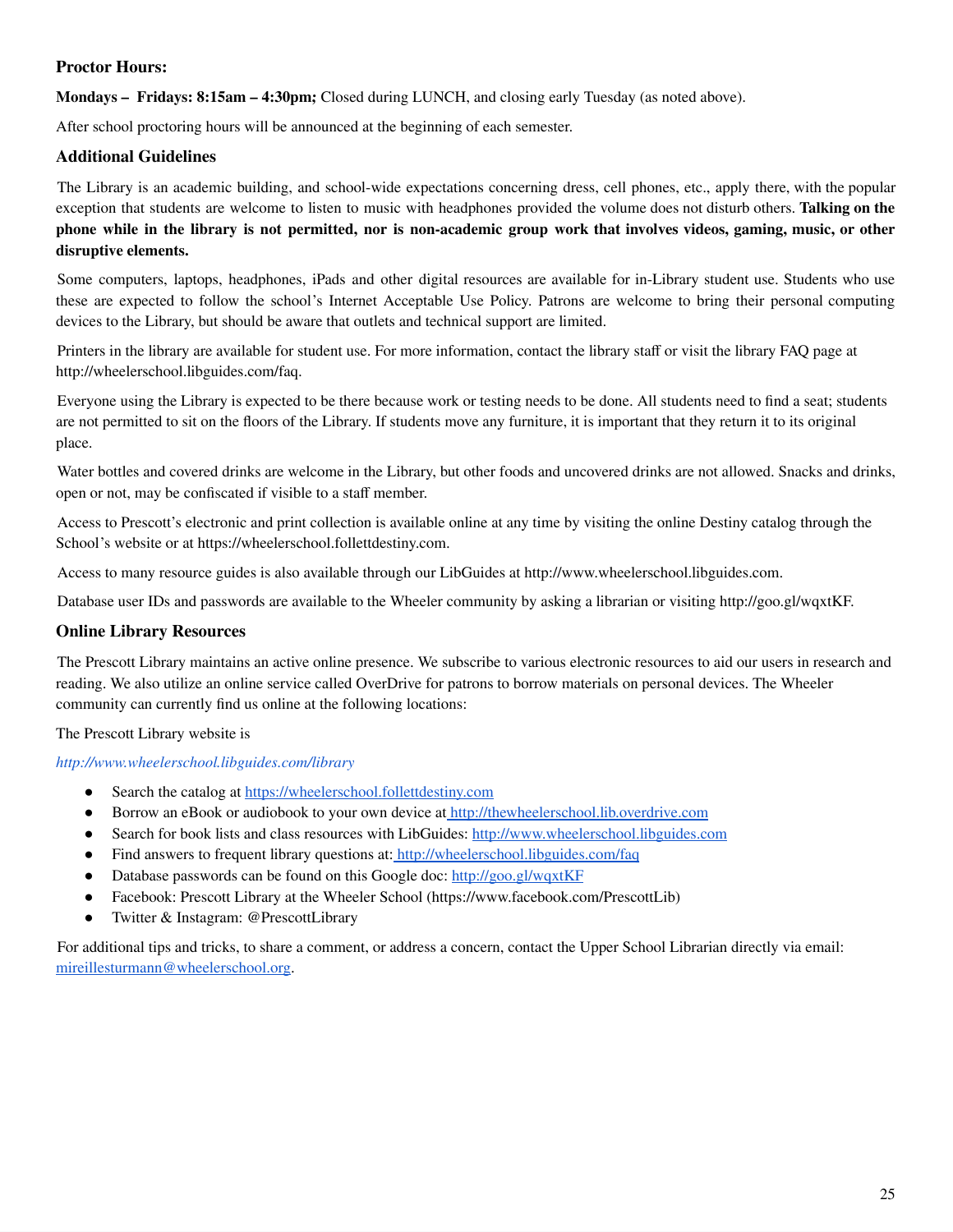### **Co-Curricular Program**

The Co-Curricular program at Wheeler consists of athletic, academic and special interest activities which are open to all students. The intention of this program is to allow students to shape pieces of their Wheeler experience through a commitment to ideas and activities outside of their daily class work.

Our programs are designed to develop the skills of emerging leaders. By strengthening individual leadership skills and by empowering our students to take on meaningful leadership roles, these programs help our students develop the fundamental skills to participate actively in the Wheeler community and as citizens in our broader communities. We strongly encourage all of our students to participate in our co-curricular program or to found new clubs and activities if they so desire.

The Upper School's co-curricular program reflects our commitment to the school mission to celebrate and respect Individuality, Commonality, Opportunity, and Awareness. Wheeler offers a myriad of avenues for students who wish to pursue interests outside of our academic course offerings. Each activity, publication, and club is advised by a member of the Wheeler faculty and is supported by all available school resources.

We are dedicated to ensuring that all co-curricular opportunities are available to all our students, irrespective of financial need, through the financial support of the Carrie Waters '86 Memorial Fund. The school, therefore, provides monies to any student with demonstrated need for whom the cost of participation in an activity, class trip, dance, or social event is excessively burdensome. Students (or families ) in need of funding for such activities to their advisor, the Director of Student Activities, the Director of Unity and Diversity, the Dean of Students or the Head of Upper School. Strict confidentiality will be maintained.

#### *Students Clubs and Organizations: Community Council*

The Community Council is led by two community-selected officers ("CC Heads"). The leadership group consists of all elected class officers for grades 9-12 as well as the leaders of the student-run clubs. Responsibilities of the two Community Council Heads include organizing the clubs and supporting their events, maintaining democratic elections, planning and running morning assemblies, planning the Club Fair and Septemberfest in the fall, and helping to maintain the Upper School Community website. Clubs are open to all students, and student leaders present information about their clubs and recruit new members at the annual Club Fair in September. Information about all open student-run clubs available on the Upper School Community website.

#### *Faculty Selected and Elected Leadership Positions*

**Athletic Association** The Athletic Association bolsters school spirit and raises awareness of interscholastic athletics. The Athletic Association organizes two major school events: Jamboree in the fall and Field Day in the spring. Every member of the School is assigned to either the Purple or Gold team which helps unite every division of the School. The Athletic Association is synonymous with hard work, school spirit and athletic excellence. The AA is run under the auspices of the Athletic Department.

#### **Community Standards Board** *See The Community Standards Board (CSB).*

**Student Alumni Ambassadors** The Student Alumni Ambassadors familiarize prospective students, their families, Wheeler alumni, and friends with the School by giving tours, outreach to students as they make enrollment decisions , and by volunteering at events sponsored by Alumni Relations, Public Relations and Enrollment Office. The club also plans activities to help new students feel welcome and comfortable at Wheeler.

**Student Senate** The purpose of the Student Senate is to act as a legislative body to create, pass, and follow through with proposals that will benefit the students attending Wheeler's Upper School. Two senators from each grade are elected by their classmates to serve each school year, as well as an overall Senate President and Vice President elected by the student body. The leaders run Senate meetings and take responsibility for the productivity of the Senate.

**Social Committee** The Social Committee plans and runs events that promote community and school spirit. All interested students are encouraged to join the club, and the Social Committee leadership consists of a president and one elected representative from each grade. Yearly events run by the Social Committee include the Halloween Dance, Winter Ball, and the Junior-Senior Prom. The Social Committee is also involved in planning other smaller activities, including card making stations, throughout the year.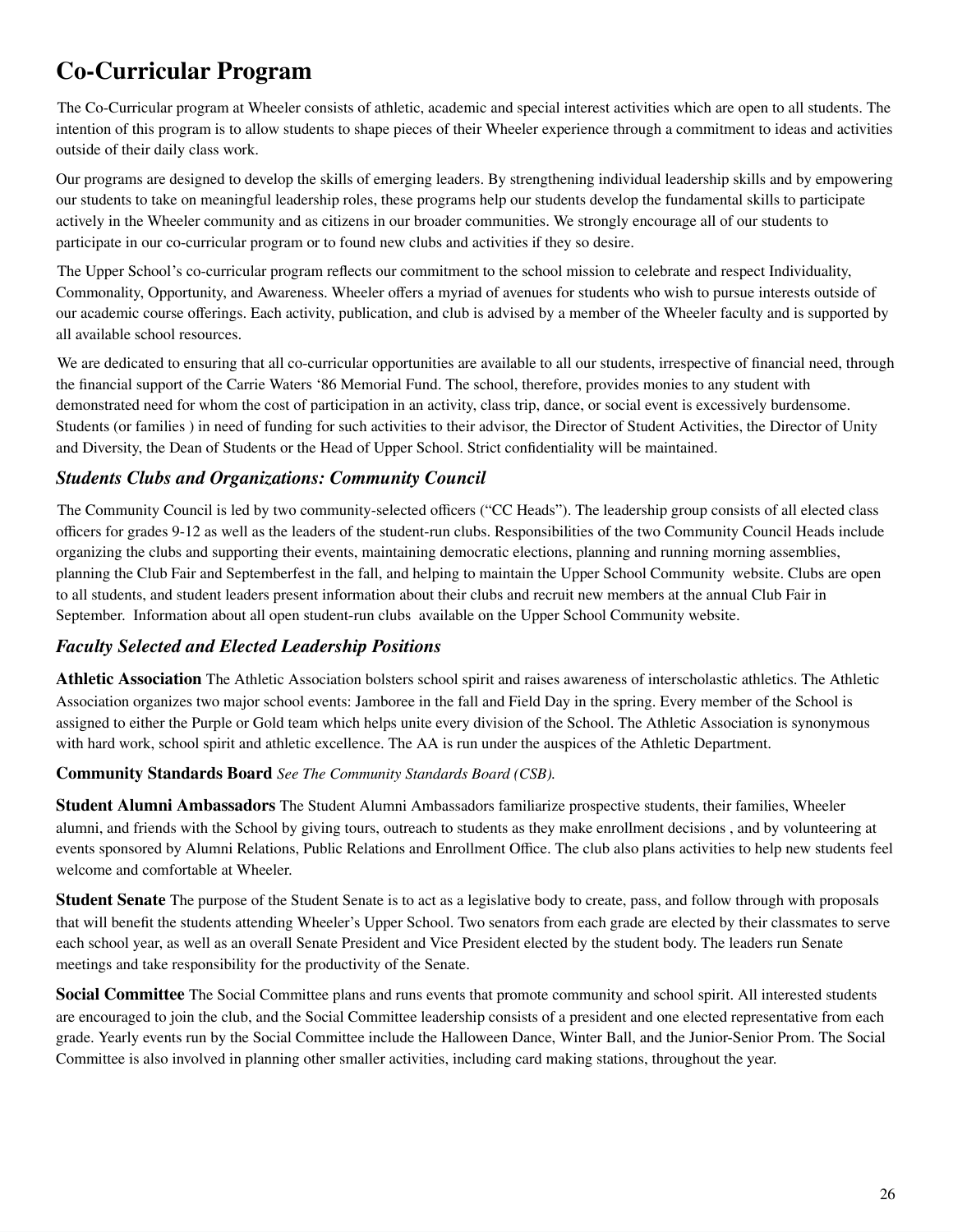#### *Mentoring Programs*

**Peer Support Program** The Peer Support Program has three primary functions. First, Peer Supporters are involved in helping 9th graders through their transition to high school. They organize and run the 9th grade orientation in September and work with 9th grade advisor groups throughout the school year. Second, Peer Supporters help plan and facilitate our Upper School and Middle School Unity and Diversity Days. Third, Peer Supporters work weekly in training sessions to develop listening and leadership skills. While Peer Supporters are never encouraged to take a counseling role, they learn how to use their skills to support friends and fellow students when they are facing difficulties. Peer Supporters also work together toward the goal of making the community a better one. Peer Supporters are selected through an application and interview process from the rising 11th and 12th grades.

**Math Assistants** The Math Assistant program provides multiple opportunities for students looking for help with mathematics. Math Assistants are Upper School students who give support to their peers as well as younger students through one-on-one tutoring, running review sessions prior to tests, helping teachers in the classroom, or working with students in other divisions. Each Math Assistant will develop their own ways of contributing to the program in conjunction with the Math Department.

**Science Mentors** The Science Mentors program provides peer-based assistance for students needing help with science classes. Science Mentors are selected by the Science Department faculty through a written application process, and are assigned to provide help in a specific area of science. Science Mentors do not keep regular office hours, but students seeking help can make arrangements with a Science Mentor on their own or be paired up by their teacher.

**Writing Mentors** The Writing Mentors program is sponsored by the English Department as an editing service to Upper School students. Eleventh and twelfth grade peer editors, chosen by the English department faculty, assist students with their writing at any stage of the writing process, including providing help with rough drafts, final drafts, critical essays, creative writing, editing and proofreading.

### Community Engagement and Inquiry Program

The Community Engagement and Inquiry Program is a 9-12th grade program integrated into the Wheeler Whole Life Seminars (WheeLS) curriculum. Community Engagement is a vital part of the WheeLS which integrates Unity & Diversity (U&D), Health & Wellness, Community Engagement and Inquiry. In addition, Community Engagement is designed to foster individual social responsibility, allow students the opportunity to learn about their communities, and strengthen leadership skills through a commitment to community engagement. Upper School students will have many opportunities to learn about local community organizations and to participate in community engagement learning throughout their high school experience: primarily in the classroom in 9th and 10th grade and through inquiry projects as upperclassmen. As they become involved with the ethics of community engagement, critical needs within our communities are recognized and unique educational opportunities provide a way for young people to expand their understanding of themselves and the world around them. Structured reflection encourages students to realize the impact of their commitments to the agencies, their communities, and themselves at all grade levels. **Founder's Day** offers an all school opportunity for students to work together with students from other divisions and for upper school students to demonstrate leadership on art and service projects.

**Grade 9:** Students will explore community engagement through the WheeLS, U&D and Environmental Science curricula and guide students to develop an understanding of the issues and consequences of food insecurity and poverty in RI through readings and discussions in class. In Environmental Science, students study a range of environmental issues from those that threaten our local ecosystems to those affecting our planet as a whole, which gives them agency to begin to address these problems.

**Grade 10:** Students will set the stage for future community engagement at Wheeler as well as laying a foundation for lifelong habits. Seminars will cover topics such as why we value community engagement, what kinds of opportunities exist and how to match them to our individual skills and interests, and how to communicate professionally and make the practical arrangements necessary for independent inquiry and engagement projects.

**Grade 11:** Students will continue with the program philosophy of engaging in sustained and meaningful work in the community. Juniors commit to a minimum of 6 hours of community engagement each quarter as a demonstration of their concentration. Students may also complete hours over the summer. Students are expected to manage their own inquiry and engagement projects and are responsible and accountable for documenting their work in cooperation with their WheeLS teacher.

**Grade 12:** In their capstone year, seniors are required to complete 4 hours of community engagement work per quarter for the first three quarters of the year through independent work with an outside organization as they did in junior year, or they can complete hours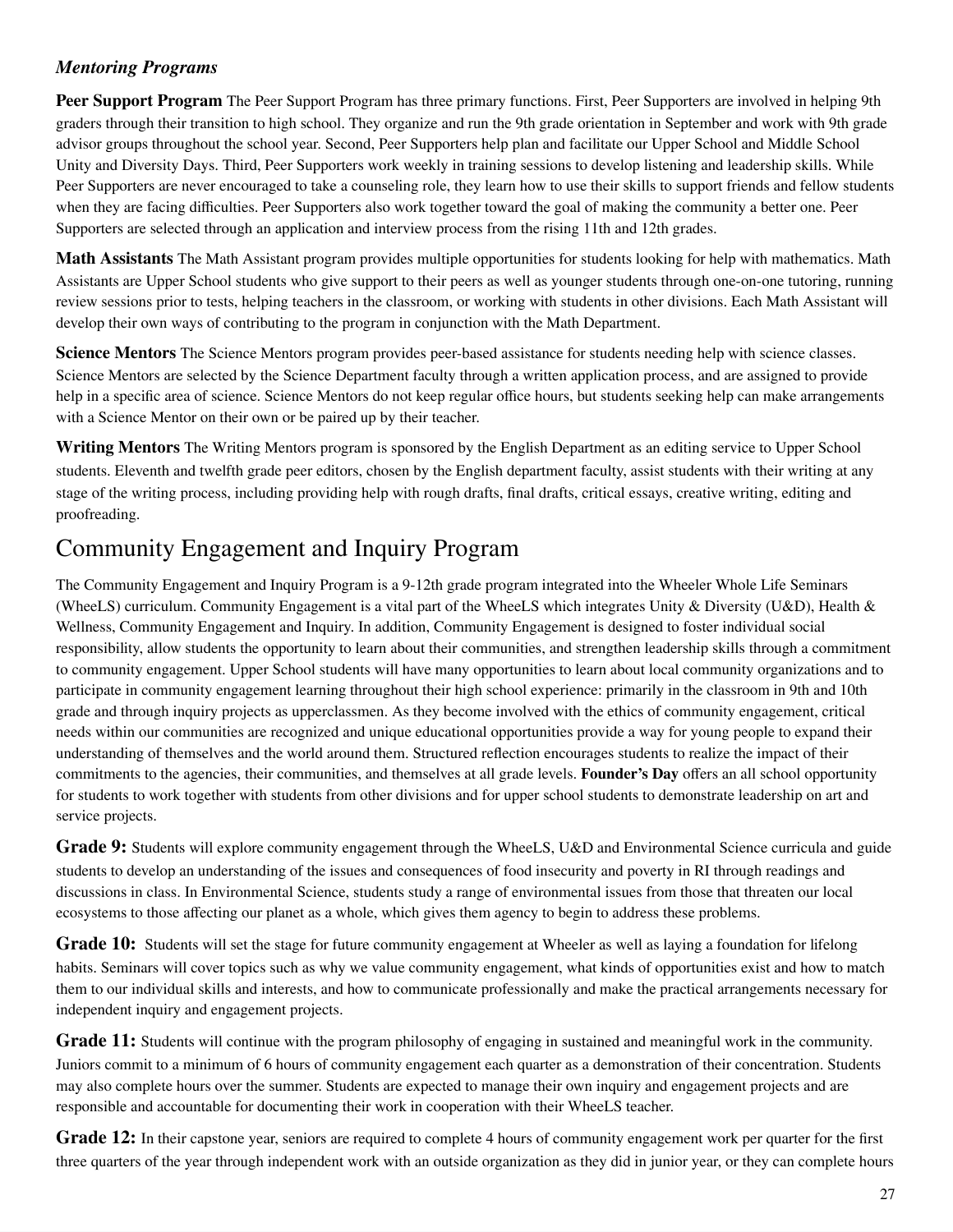within the Wheeler community, with prior approval from a WheeLS teacher. They may also complete projects that are tied to classes, clubs, teams, affinity groups, performance groups, etc., that they participate in, again with prior approval from a WheeLS teacher. During the fourth quarter, students will integrate their CAP work into their Senior Free Inquiry Projects of their own design. Tying community engagement into a student's ongoing activities lays a foundation for lifelong participation in community engagement.

### Senior Free Inquiry Projects (SFIP)

Senior Free Inquiry Projects (SFIP) allow seniors an opportunity to design a free inquiry project and explore their interests and passions.

Inquiry projects beginning with structured, controlled, guided and culminating in free inquiry will be integrated into the Wheeler Whole Life Seminars (WheeLS) 9-12th grade curriculum and Community Action Program (CAP). Senior Free Inquiry Projects allow students the opportunity to:

- Explore a passion
- Establish a goal
- Explore curiosities
- Enjoy a new challenge

Through WheeLS, Community Engagement, and SFIP, students will engage with our school community, their home communities and establish connections to local community organizations.

Senior Projects take place during the final month of the academic year and culminate in a required Presentation Day when students demonstrate what they have learned, accomplished and contributed through their Essential Piece. In the past, students have created written works, crafted visual art installations, completed internships, volunteered at local community organizations, assisted in classrooms, conducted lab research, and organized athletic clinics and academic programs. Juniors are required to attend SFIP Presentation Day to formulate ideas for their own upcoming projects.

A structured and publicized process for SFIP proposals and projects will be presented to the graduating class during the WheeLS block throughout their senior year. The SFIP Guide will also be available on the Senior Class Google Classroom site. The SFIP Committee will review project proposals and each senior will have the support of their academic Advisor, Project Coach, Interest Group Leader and the SFIP Coordinator to guide and supervise their project. In order to participate in SFIP,

- Seniors must earn a C- or above in each class with no more than two engagement marks of IE
- Seniors must complete all academic responsibilities
- Participants may not be on Attendance Probation in the third quarter

Senior Projects allow students to explore interests and make an impact beyond the Wheeler classroom. Participation in this program is an earned privilege as well as a unique and valued opportunity. It is our hope and expectation that projects will honor individuality, community and the Wheeler School education.

### <span id="page-27-0"></span>**Technology Usage Policies**

#### *Standards of Conduct*

The Standards of Conduct and other expectations of behavior have specific definitions in the context of the use of computers at school, the campus-wide local area network and Internet access. These Standards of Conduct are specified in other sections of this document. In addition to the Wheeler School's Standards of Conduct and their application to the use of technology at school, students need to be aware of the many State and Federal laws and regulations that pertain to use of networks and communications technologies (some of which are detailed below).

#### *Computer Center Expectations*

The Upper School Computer Lab is a resource for all members of the Upper School. Therefore students are expected to abide by the following guidelines as they relate to shared use of the Computer Lab's systems and its common space.

- 1. Food and beverages are not allowed in the computer labs.
- 2. Students are expected to push in chairs, throw away their trash, and recycle waste paper.
- 3. The use of the Upper School Computer Lab's systems for game-playing, including, but not limited to online video games, is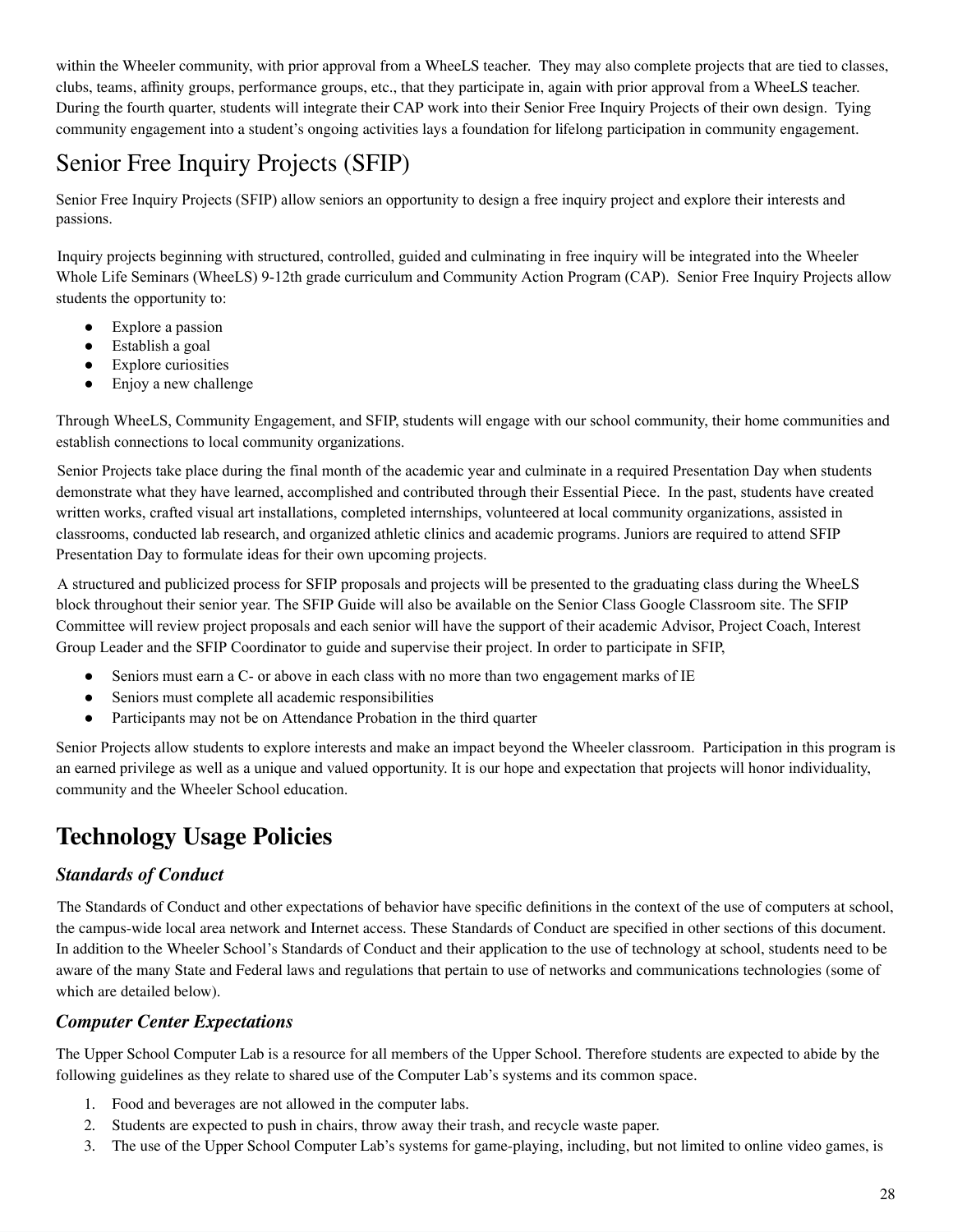not permitted during the academic day, 8:00 AM - 3:00 PM.

- 4. Printing is limited to one copy of a document per computing session. Students should use a copier to duplicate documents.
- 5. When turned on, the desktop systems in the Upper School Computer Lab automatically logon as a generic user, usstudent. It is strongly recommended that students, when using these systems, open the Chrome browser and log on to their Wheeler Google account. This will provide them with the most secure and consistent means of managing their personal work and resources.
- 6. Students who use the Upper School Lab computers for creating documents and doing coursework have a number of options for saving their personal work:
	- a. The best option for students is to store/save their personal work to their Google Drive, accessed through their Google account. Google Drive can be accessed remotely from any computer that has internet access and therefore is ideal for managing documents whether at school or at home. The folders and documents in a student's Drive are accessible only to that student through their personal Google login and are secure from others.
	- b. Some courses, through their Google Classroom portal, may provide online course folders for students enrolled in those courses to store work in. Students should not use course folders for saving work not related to that specific course.
	- c. Students may save their work to a personal USB flash drive.
	- d. Students can send documents to themselves in the form of an attachment using their email accounts.
- 7. Students may not install or download any applications on any Wheeler School computer.
- 8. In compliance with general school policy, music may not be played in the Upper School Computer Lab.
- 9. Students should not attempt to repair, service or troubleshoot a computer, printer or other piece of equipment that malfunctions. Students should inform the Computer Center staff or the Technology Facilitator of any equipment that is not working properly.
- 10. Teachers may reserve the Upper School Computer Lab for their use. Though workstations may be available during these classes, it will be at the discretion of the teacher whether or not the lab is open for general use.
- 11. The Upper School Computer Lab is first and foremost a place for academic research and study. Students will conduct themselves in a quiet and courteous manner in the lab. Students engaged in loud talking, distracting or unruly behavior may be asked to leave the lab in the interest of other students.
- 12. Students have the responsibility to manage (save, backup, delete) all documents they store on their Google Drive. The School is not responsible for lost work.
- 13. Students may not use a computer designated as a faculty workstation, including those in offices, classrooms, and the teaching workstations in the computer lab.

#### *Internet Acceptable Use Policy*

All members of the Wheeler community are expected to abide by the School's policies regarding the use of the Internet.

- 1. Students need to be aware of the fact that many websites capture user and workstation information while you are logged on to them. While using these online resources you are identified as a Wheeler School representative. Therefore, you bear responsibility for representing the School in an appropriate manner in your communications, reflecting the School's commitment to integrity, honesty, and respect for the dignity of others.
- 2. Students may not access any Internet site that contains material that would be offensive to any member of the Wheeler community.
- 3. Students may not send instant messages (aka DMs, texts, etc), email or solicit correspondence that would be offensive, harassing, or hurtful to others.
- 4. All information downloaded from the Internet for use in academic work must be properly cited to comply with copyright laws and the School's policies regarding academic integrity and plagiarism. Students should check with the Upper School librarian if they have questions concerning copyright issues.
- 5. Students should not use the School's computers for registering for online web sites unless instructed by a teacher to do so.
- 6. Students may not publicize their home address or telephone number over the Internet using the School's computers or network. While this policy relates specifically to the use of school equipment, it is strongly recommended that students not publish or provide personal information on Internet sites in general.
- 7. While sending/receiving personal email using a school workstation is acceptable, students may not use applications such as Twitter, Snapchat, or a texting app on those systems.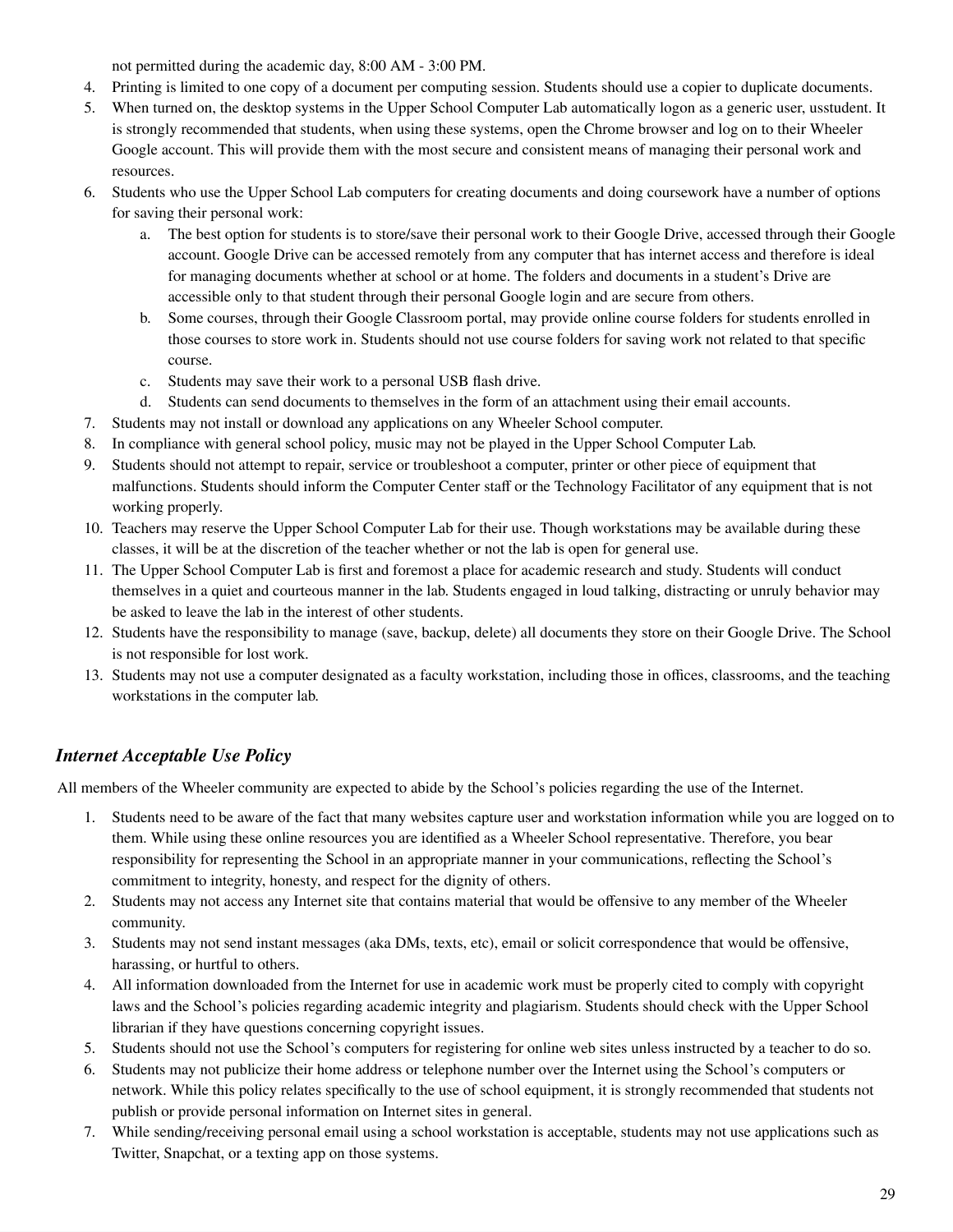- 8. Students may not enroll the School or a student organization for membership in any online organization nor subscribe to an online service without the prior approval of the Dean of Students and the Director of Student Activities.
- 9. The School's internal networks are managed by the Technology Department. Because the School's networks are critical to both the academic and administrative operation of the School they are constantly being monitored in order to assure that the many components of our network infrastructure are operating properly. The administration of the School's networks includes being able to monitor individual systems connected to the networks, which online sites are being accessed, and bandwidth being used. It is important that students be aware of the fact that while they are connected to any of the School's networks their online activities may be monitored.
- 10. The School reserves the right to block different sites during the academic day in order to regulate the amount of bandwidth being used and/or to support the network's primary purpose of being used as an academic resource.
- 11. Use of proxy sites to circumvent the School's network restrictions, e.g., blocked sites, is prohibited.
- 12. 3rd party video conferencing applications (such as Google Meet or Zoom) will be required. Students must use their Wheelergmail accounts when signing into these applications.

#### *Student Email Policies*

Wheeler School creates personal Gmail accounts for students to facilitate the School's educational mission and goals. The School requires that Gmail and the other associated information resources, e.g., Google Drive, Calendar, Classroom, that the School provides be used in accordance with the guidelines and regulations established by the School. Students using the School's digital information systems agree to comply with this policy as well as City, State and Federal laws and regulations. General Standards of Conduct with respect to the School's computers and technology resources are given in the previous sections. More specific expectations and guidelines relevant to the use of student email are given below.

#### **Guidelines for Student Electronic Mail**

- 1. Students may only use the Wheeler student Gmail account issued to them. Using another student's Gmail account for sending and receiving messages is not allowed.
- 2. Students may not conceal their identity or impersonate others when communicating using their school Gmail account.
- 3. Students are expected to check their Wheeler Gmail accounts on a daily basis in order to stay current with school-related communications. Faculty will determine how Gmail is used in their classes, and may specify their requirements in the course syllabus or verbally. Similarly, advisors, coaches, and co-curricular activity advisors may establish their own policies regarding electronic communication.
- 4. Students should keep their Gmail password private. In the event that a user's Gmail account becomes compromised that user should change his or her password to block further unauthorized access.
- 5. Wheeler School does not provide users of the school's local area network (WheelerGuest) with the assurance that information sent or received over the network is secure from interception by third parties. Users should exercise the utmost caution in using Gmail and other network services to communicate confidential or sensitive matters. In particular, students should not assume that Gmail is private and confidential.
- 6. Wheeler School reserves the right to read the contents of any student Gmail files without permission of the user.
- 7. It is strongly recommended that students not use their Wheeler School Gmail address as their point of contact when signing on to commercial sites or joining online user groups in order to avoid getting spam sent to their email accounts. Spam and other forms of junk mail waste system resources and are often used as means of transmitting viruses from one computer to another over networks. Students should delete junk mail whenever they receive it.
- 8. Currently enrolled students are responsible for managing their own Gmail accounts.
- 9. The School's policy with respect to management of student Gmail accounts, mail and other resources associated with those accounts is as follows:
	- a. The School reserves the right to delete student mail if they withdraw from the school
	- b. Wheeler Gmail accounts of graduating seniors and all the resources associated with those accounts including mail and Drive folders and files will continue to be active for one academic year post-graduation. The School reserves the right to expunge all student wheelergmail.org-related resources after the one year archiving period.
- 10. If you receive a threatening or what you feel is inappropriate email from another person, you should contact the Dean of Students immediately. As in any other form of communication, threats, harassment, and/or inappropriate email not only violate Wheeler's Standards of Conduct, but may also violate City, State and/or Federal laws and regulations.
- 11. Students are expected to communicate using Gmail in a courteous and appropriate way for school related activities. Examples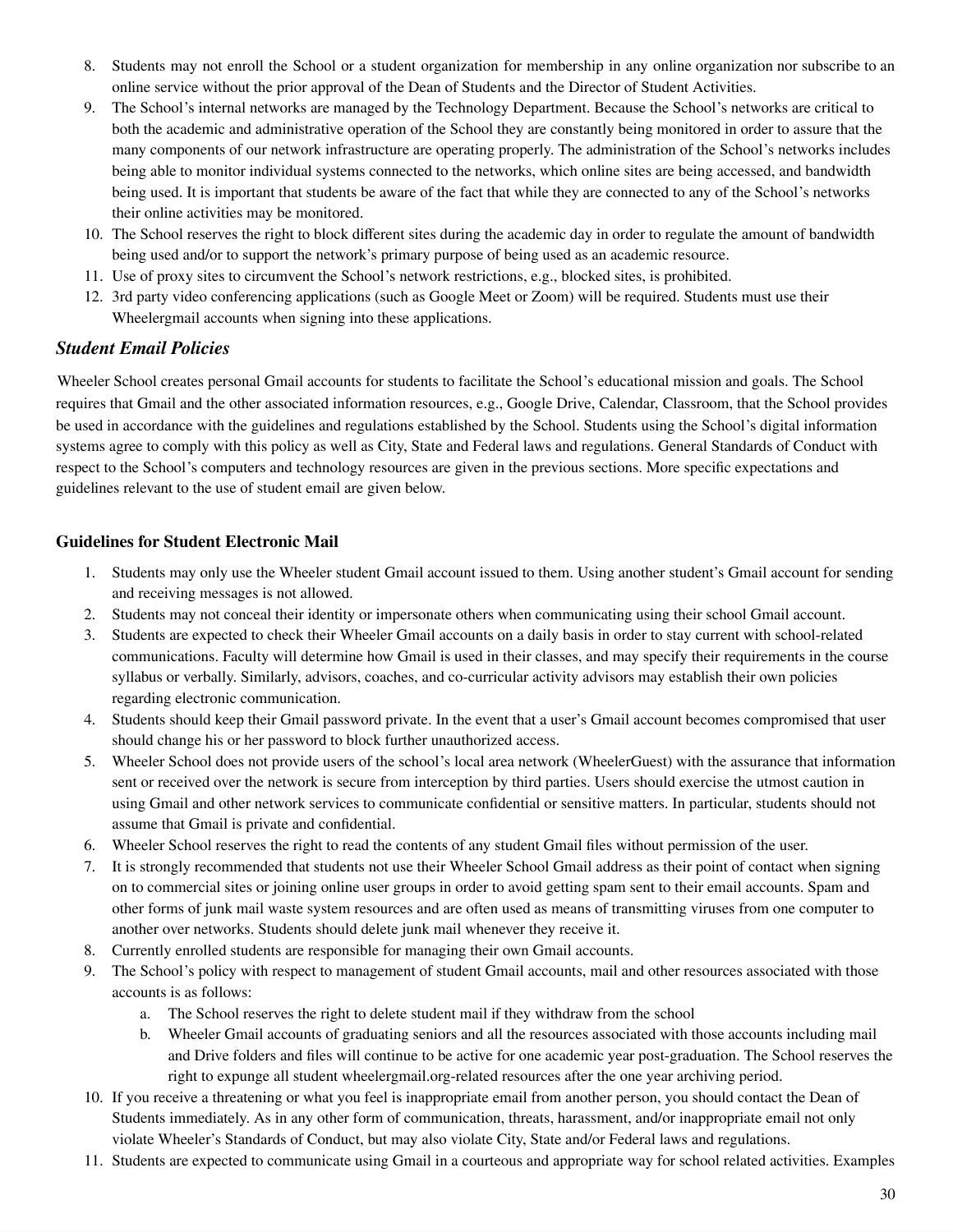of appropriate uses include:

- Communicating meeting time and information
- Lost and found announcements
- Wheeler School team results
- General program information

Examples of inappropriate uses include, but are not limited to:

- Information unrelated to School business
- Private business or commercial activities
- Fund-raising or advertising on behalf of non-Wheeler School organizations
- Promoting political viewpoints
- Personal information
- Surveys that are not school sanctioned
- Messages containing confidential information such as course grades, financial aid award amounts, or tuition/fee payment amounts

There are many Federal and State Laws that pertain to the use of electronic networks and communication technologies. Students are expected to comply with all applicable laws in their use of their Wheeler Gmail accounts, including but not limited to:

- Federal Copyright Law
- Federal Wire Fraud Law
- Federal Computer Fraud and Abuse Law
- Federal and Rhode Island Child Pornography Laws
- Pyramid schemes/Chain Letters
- Defamation
- Common Law actions for invasion of Privacy
- Public Disclosure of Private Facts
- False Light
- Wrongful Intrusion

Further information can be found at

#### *http://www.upenn.edu/computing/policy/aup.html*

Wheeler School credits the following institutional websites for email policy information: Cathedral Preparatory School, Columbia University, Arizona State University, Saint Francis College, Case Western Reserve University, Cornell University, Emerson University, New Jersey Institute of Technology, Northwestern University, University of California, University of Pennsylvania, University of Wisconsin, Wake Forest University, Virginia Shea.

#### *Participation in On-Line Communities*

Wheeler presumes that all students "...make a contribution to the well-being of the community and conduct themselves both on and off campus when school is in session and when it is not, in a way that is consistent with the standards of the School." (see "Philosophy"). Students are responsible for all material posted on their personal web pages and profiles, especially those which specifically identify students as members of the Wheeler community, either by formal association (e.g. Facebook, Twitter, Snapchat, etc.) or by inference (e.g., wearing of Wheeler clothing).

Should the School become aware that a student has posted inappropriate material or material referencing illegal activities, the School reserves the right to inform the student's parents and/or speak directly with the student. Should the School become aware that a student has posted material suggesting that they are a danger to themselves, to others, or that they are the target of abuse, the School may deem it necessary to take action to ensure the safety of all of our students. The School's response may include the possible notification of State authorities and/or Child and Family Services.

The School reserves the right to institute a disciplinary response to any online conduct inconsistent with Wheeler's standards.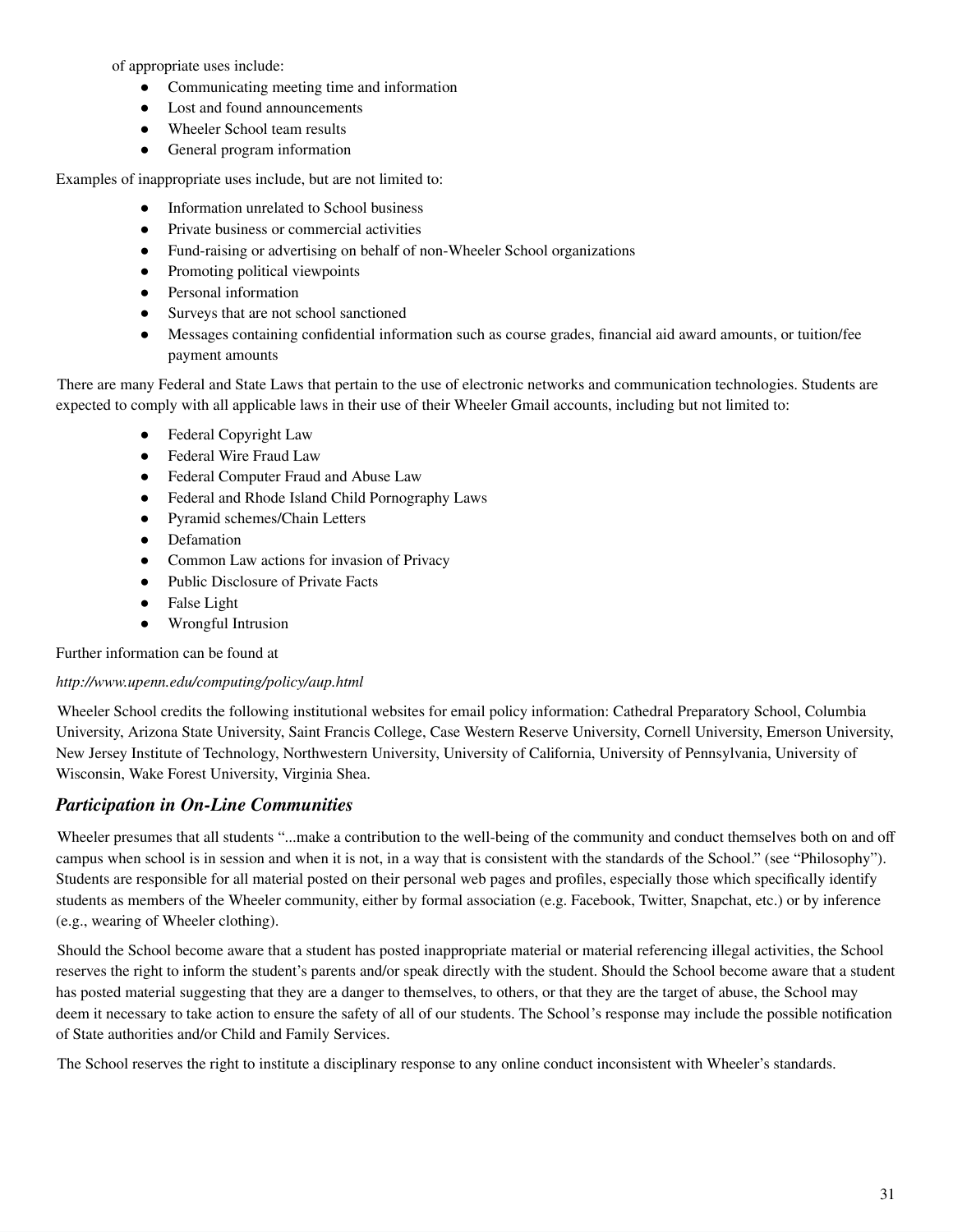#### *Guidelines for Remote Learning*

Should the school need to employ remote learning at any point in the year, please follow these guidelines while participating:

- Don't have side conversations
- If you aren't talking, mute or turn off your microphone
- Avoid noisy activities like typing while your microphone is on.
- Speak into the microphone
- Look at the web camera, not your screen (or somewhere else)
- Give the person speaking your undivided attention
- Make sure that your computer is charged, properly updated, and has the software that your teacher has requested installed in advance of the class starting.
- Make sure you arrive to class on time.
- Alert your teacher about any technical issues you may be having
- Alert your teacher if there is a reason that you will be missing class.
- Alert the school if there is a reason that you will be missing numerous classes.
- Make sure to check your Wheeler email frequently for updates from your teachers and the school.

#### *Use of Personal Computers at School*

In the Upper School, students are required to bring their own personal computers, tablets, or laptops to school on a daily basis in conformance with the School's "Bring Your Own Device" initiative. It is the School's expectation that the use of personal computers by students while at school is primarily for academic purposes and that they abide by all of the School's guidelines and policies regarding the use of technology at school. As with all personal property, students are responsible for the security of their own devices.

Students can access the School's public network, WheelerGuest, with their personal devices. Instructions on how to connect to this network are given to incoming students at the beginning of the year during orientation. Use of the School's network is a privilege and students are expected to follow the guidelines and policies specified in this handbook with respect to its use.

Students are responsible for the maintenance and repair of their personal computers or other electronic devices. Wheeler's technical support personnel will not repair or troubleshoot students' electronic devices. However, should a student's personal device become inoperable during the school day, they can obtain a loaner system from the Technology Department in order to continue with their academic activities.

#### *Use of Wheeler-owned technology*

<span id="page-31-0"></span>Students using any device supplied to them by the school: computer loaners, science probes, calculators, adapters, etc are required to return those borrowed devices by the end of the class or day (depending on the condition(s) set by the teacher, tech department or administrator). If the student has an extenuating circumstance requiring them to need the device longer, they must negotiate that with the adults loaning out said items. Borrowed items should be returned in the same condition it was in when borrowed. For guidelines on usage of the school's network, please refer to Internet Usage Policies.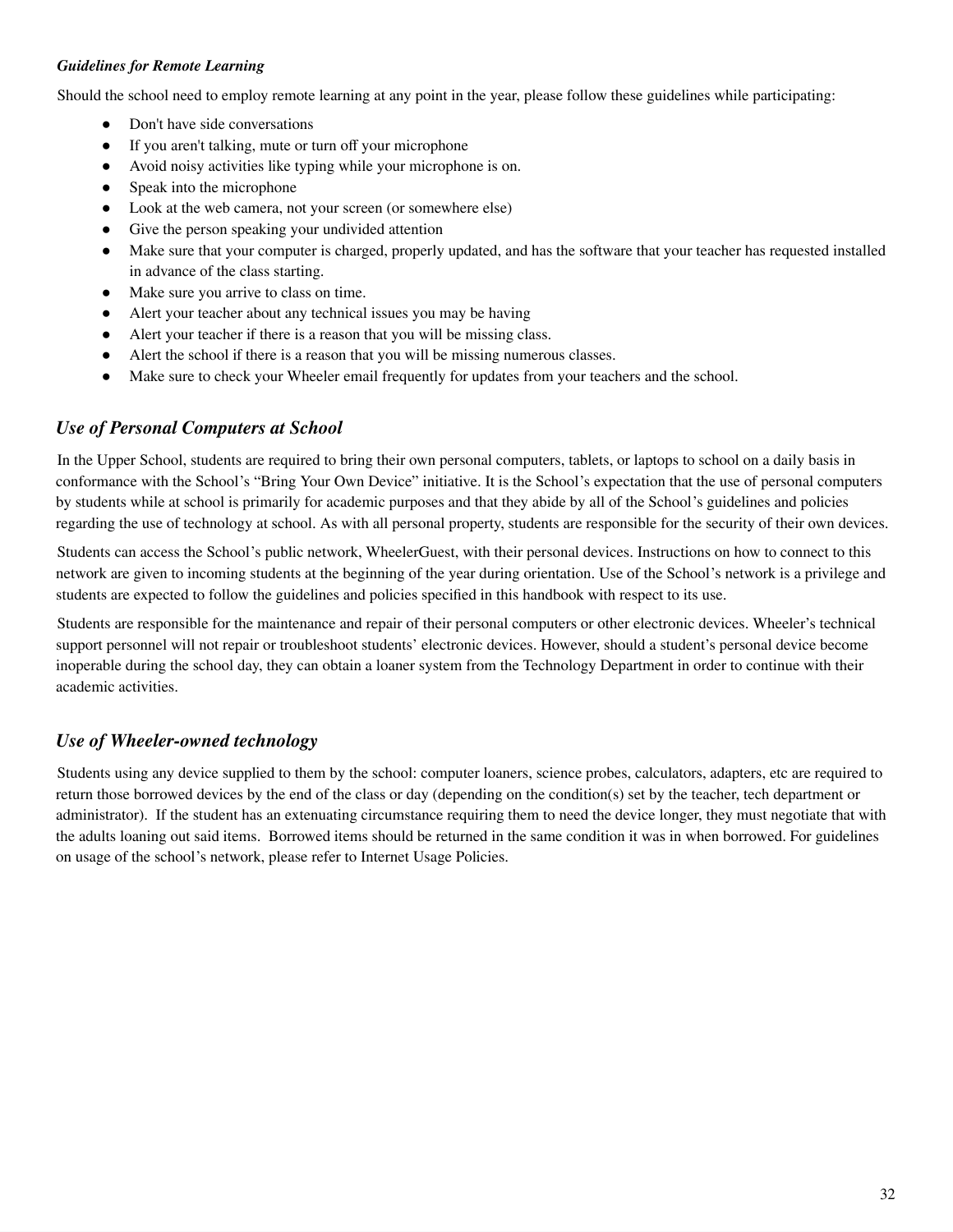### **Athletics and Physical Education**

All Upper School athletic teams compete in the Rhode Island Interscholastic League (RIIL) and student athletes are expected to adhere to RIIL rules and regulations. Students must have an annual physical exam in order to participate in RIIL sports and they will need to complete a one-time Assumption of Risk Waiver found [HERE](https://wheelerwarriors.org/sites/wheelerschool.rschoolteams.com/files/files/Private_User/stephenjenks/Assumption_of_Risk_2020_1.pdf). Please note that this waiver needs to be notarized. No student-athlete will be allowed to compete in any interscholastic games without a completed form.

#### *Athletics*

| <b>FALL</b>                          | <b>WINTER</b>                                     | <b>SPRING</b>   |
|--------------------------------------|---------------------------------------------------|-----------------|
| Girls' Soccer                        | Girls' Basketball                                 | Girls' Lacrosse |
| Boys' Soccer                         | Boys' Basketball                                  | Boys' Lacrosse  |
| Girls' Tennis                        | Squash (competes in NEPSAC)                       | Boys' Tennis    |
| <b>Field Hockey</b>                  | Indoor Track                                      | Track & Field   |
| <b>Cross Country</b>                 | Swimming                                          | Softball        |
| Football (w/PCD and Juanita Sanchez) | Boys' Ice Hockey (w/ PCD and St. Raphael Academy) | <b>Baseball</b> |
|                                      |                                                   | Golf (co-ed)    |

Special Note: Attending all academic classes is required of students as a prerequisite for participation in a performance of any sort or an athletic event that afternoon or evening. Students are expected to attend all practices and games. A student who is too ill to attend a practice must be excused by the Health Center and notify their coach before practice.

#### *Athletic Training*

Wheeler employs a full-time athletic trainer who is on the Providence Campus daily between the hours of 10:00 a.m. and 2:00 p.m. and at the Farm from 2:30 p.m. until the conclusion of home games and practices. Student athletes who are injured must report to the athletic trainer. If a student athlete needs to see a physician for an injury, a note from that physician is required for medical clearance. All student athletes are also required to undergo baseline concussion testing annually, which is coordinated through the athletic trainer's office.

#### *Wheeler School Athletic Department Driving Policy*

- 1. Driving to and from athletic practices and home games is permitted when a contract has been submitted and approved by the Dean of Students and the Director of Athletics. Contracts are accepted for juniors and seniors in good standing, provided that they
	- a. take no passengers (with the exception of siblings) to the Farm at any time,
	- b. drive no passengers (except siblings) back to Wheeler after athletics,
	- c. drive with caution and in a safe manner and obey all applicable motor vehicle laws at all times.
- 2. Athletes not returning to Wheeler after practice or a home game may drive other athletes home.
- 3. No athlete may drive to an away game. When games are scheduled for evenings or Saturdays, the coach, with the approval of the Athletic Director, may allow athletes to meet him/her at the game site.
- 4. At the conclusion of an away athletic contest, athletes are expected to return to Wheeler with the team. However, exceptions will be made if an athlete leaves the game site with his or her parent, or when previous arrangements have been made in writing to leave with another player's parent.

Note: Athletes who live far from Wheeler should find alternatives to driving to school if they wish to go directly home after an away game.

Violation of the terms of the Athletic Department Driving Policy will typically result in the loss of the driving privilege and possible disciplinary action (including possible team-based consequences).

#### *Physical Education*

Participating on two or more varsity or junior varsity Wheeler athletic teams in one year fulfills Wheeler's Upper School PE requirement for the year. Any student not participating on at least two Wheeler athletic teams in any year is required to choose one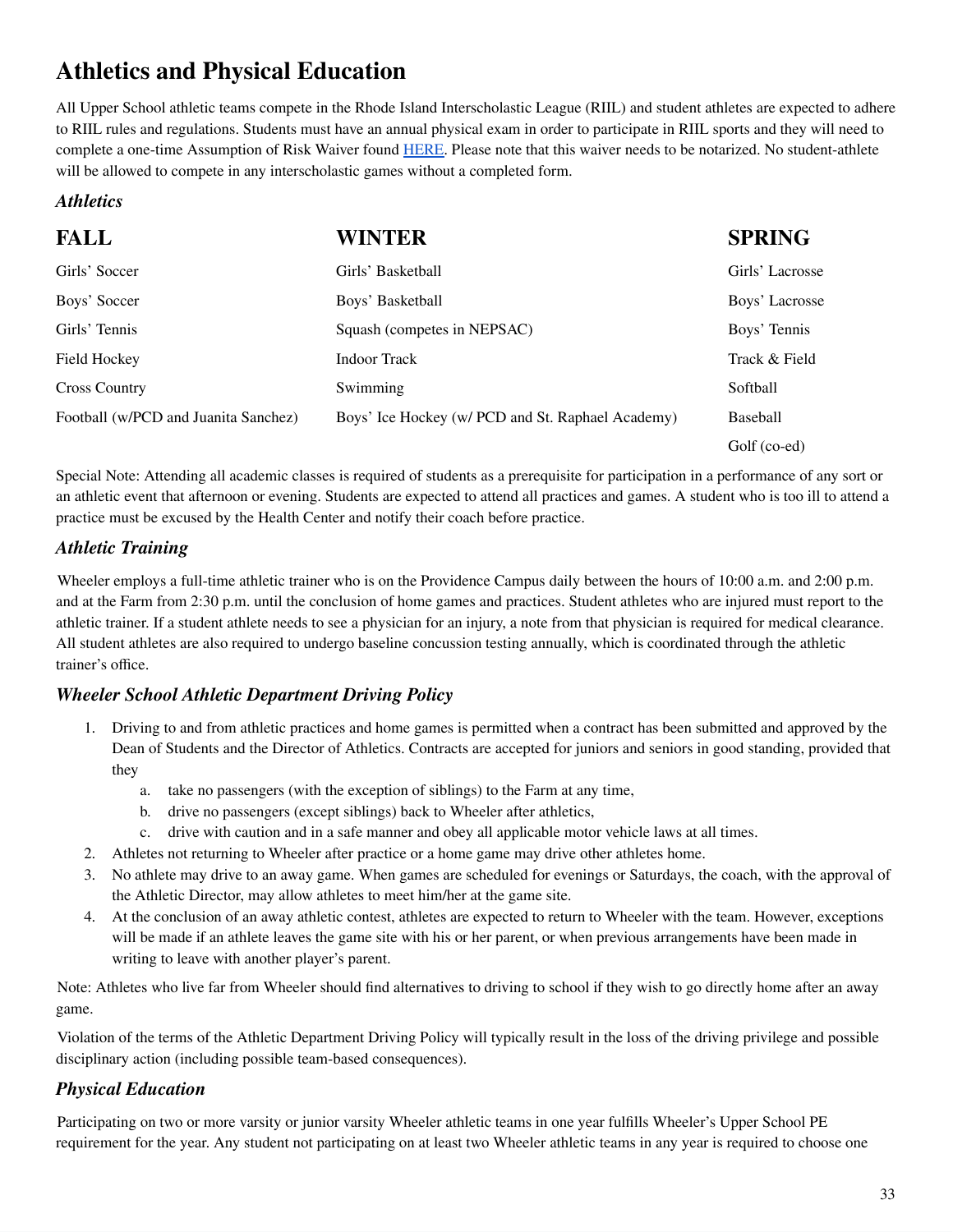organized PE activity for each term (fall, winter, or spring) in which they are not on a Wheeler team.

Students will be informed of class offerings via email, morning assembly, and postings on the announcement board.

Students are expected to remain in their chosen activity for the entire term.

Independent contracts will be made available for those who participate in out of school lessons or competitions. These contracts must be signed by parents as well as by the student's advisor. Rhode Island requires 100 minutes of physical education per week.

#### *Grading System:*

P.E. and athletic teams will be graded Credit/No Credit.

### <span id="page-33-0"></span>**College Counseling**

Ms. Singer, Mr. Geller and Ms. Foye are responsible for guiding the college plans of all students. The process formally begins in December of the junior year with an evening presentation for students and families and the students are assigned to a college counselor in January. Juniors meet with their counselor intermittently throughout the spring and have individual bi-weekly (once per 8-day rotation) appointments throughout the senior fall. The Office also coordinates the annual 9th & 10th Grade Parent/Guardian Night in January, a Senior Parent/Guardian Night during the first week of school along with a seminar for 9th and 10th grade students in the late spring.

The most recent version of the College Counseling Handbook can be found on the College Counseling webpage on the Wheeler website.

### Standardized Testing

Although many colleges are test-optional or test-free, Wheeler students often also apply to colleges and universities which require testing. Thus, we recommend that students create a plan to take standardized tests as part of their college application process using the calendar outlined below.

#### *SAT*

The SAT Reasoning Test (formerly SAT I: Reasoning Test), better known as the SAT, is a three-hour and fifty-minute test (when taken with the essay) that measures critical reading and mathematical reasoning skills. We encourage students to take the test once in their junior spring and again in the fall of their senior year. (You may get more information about the test design at www.collegeboard.org).

#### *ACT*

The ACT, an alternative to the SAT test that is accepted by most colleges, is offered at various test centers throughout the state. We encourage all students to take the ACT test in December or February of their junior year. Since there is no requirement that the score result be sent to colleges, you have the option to send this score IN LIEU of the SAT if this is a stronger representation of you as a standardized test-taker. Your counselor can help you interpret your results and advise you about which scores to send.

The test consists of 215 multiple-choice questions in English, Mathematics, Reading and Science taken over three hours, including breaks.

#### *General Testing Schedule for Wheeler students*

#### *Sophomore Year*

- October PSAT (given at Wheeler during the school day)
- May practice ACT test (given at Wheeler during the school day)

#### *Junior Year*

- October PSAT (taken at Wheeler during the school day)
- December or March SAT
- December or February ACT
- Spring retesting per recommendation of student's college counselor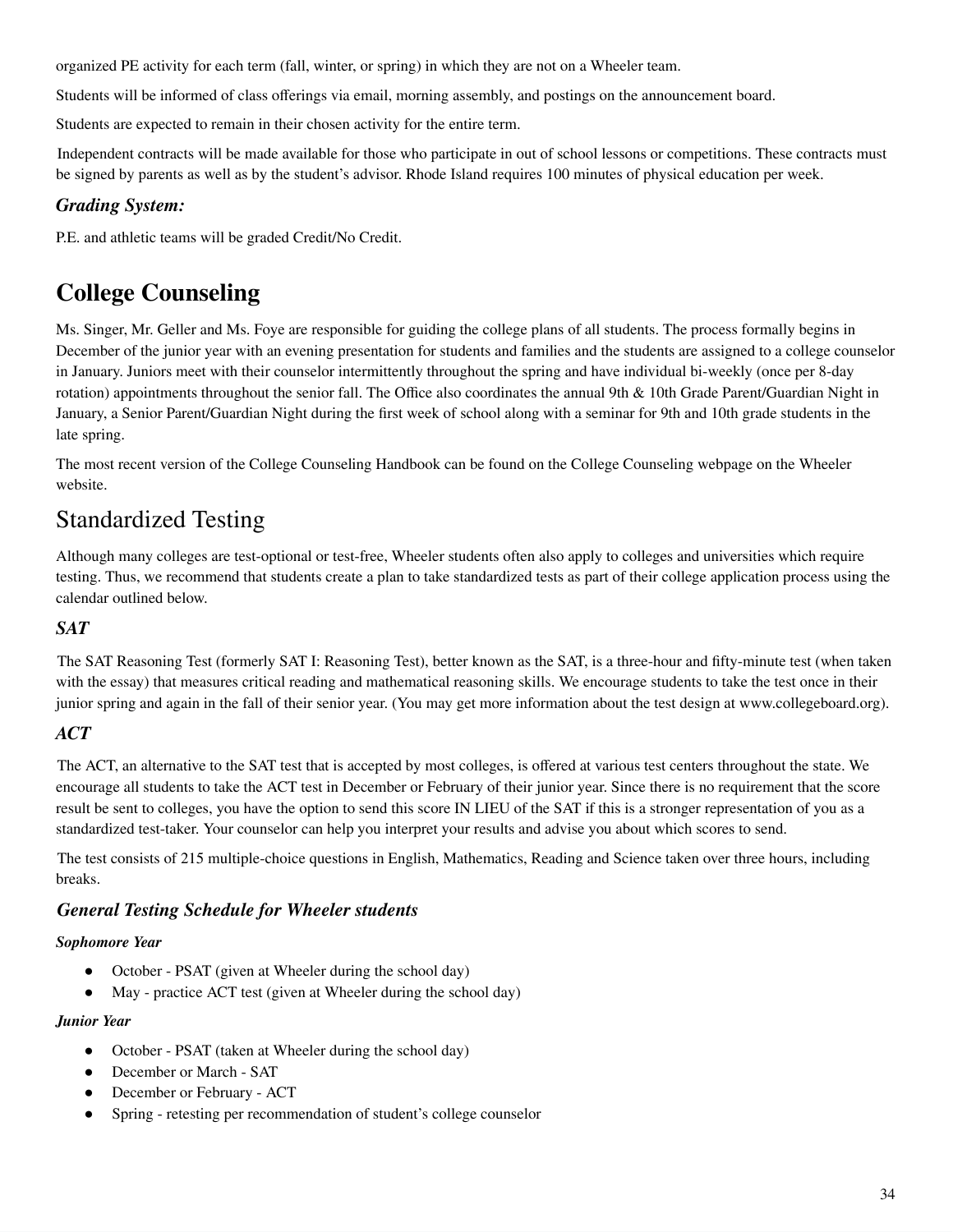#### *Senior Year*

- August SAT
- September ACT
- October SAT
- November SAT
- December SAT

Bulletins with information about the College Board Testing programs and sample questions are available in the College Counseling Office. Students with documentation of a diagnosed learning difference that qualifies them for extended time testing should contact Annie White in the Academic Support Program at 401-528-2223 to ensure that the proper forms are filed.

There are many study guides and online resources for SAT and ACT preparation. Although it is time-consuming to study for the tests, being familiar with the types of questions asked is essential.

### <span id="page-34-0"></span>**Fire Drills and Emergency Procedures**

As mandated by Rhode Island state law, Wheeler is required to perform 15 emergency drills that include fire, lockdown, and evacuation drills during the academic year. At least one drill shall be conducted each month. As part of the required 15 emergency drills, Wheeler must conduct two evacuation drills and two shelter-in-place drills. Fire Safety personnel are notified of each drill and record the duration, weather and other considerations such as blocked egress routes or campus construction.

It is important that all students, faculty and staff follow and practice the appropriate procedures during drills so that genuine emergencies can be handled with confidence. Community safety is everyone's business.

#### **Procedures:**

- 1. Know the safe escape route from your location. Each classroom has a sign indicating the preferred escape route. Be sure to familiarize yourself with those instructions for classrooms you occupy. Remember that the appropriate route may not be the one you normally use. In the event of a blocked route, move laterally to the nearest available stairwell or exit door.
- 2. When an alarm sounds, stop talking and begin listening. Never assume that an alarm indicates only a drill; treat each alarm as an emergency. Leave all belongings (book bags and personal items) wherever you are. If you are in a room without a faculty member, turn off the lights and close all windows and doors before leaving. Listen for instructions at all times.
- 3. Move to your designated meeting area. All alarms should be treated as if they are a real emergency. Never assume that an alarm is just another drill. Walk quickly and silently to your designated meeting place; respond promptly to those taking attendance. Never carry food or any sports equipment to the designated meeting area. Do not carry book bags with you; do not leave those items near doorways or in corridors. Do not use cell phones or other personal communication devices during an emergency or drill.
- 4. Wait for further instructions. Listening for further instructions is critical. We are concerned for the safety of nearly 1,000 individuals on this campus and accounting for each person (students and adults) is a complex process. With the exception of Maintenance personnel and the faculty advisors taking attendance, there should be NO CONVERSATION at any time. When an 'all clear' signal is given, students may return to classrooms to retrieve their belongings and continue with the day's activities.

#### **Physical distancing and mandatory mask wearing will be adhered to when feasible.**

#### **Other Considerations:**

Morgan Foyer, all corridors and stairwells, and the Student Union must be kept free of book bags and athletic equipment at all times. No exceptions will be made for inclement weather. Athletic equipment must be stored in the Madden Field house, and books stored in lockers. Book bags left outside Morgan may be placed against the building and away from the doorways.

Posters, flyers, signs and announcements posted in halls, stairwells, on locker doors, or in Morgan Foyer, are in violation of the State Fire Code and will be removed by faculty and Maintenance personnel. Such materials may be posted only in enclosed bulletin boards.

#### **Consequences:**

Book bags, athletic equipment and other personal items can constitute a safety hazard that impedes the timely evacuation of school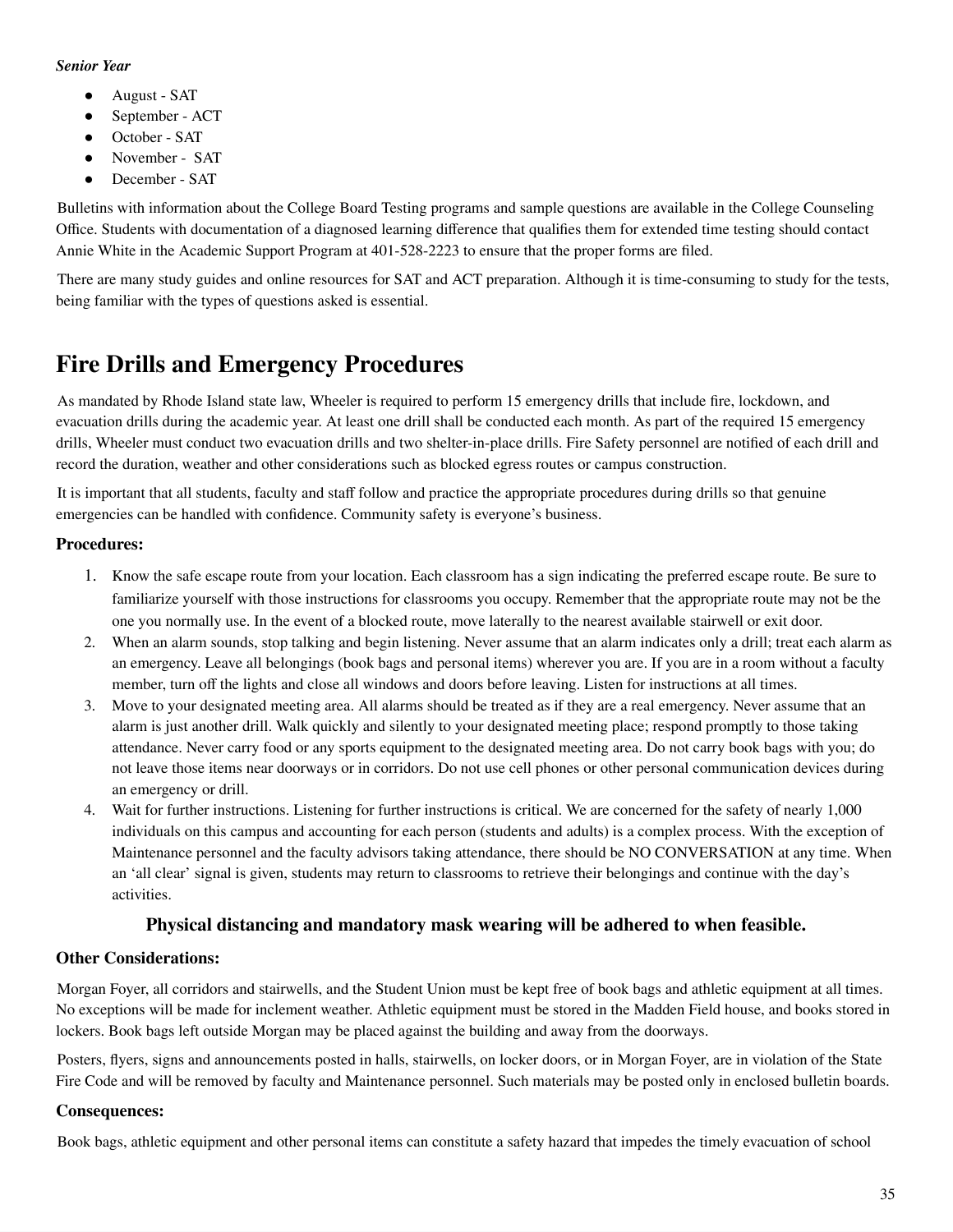buildings. Personal items left in unauthorized areas will be removed from those areas and held for a period of time.

Individuals who do not respect and follow the procedures listed above may be subject to disciplinary action.

### Federal and State Law

The State of Rhode Island and the Commonwealth of Massachusetts have laws pertaining to the purchase, serving, possession, and consumption of alcoholic beverages by persons under the age of twenty-one, and the possession, use, or distribution of a controlled substance by anyone. Both states also have "Social Hosting" laws that include penalties for parents and legal guardians who furnish, procure, or permit underage possession or consumption of alcohol.

The use of tobacco and tobacco products on school grounds (on the Providence or Seekonk campuses) by any person, anytime, is illegal in Rhode Island and Massachusetts.

The State of Rhode Island, the Commonwealth of Massachusetts, and the United States of America also have laws pertaining to harassment and bullying (including electronic harassment and bullying), dating violence, sexual assault, and other forms of sexual misconduct.

The School assumes its students and their families are familiar with all applicable state and federal laws. For more information on these and other important laws, please visit the following websites:

Rhode Island: http://webserver.rilin.state.ri.us/Statutes/ Massachusetts: https://malegislature.gov/Laws/GeneralLaws Federal: https://www.law.cornell.edu/uscode/text

#### **FERPA: Notification of Rights Under FERPA for Elementary and Secondary Institutions:**

The Family Educational Rights and Privacy Act (FERPA) affords parents and students who are 18 years of age or older ("eligible students") certain rights with respect to the student's education records. These rights are:

1. The right to inspect and review the student's education records within 45 days after the day the School receives a request for access.

Parents or eligible students who wish to inspect their child's or their education records should submit to the Head of Upper School a written request that identifies the records they wish to inspect. The school official will make arrangements for access and notify the parent or eligible student of the time and place where the records may be inspected.

2. The right to request the amendment of the student's education records that the parent or eligible student believes are inaccurate, misleading, or otherwise in violation of the student's privacy rights under FERPA.

Parents or eligible students who wish to ask the School to amend their child's or their education record should write to the Head of Upper School, clearly identify the part of the record they want changed, and specify why it should be changed. If the school decides not to amend the record as requested by the parent or eligible student, the school will notify the parent or eligible student of the decision and of their right to a hearing regarding the request for amendment. Additional information regarding the hearing procedures will be provided to the parent or eligible student when notified of the right to a hearing.

3. The right to provide written consent before the school discloses personally identifiable information (PII) from the student's education records, except to the extent that FERPA authorizes disclosure without consent.

One exception, which permits disclosure without consent, is disclosure to school officials with legitimate educational interests. The criteria for determining who constitutes a school official and what constitutes a legitimate educational interest must be set forth in the school's annual notification for FERPA rights. A school official typically includes a person employed by the school or school district as an administrator, supervisor, instructor, or support staff member (including health or medical staff and law enforcement unit personnel) or a person serving on the school board. A school official also may include a volunteer, contractor, or consultant who, while not employed by the school, performs an institutional service or function for which the school would otherwise use its own employees and who is under the direct control of the school with respect to the use and maintenance of PII from education records, such as an attorney, auditor, medical consultant, or therapist; a parent or student volunteering to serve on an official committee, such as a disciplinary or grievance committee; or a parent, student, or other volunteer assisting another school official in performing his or her tasks. A school official typically has a legitimate educational interest if the official needs to review an education record in order to fulfill his or her professional responsibility.

Upon request, the school discloses education records without consent to officials of another school or school district in which a student seeks or intends to enroll, or is already enrolled if the disclosure is for purposes of the student's enrollment or transfer.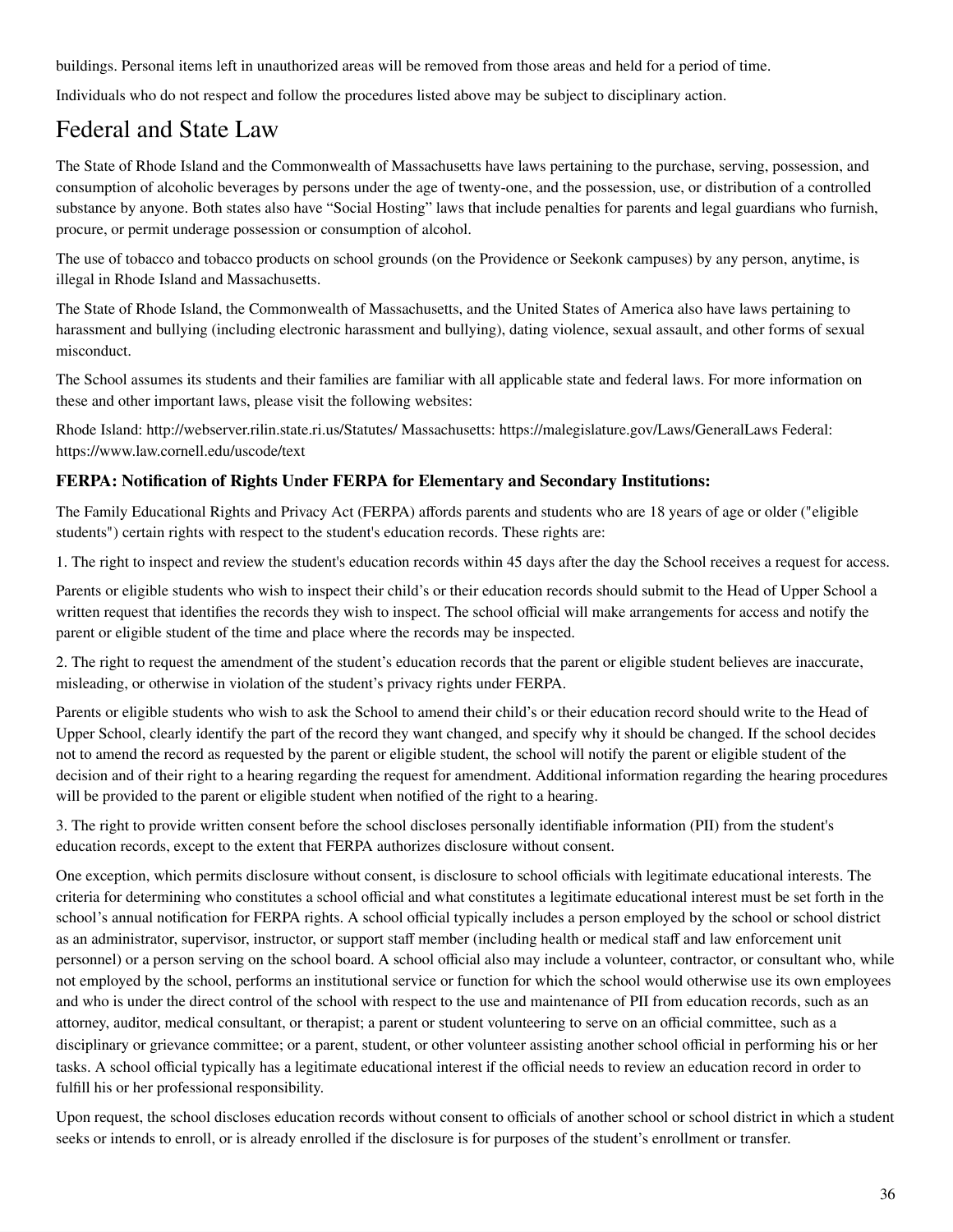4. The right to file a complaint with the U.S. Department of Education concerning alleged failures by the School to comply with the requirements of FERPA. The name and address of the Office that administers FERPA are:

Family Policy Compliance Office U.S. Department of Education 400 Maryland Avenue, SW Washington, DC 20202

#### *GPA Calculations*

In the Upper School GPAs are calculated based on a student's letter grades and credits awarded for a specific class. Cumulative GPAs are based on the sum of the final grade Grade Points for all Wheeler courses, taken for all years, divided by the sum of all the credits given for those courses. Cumulative GPAs are rounded to 2 significant decimal places.

| Grade        | gV    | Grade                     | gV    |
|--------------|-------|---------------------------|-------|
| $A+$         | 4.333 | $C+$                      | 2.333 |
| $\mathbf{A}$ | 4.000 | $\mathbf C$               | 2.000 |
| $A-$         | 3.666 | $C-$                      | 1.666 |
| $B+$         | 3.333 | $D+$                      | 1.333 |
| $\, {\bf B}$ | 3.000 | D                         | 1.000 |
| $B-$         | 2.666 | $D-$                      | 0.666 |
|              |       | $\boldsymbol{\mathrm{F}}$ | 0.000 |

**Letter Grade gV -** The grade Value (gV) for a given letter grade is listed below.

Credits (Cr) for a course are assigned based on whether the course is a Major or Minor course and whether it is a one semester or year-long course.

| Course Type* | One Semester | Year long |
|--------------|--------------|-----------|
| Major        | ت            | 1.0       |
| Minor        | .25          | $\cdot$   |

\*For courses designated as AP or Honors there is an additional weight of +.3333 is added to the grade value: **AP = (gV + .3333)\*Cr**

Grade Point Averages are computed **at the end of each academic year** based on the sum of the final grade Grade Points awarded for all of the courses taken that year, divided by the total number of credits taken for that year. The Grade Points (GP) for a class is given by: **GP = gV\*Cr**. Note that GP's are computed to three significant decimal places.

|                           |                            | <b>Sample GPA Calculation</b> |               |       |
|---------------------------|----------------------------|-------------------------------|---------------|-------|
| <b>Course Major/Minor</b> | $1/2$ Sem Grade $gV + Wgt$ |                               | <b>Credit</b> | GP    |
| English Major 1           | $A-$                       | $(3.666 + 0)$                 | 0.5           | 1.833 |
| English Elective Major 1  | $A -$                      | $(3.666 + 0)$                 | 0.5           | 1.833 |
| Math Major 2              | A                          | $(4.000 + 0)$                 | 1.0           | 4.000 |
| Science Major 2           | $B+$                       | $(3.333 + 0)$                 | 1.0           | 3.333 |
| Spanish Major 2           | $A+$                       | $(4.333 + 0)$                 | 1.0           | 4.333 |
| AP History Major 2        | A                          | $(4.000 + .3333)$             | 1.0           | 4.333 |
| Art Minor 1               | A                          | $(4.000 + 0)$                 |               |       |
|                           |                            |                               |               |       |

Total 5.25 20.665

**GPA = 20.665/5.25 = 3.936 (3.94)**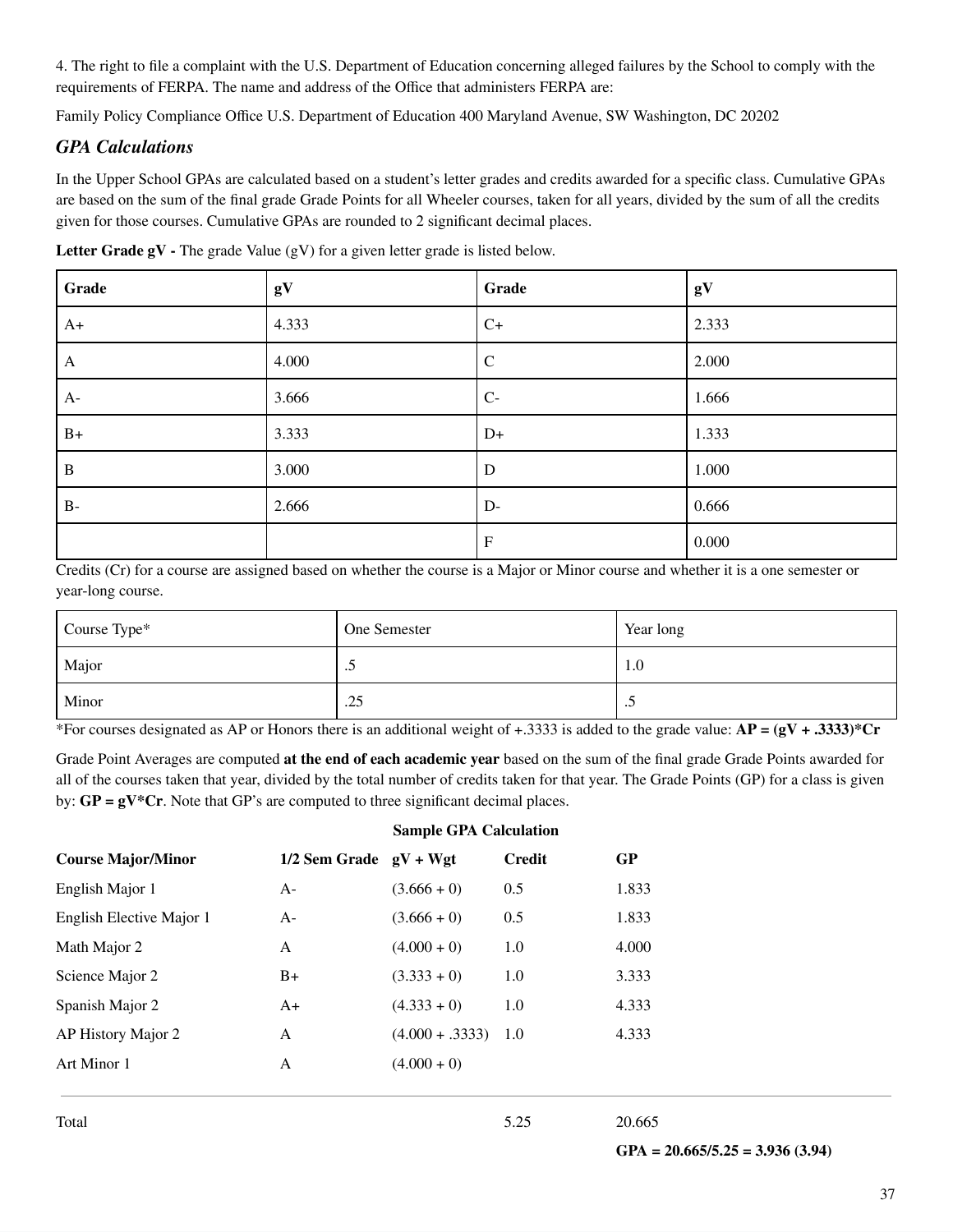#### **APPENDIX "A"**

#### **RETURN TO CAMPUS POLICY FOR STUDENTS**

As you know, COVID-19 has been declared a worldwide pandemic by the World Health Organization. While COVID-19 is highly contagious, Wheeler is taking precautions and implementing safety measures to prevent the spread. All members of the Wheeler community have a shared responsibility to support and comply with policies and protocols to protect the health and safety of our community.

The purpose of this Return to Campus Policy (the "Policy") is to outline the safety measures Wheeler students and their families will be expected to adhere to as they return to campus. In addition to this Policy, Wheeler has also developed and implemented [The](https://docs.google.com/document/d/1qeqgOO2k5WJqVPGK1jX6QcPSy458TV59guR7jWBCjDg/edit?usp=sharing) [Wheeler](https://docs.google.com/document/d/1qeqgOO2k5WJqVPGK1jX6QcPSy458TV59guR7jWBCjDg/edit?usp=sharing) Healthy Task Force FAQs. The Protocols therein more fully detail the measures that Wheeler is putting in place to mitigate the risk of the spread of COVID-19 as Wheeler opens its campuses for this school year. To prepare both this Policy and the Protocols, Wheeler reviewed guidance issued by the following: Centers for Disease Control and Prevention, Occupational Safety and Health Administration, Department of Education, the Rhode Island Departments of Health and Education, and American Academy of Pediatrics, the Harvard School of Public Health, among others.

Both this Policy and the Safety Protocols may be revised or updated from time to time, as necessary or appropriate and in consideration of the guidance and recommendations of the resources identified above. This Policy and the Safety Protocols, as revised from time to time, will be in effect from August 5th until otherwise rescinded by Wheeler. Parents, and students when age appropriate, are expected to read, understand and adhere to this Policy and the Safety Protocols. Parents are expected to ensure their child(ren) understand what is expected of them. Failure to comply with this Policy or the Safety Protocols may result in a student being sent home, disciplinary consequences and or the removal of a student and his/her family at the discretion of the Head of School. Parents who have questions about this Policy or the Safety Protocols should contact their Division Head.

#### **Health and Safety Standards on Campus**

Families and Students are expected to help in reducing and preventing the spread of COVID-19 and other communicable diseases while on campus by complying with the guidance listed in this Policy as well as the Safety Protocols in order to protect themselves, fellow students and employees of the School. The School may, in its sole discretion, issue additional guidance to address specific circumstances or for other reasons. Those changes will modify or further enhance this Policy and or the Safety Protocols.

#### **While on Campus**

- **Testing for <b>COVID-19.** Encourage communication with your healthcare provider to inquire about viral testing anytime someone has symptoms, even if mild. Follow RI DOH advisory released August 18, 2021 Outbreak Response Protocols Pre-K to 12for responding to Students or Staff in Schools with Symptom(s) of COVID-19 for all community members who are experiencing symptoms of illness consistent with COVID-19. This advisory includes requirements for COVID-19 testing and criteria for return to school. This protocol will be updated by RIDOH during the school year. w
- **Daily Screening.** This year, Wheeler is asking families to use a home-based daily health screening protocol for faculty, staff, and students. This protocol relies on faculty, staff, students, and their caregivers to assess their health each day for symptoms of infectious illness and take action if symptoms are present. **To help keep our school community healthy, when a student,** faculty, or staff member has one or more symptoms, they should notify the [Wheeler](mailto:healthcenter@wheelergmail.org) School Health Center and stay **home that day** (please note that you do not need to notify us of your daily screening assessment if you are not exhibiting any symptoms)**.** Symptoms of COVID-19 illness include but are not limited to cough, shortness of breath or difficulty breathing, fever or chills, muscle or body aches, sore throat, headache, nausea or vomiting, diarrhea, runny nose or stuffy nose, fatigue, and recent loss of taste or smell. You may want to call your child's primary health care provider for advice. Once we receive notification, a nurse from the Wheeler School Health Center will contact you to gather more information about your child's health and work with you to determine next steps.

In addition, please notify the Wheeler School Health Center and your student's Division Head if you have been informed that you, a member of your household, or your student has been exposed to COVID-19. If an exposure occurs at school, a nurse from the Wheeler School Health Center or your student's Division Head will notify you. Based on information about the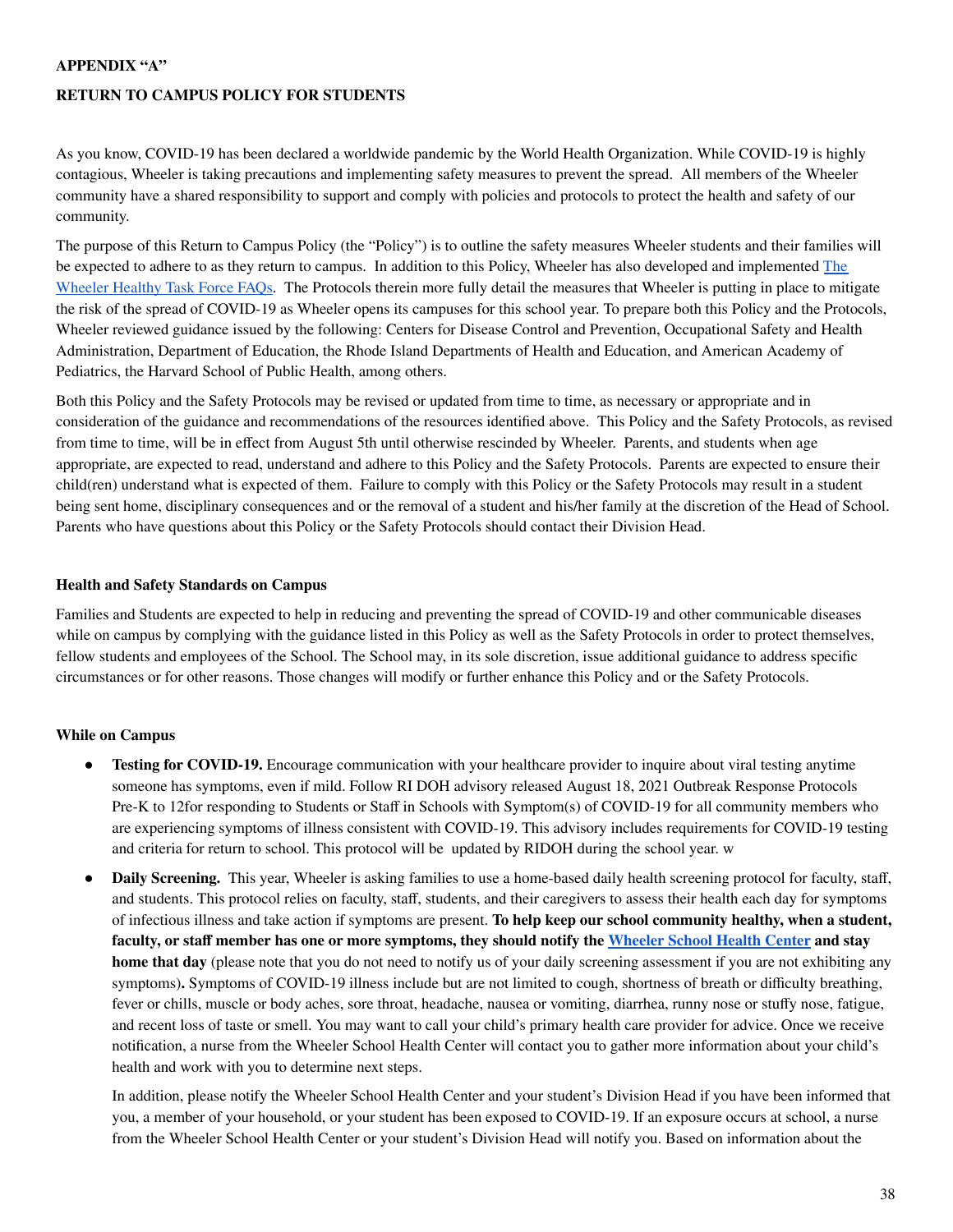exposure, vaccination status, and guidance from RIDOH on a plan for followup COVID-19 testing, we will determine the appropriate next steps, such as staying home or quarantine. Resources: RI [Department](https://covid.ri.gov/covid-19-prevention/about-covid-19-disease) of Health: About COVID-19 Diseas[e](https://covid.ri.gov/covid-19-prevention/about-covid-19-disease) Boston Children's Hospital COVID -19 symptom checker

- **Students Who Show Symptoms While on Campus:** The School may periodically check the temperature of students on campus who visit the health center with symptoms of illness.. If a student presents with a temperature or other symptoms of COVID-19 while on campus, the student will be isolated and the contact on record will be notified and the student must be picked up within 60 minutes of being notified. Emergency medical personnel will be called if it is a true emergency.
- **Face Masks.** Students must wear a face mask indoors at all times while on campus except when eating or outside. Students are expected to know how to properly use and remove a face mask. Students must arrive at campus with their mask and may choose to use either cloth or surgical masks. If students are using fabric masks, the mask must be cleaned regularly. Students needing a medical accommodation should contact Judy Diaz [\(judydiaz@wheelerschool.org](mailto:judydiaz@wheelerschool.org)) or Kathy McKenna [\(kathymckenna@wheelerschool.org](mailto:kathymckenna@wheelerschool.org)) in the Health Center or at (401) 821-4100.
- **● Proper Hygiene.** Students must wash hands frequently throughout the day, for at least twenty seconds, on arrival to and departure from, and before and after meals and after using the restroom. In addition, Wheeler will ensure that there is hand sanitizer, paper towels, tissues, and other supplies available throughout the buildings. Students are expected to cover their mouth and nose with a tissue when coughing or sneezing, or cough or sneeze into their elbow. Students are expected to avoid touching their eyes, nose or mouth.
- **● Restroom Use**: Only one individual may use the restroom (including multi-stall restrooms) at a time. While Wheeler will be performing regular, frequent cleaning, restrooms will have sanitizing wipes or sanitizing spray which should be used on any surfaces the students touched before and after each use.
- **Comply With Posted Signage**: Students must adhere to all posted signage, including those directing social distancing, use of elevators and common spaces.
- **When to Stay Home:** Students who have a temperature as indicated above or are experiencing symptoms of COVID-19 may not come to campus. In addition, any student who has been in close contact in the previous fourteen (14) days with a person who has tested positive for or is showing symptoms of COVID-19 must notify the Health Center as well as consult a healthcare provider. Students experiencing symptoms of COVID-19 or who have been exposed to someone who has tested positive for COVID-19 must be tested for COVID-19 prior to returning to campus, as requested by the School. Distance-learning will continue to be provided to those students who are unable or prevented from coming to campus. The Health Center must be notified and the following rules will apply:
- **COVID-19 Testing.** If the School is concerned about the health of a student, the possible exposure to COVID-19, a concern that other elements of this Policy or the Safety Protocol have not been followed, the student may be required to be tested for COVID-19 and provide proof of a negative test before returning to campus or be required to stay off campus for 14 days.
- **COVID-19 Vaccination. A**ll students are expected to receive a COVID-19 vaccine.
- **Flu Shots.** All students attending on-campus classes during the 2021-2022 school year are expected to receive a flu shot.
- **Vaccines.** All students must receive all vaccinations required under state law.
- **Students' Personal Items.** Students are expected to limit the number of items brought onto campus each day and follow the policies around sharing of food, supplies and other items with fellow students.
- **Medical Forms; Emergency Contacts.** Parents must complete and submit all required student medical forms prior to the first day of school. Parents must provide at least 2 emergency contacts who are able to pick up their child(ren) from the School within one (1) hour of receiving a call from the school.
- **Avoiding Unnecessary Travel:** Students are expected to avoid unnecessary travel. Students who travel are expected to follow RIDOH guidance for international and domestic travel and keep the health center informed about all post travel test results.
- A**dhere to Social Distancing Recommendations:** Students and families are expected to adhere to any and all social distancing guidelines while not on campus to minimize the risk of contracting COVID-19 as well as reducing the risk of exposing employees and/or [Wheeler](https://docs.google.com/document/d/1qeqgOO2k5WJqVPGK1jX6QcPSy458TV59guR7jWBCjDg/edit?usp=sharing) School's students to the virus. Refer to The Wheeler Healthy Task Force FAQs for more